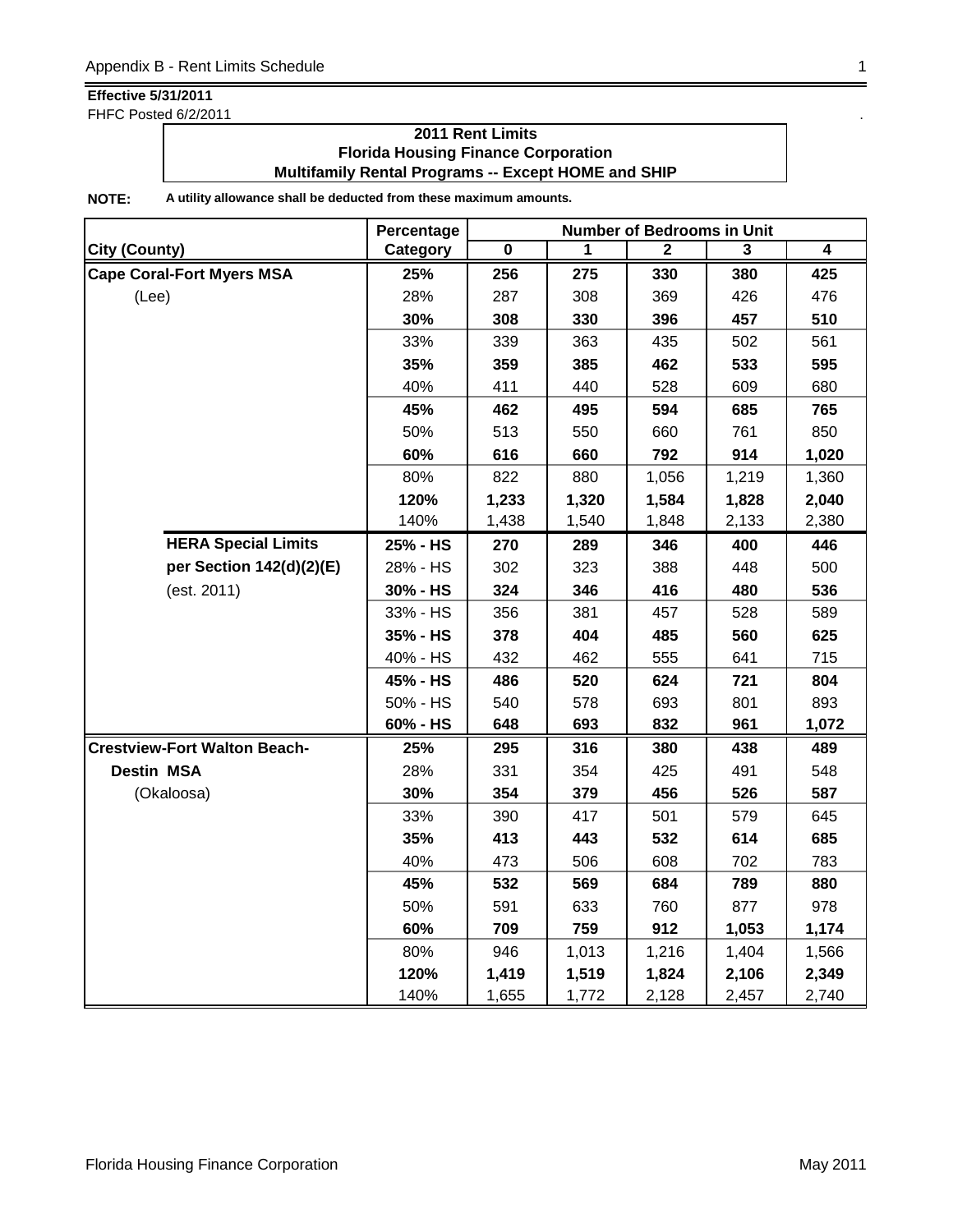FHFC Posted 6/2/2011 . The state of the state of the state of the state of the state of the state of the state of the state of the state of the state of the state of the state of the state of the state of the state of the

### **2011 Rent Limits Florida Housing Finance Corporation Multifamily Rental Programs -- Except HOME and SHIP**

|                            | Percentage | <b>Number of Bedrooms in Unit</b> |       |       |       |                         |  |
|----------------------------|------------|-----------------------------------|-------|-------|-------|-------------------------|--|
| <b>City (County)</b>       | Category   | 0                                 |       | 2     | 3     | $\overline{\mathbf{4}}$ |  |
| Deltona-Daytona Beach-     | 25%        | 250                               | 267   | 321   | 371   | 414                     |  |
| <b>Ormond Beach MSA</b>    | 28%        | 280                               | 299   | 359   | 415   | 464                     |  |
| (Volusia)                  | 30%        | 300                               | 321   | 385   | 445   | 497                     |  |
|                            | 33%        | 330                               | 353   | 424   | 490   | 546                     |  |
|                            | 35%        | 350                               | 374   | 449   | 519   | 580                     |  |
|                            | 40%        | 400                               | 428   | 514   | 594   | 663                     |  |
|                            | 45%        | 450                               | 482   | 578   | 668   | 745                     |  |
|                            | 50%        | 500                               | 535   | 642   | 742   | 828                     |  |
|                            | 60%        | 600                               | 642   | 771   | 891   | 994                     |  |
|                            | 80%        | 800                               | 857   | 1,028 | 1,188 | 1,326                   |  |
|                            | 120%       | 1,200                             | 1,285 | 1,542 | 1,782 | 1,989                   |  |
|                            | 140%       | 1,400                             | 1,499 | 1,799 | 2,079 | 2,320                   |  |
| <b>Gainesville MSA</b>     | 25%        | 255                               | 273   | 328   | 379   | 423                     |  |
| (Alachua/Gilchrist)        | 28%        | 286                               | 306   | 367   | 424   | 473                     |  |
|                            | 30%        | 306                               | 328   | 393   | 454   | 507                     |  |
|                            | 33%        | 337                               | 361   | 433   | 500   | 558                     |  |
|                            | 35%        | 357                               | 383   | 459   | 530   | 592                     |  |
|                            | 40%        | 409                               | 438   | 525   | 606   | 677                     |  |
|                            | 45%        | 460                               | 492   | 590   | 682   | 761                     |  |
|                            | 50%        | 511                               | 547   | 656   | 758   | 846                     |  |
|                            | 60%        | 613                               | 657   | 787   | 909   | 1,015                   |  |
|                            | 80%        | 818                               | 876   | 1,050 | 1,213 | 1,354                   |  |
|                            | 120%       | 1,227                             | 1,314 | 1,575 | 1,819 | 2,031                   |  |
|                            | 140%       | 1,431                             | 1,533 | 1,837 | 2,122 | 2,369                   |  |
| <b>HERA Special Limits</b> | 25% - HS   | 268                               | 287   | 345   | 398   | 445                     |  |
| per Section 142(d)(2)(E)   | 28% - HS   | 301                               | 322   | 386   | 446   | 498                     |  |
| (est. 2011)                | 30% - HS   | 322                               | 345   | 414   | 478   | 534                     |  |
|                            | 33% - HS   | 354                               | 379   | 455   | 526   | 587                     |  |
|                            | 35% - HS   | 376                               | 402   | 483   | 558   | 623                     |  |
|                            | 40% - HS   | 430                               | 460   | 552   | 638   | 712                     |  |
|                            | 45% - HS   | 483                               | 518   | 621   | 717   | 801                     |  |
|                            | 50% - HS   | 537                               | 575   | 690   | 797   | 890                     |  |
|                            | 60% - HS   | 645                               | 690   | 828   | 957   | 1,068                   |  |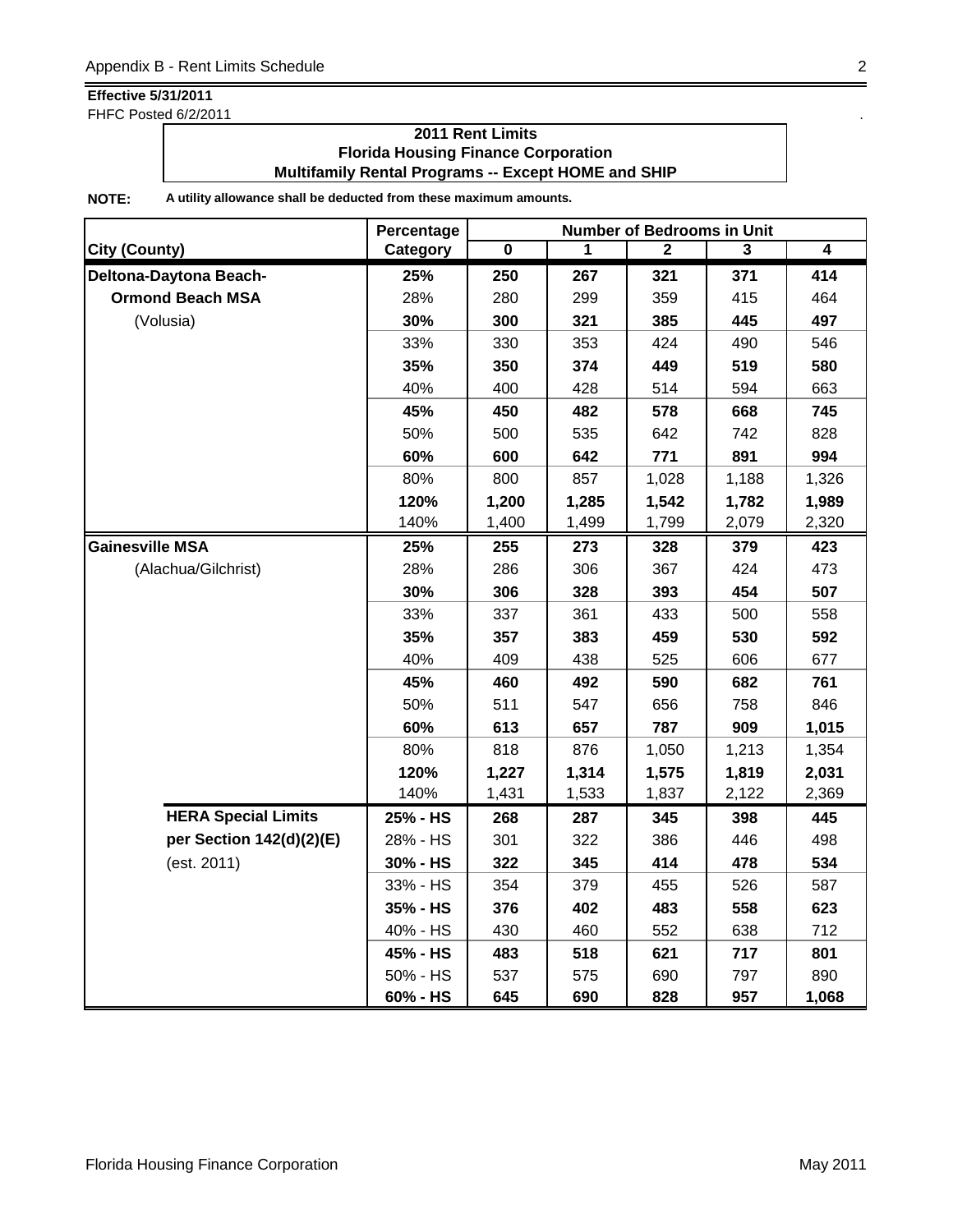FHFC Posted 6/2/2011

### **2011 Rent Limits Florida Housing Finance Corporation Multifamily Rental Programs -- Except HOME and SHIP**

|                          | Percentage | <b>Number of Bedrooms in Unit</b> |       |              |       |                         |  |
|--------------------------|------------|-----------------------------------|-------|--------------|-------|-------------------------|--|
| <b>City (County)</b>     | Category   | $\pmb{0}$                         | 1     | $\mathbf{2}$ | 3     | $\overline{\mathbf{4}}$ |  |
| <b>Jacksonville MSA</b>  |            |                                   |       |              |       |                         |  |
| <b>Baker County HMFA</b> | 25%        | 251                               | 269   | 323          | 373   | 416                     |  |
|                          | 28%        | 281                               | 301   | 361          | 417   | 466                     |  |
|                          | 30%        | 301                               | 323   | 387          | 447   | 499                     |  |
|                          | 33%        | 331                               | 355   | 426          | 492   | 549                     |  |
|                          | 35%        | 351                               | 377   | 452          | 522   | 582                     |  |
|                          | 40%        | 402                               | 431   | 517          | 597   | 666                     |  |
|                          | 45%        | 452                               | 484   | 581          | 671   | 749                     |  |
|                          | 50%        | 502                               | 538   | 646          | 746   | 832                     |  |
|                          | 60%        | 603                               | 646   | 775          | 895   | 999                     |  |
|                          | 80%        | 804                               | 862   | 1,034        | 1,194 | 1,332                   |  |
|                          | 120%       | 1,206                             | 1,293 | 1,551        | 1,791 | 1,998                   |  |
|                          | 140%       | 1,407                             | 1,508 | 1,809        | 2,089 | 2,331                   |  |
| <b>Jacksonville HMFA</b> | 25%        | 290                               | 311   | 373          | 431   | 481                     |  |
| (Clay/Duval/             | 28%        | 325                               | 348   | 418          | 483   | 539                     |  |
| Nassau/Saint Johns)      | 30%        | 348                               | 373   | 448          | 518   | 578                     |  |
|                          | 33%        | 383                               | 411   | 493          | 570   | 636                     |  |
|                          | 35%        | 406                               | 436   | 523          | 604   | 674                     |  |
|                          | 40%        | 465                               | 498   | 598          | 691   | 771                     |  |
|                          | 45%        | 523                               | 560   | 672          | 777   | 867                     |  |
|                          | 50%        | 581                               | 623   | 747          | 863   | 963                     |  |
|                          | 60%        | 697                               | 747   | 897          | 1,036 | 1,156                   |  |
|                          | 80%        | 930                               | 997   | 1,196        | 1,382 | 1,542                   |  |
|                          | 120%       | 1,395                             | 1,495 | 1,794        | 2,073 | 2,313                   |  |
|                          | 140%       | 1,627                             | 1,744 | 2,093        | 2,418 | 2,698                   |  |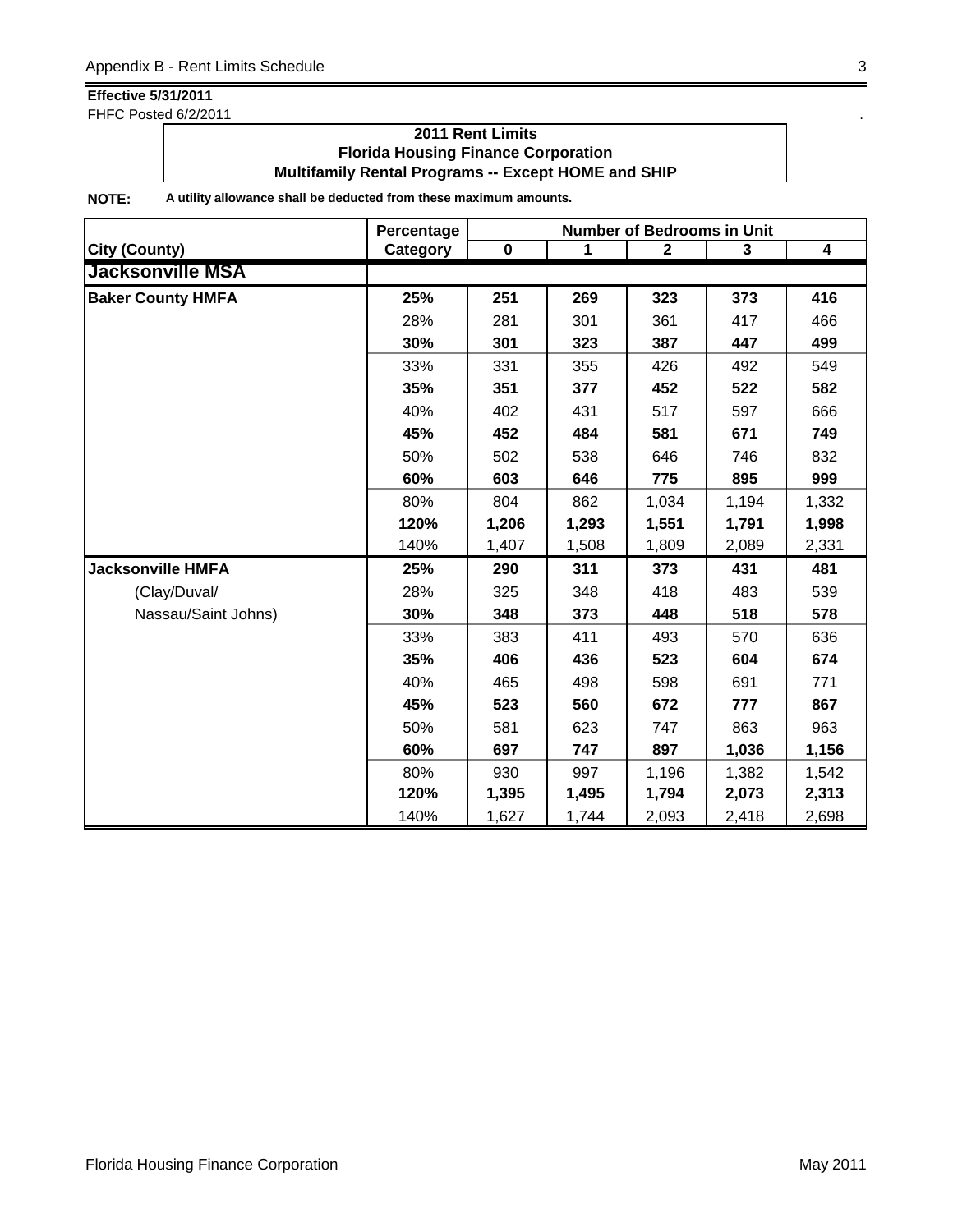FHFC Posted 6/2/2011

### **2011 Rent Limits Florida Housing Finance Corporation Multifamily Rental Programs -- Except HOME and SHIP**

|                                         | Percentage | <b>Number of Bedrooms in Unit</b> |       |              |       |       |  |
|-----------------------------------------|------------|-----------------------------------|-------|--------------|-------|-------|--|
| <b>City (County)</b>                    | Category   | $\mathbf 0$                       | 1     | $\mathbf{2}$ | 3     | 4     |  |
| <b>Lakeland-Winter Haven MSA</b>        | 25%        | 235                               | 252   | 303          | 350   | 390   |  |
| (Polk)                                  | 28%        | 263                               | 282   | 339          | 392   | 437   |  |
|                                         | 30%        | 282                               | 303   | 363          | 420   | 468   |  |
|                                         | 33%        | 311                               | 333   | 400          | 462   | 515   |  |
|                                         | 35%        | 329                               | 353   | 424          | 490   | 546   |  |
|                                         | 40%        | 377                               | 404   | 485          | 560   | 625   |  |
|                                         | 45%        | 424                               | 454   | 545          | 630   | 703   |  |
|                                         | 50%        | 471                               | 505   | 606          | 700   | 781   |  |
|                                         | 60%        | 565                               | 606   | 727          | 840   | 937   |  |
|                                         | 80%        | 754                               | 808   | 970          | 1,120 | 1,250 |  |
|                                         | 120%       | 1,131                             | 1,212 | 1,455        | 1,680 | 1,875 |  |
|                                         | 140%       | 1,319                             | 1,414 | 1,697        | 1,960 | 2,187 |  |
| Miami-Fort Lauderdale-Pompano Beach MSA |            |                                   |       |              |       |       |  |
| <b>Fort Lauderdale HMFA</b>             | 25%        | 330                               | 353   | 423          | 489   | 546   |  |
| (Broward)                               | 28%        | 369                               | 395   | 474          | 548   | 611   |  |
|                                         | 30%        | 396                               | 424   | 508          | 587   | 655   |  |
|                                         | 33%        | 435                               | 466   | 559          | 646   | 721   |  |
|                                         | 35%        | 462                               | 494   | 593          | 685   | 764   |  |
|                                         | 40%        | 528                               | 565   | 678          | 783   | 874   |  |
|                                         | 45%        | 594                               | 636   | 762          | 881   | 983   |  |
|                                         | 50%        | 660                               | 706   | 847          | 979   | 1,092 |  |
|                                         | 60%        | 792                               | 848   | 1,017        | 1,175 | 1,311 |  |
|                                         | 80%        | 1,056                             | 1,131 | 1,356        | 1,567 | 1,748 |  |
|                                         | 120%       | 1,584                             | 1,696 | 2,034        | 2,350 | 2,622 |  |
|                                         | 140%       | 1,848                             | 1,979 | 2,373        | 2,742 | 3,059 |  |
| Miami-Miami Beach-                      | 25%        | 301                               | 323   | 388          | 448   | 500   |  |
| <b>Kendall HMFA</b>                     | 28%        | 338                               | 362   | 434          | 502   | 560   |  |
| (Miami-Dade)                            | 30%        | 362                               | 388   | 465          | 538   | 600   |  |
|                                         | 33%        | 398                               | 426   | 512          | 592   | 660   |  |
|                                         | 35%        | 422                               | 452   | 543          | 628   | 700   |  |
|                                         | 40%        | 483                               | 517   | 621          | 718   | 801   |  |
|                                         | 45%        | 543                               | 582   | 698          | 807   | 901   |  |
|                                         | 50%        | 603                               | 646   | 776          | 897   | 1,001 |  |
|                                         | 60%        | 724                               | 776   | 931          | 1,077 | 1,201 |  |
|                                         | 80%        | 966                               | 1,035 | 1,242        | 1,436 | 1,602 |  |
|                                         | 120%       | 1,449                             | 1,552 | 1,863        | 2,154 | 2,403 |  |
|                                         | 140%       | 1,690                             | 1,811 | 2,173        | 2,513 | 2,803 |  |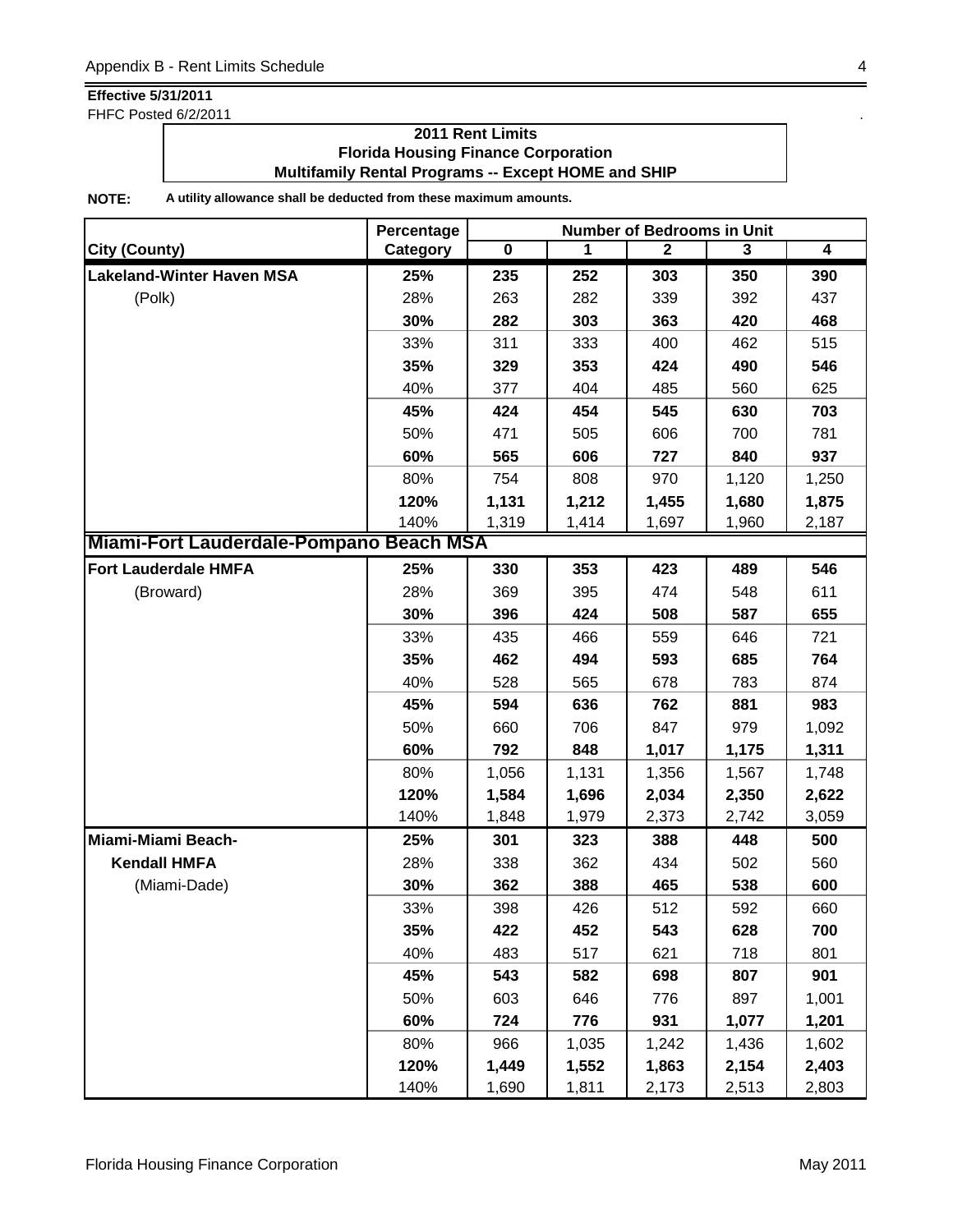FHFC Posted 6/2/2011 . The state of the state of the state of the state of the state of the state of the state of the state of the state of the state of the state of the state of the state of the state of the state of the

### **2011 Rent Limits Florida Housing Finance Corporation Multifamily Rental Programs -- Except HOME and SHIP**

|                            | Percentage  | <b>Number of Bedrooms in Unit</b> |       |              |       |                         |  |
|----------------------------|-------------|-----------------------------------|-------|--------------|-------|-------------------------|--|
| <b>City (County)</b>       | Category    | $\mathbf 0$                       | 1     | $\mathbf{2}$ | 3     | $\overline{\mathbf{4}}$ |  |
| <b>West Palm Beach-</b>    | 25%         | 323                               | 346   | 416          | 481   | 536                     |  |
| <b>Boca Raton HMFA</b>     | 28%         | 362                               | 388   | 466          | 539   | 601                     |  |
| (Palm Beach)               | 30%         | 388                               | 416   | 499          | 577   | 644                     |  |
|                            | 33%         | 427                               | 457   | 549          | 635   | 708                     |  |
|                            | 35%         | 453                               | 485   | 582          | 673   | 751                     |  |
|                            | 40%         | 518                               | 555   | 666          | 770   | 859                     |  |
|                            | 45%         | 582                               | 624   | 749          | 866   | 966                     |  |
|                            | 50%         | 647                               | 693   | 832          | 962   | 1,073                   |  |
|                            | 60%         | 777                               | 832   | 999          | 1,155 | 1,288                   |  |
|                            | 80%         | 1,036                             | 1,110 | 1,332        | 1,540 | 1,718                   |  |
|                            | 120%        | 1,554                             | 1,665 | 1,998        | 2,310 | 2,577                   |  |
|                            | 140%        | 1,813                             | 1,942 | 2,331        | 2,695 | 3,006                   |  |
| <b>HERA Special Limits</b> | 25% - HS    | 330                               | 353   | 424          | 490   | 546                     |  |
| per Section 142(d)(2)(E)   | 28% - HS    | 369                               | 396   | 475          | 549   | 612                     |  |
| (est. 2010)                | $30\%$ - HS | 396                               | 424   | 509          | 588   | 656                     |  |
|                            | 33% - HS    | 435                               | 466   | 560          | 647   | 721                     |  |
|                            | $35% - HS$  | 462                               | 495   | 594          | 686   | 765                     |  |
|                            | 40% - HS    | 528                               | 566   | 679          | 784   | 875                     |  |
|                            | 45% - HS    | 594                               | 636   | 763          | 882   | 984                     |  |
|                            | 50% - HS    | 660                               | 707   | 848          | 980   | 1,093                   |  |
|                            | 60% - HS    | 792                               | 849   | 1,018        | 1,176 | 1,312                   |  |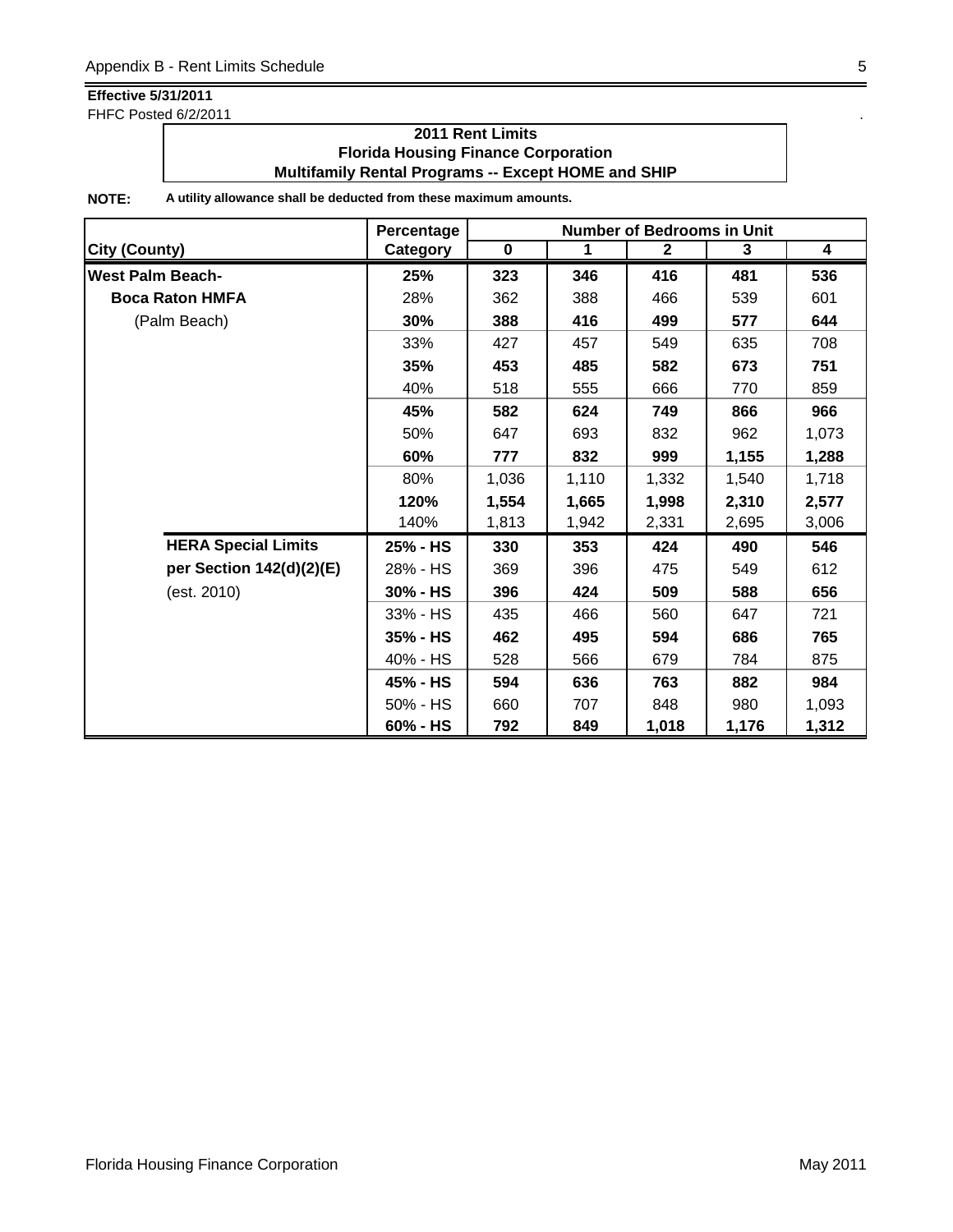FHFC Posted 6/2/2011

### **2011 Rent Limits Florida Housing Finance Corporation Multifamily Rental Programs -- Except HOME and SHIP**

|                                | Percentage | <b>Number of Bedrooms in Unit</b> |       |              |       |       |  |
|--------------------------------|------------|-----------------------------------|-------|--------------|-------|-------|--|
| <b>City (County)</b>           | Category   | $\mathbf 0$                       | 1     | $\mathbf{2}$ | 3     | 4     |  |
| <b>Naples-Marco Island MSA</b> | 25%        | 314                               | 336   | 404          | 466   | 520   |  |
| (Collier)                      | 28%        | 352                               | 377   | 452          | 522   | 583   |  |
|                                | 30%        | 377                               | 404   | 485          | 560   | 624   |  |
|                                | 33%        | 414                               | 444   | 533          | 616   | 687   |  |
|                                | 35%        | 440                               | 471   | 566          | 653   | 728   |  |
|                                | 40%        | 503                               | 539   | 647          | 747   | 833   |  |
|                                | 45%        | 565                               | 606   | 727          | 840   | 937   |  |
|                                | 50%        | 628                               | 673   | 808          | 933   | 1,041 |  |
|                                | 60%        | 754                               | 808   | 970          | 1,120 | 1,249 |  |
|                                | 80%        | 1,006                             | 1,078 | 1,294        | 1,494 | 1,666 |  |
|                                | 120%       | 1,509                             | 1,617 | 1,941        | 2,241 | 2,499 |  |
|                                | 140%       | 1,760                             | 1,886 | 2,264        | 2,614 | 2,915 |  |
| <b>HERA Special Limits</b>     | 25% - HS   | 319                               | 342   | 410          | 474   | 528   |  |
| per Section 142(d)(2)(E)       | 28% - HS   | 357                               | 383   | 459          | 530   | 592   |  |
| (est. 2009)                    | 30% - HS   | 383                               | 410   | 492          | 568   | 634   |  |
|                                | 33% - HS   | 421                               | 451   | 542          | 625   | 697   |  |
|                                | 35% - HS   | 447                               | 479   | 574          | 663   | 740   |  |
|                                | 40% - HS   | 511                               | 547   | 657          | 758   | 846   |  |
|                                | 45% - HS   | 574                               | 615   | 739          | 853   | 951   |  |
|                                | 50% - HS   | 638                               | 684   | 821          | 948   | 1,057 |  |
|                                | 60% - HS   | 766                               | 821   | 985          | 1,137 | 1,269 |  |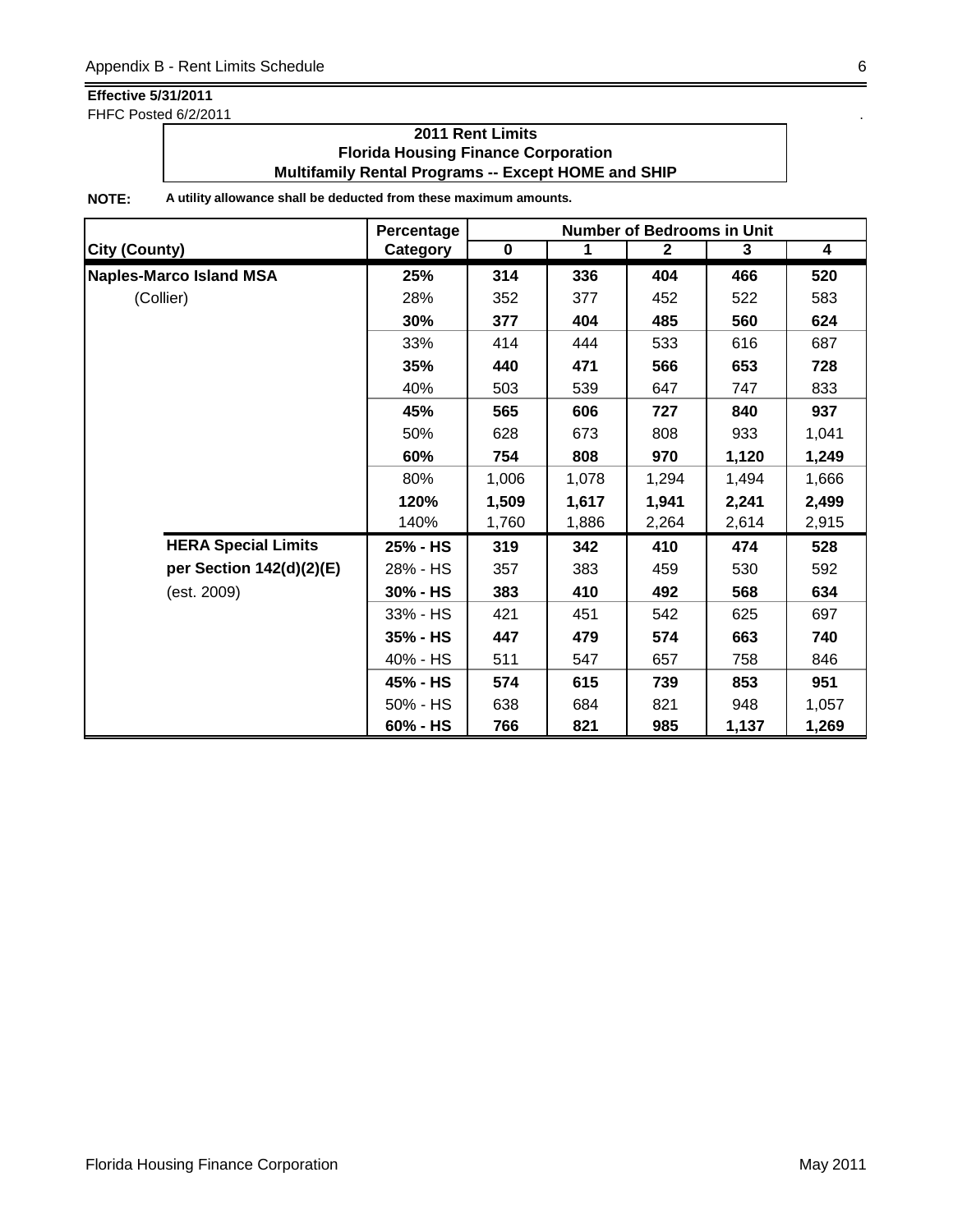FHFC Posted 6/2/2011

## **2011 Rent Limits Florida Housing Finance Corporation Multifamily Rental Programs -- Except HOME and SHIP**

|                              | Percentage  |             | <b>Number of Bedrooms in Unit</b> |              |       |                         |  |  |
|------------------------------|-------------|-------------|-----------------------------------|--------------|-------|-------------------------|--|--|
| <b>City (County)</b>         | Category    | $\mathbf 0$ | 1                                 | $\mathbf{2}$ | 3     | $\overline{\mathbf{4}}$ |  |  |
| <b>North Port-Bradenton-</b> | 25%         | 283         | 304                               | 365          | 421   | 470                     |  |  |
| Sarasota MSA                 | 28%         | 317         | 340                               | 408          | 471   | 526                     |  |  |
| (Manatee/Sarasota)           | 30%         | 340         | 364                               | 438          | 505   | 564                     |  |  |
|                              | 33%         | 374         | 401                               | 481          | 556   | 620                     |  |  |
|                              | 35%         | 397         | 425                               | 511          | 589   | 658                     |  |  |
|                              | 40%         | 454         | 486                               | 584          | 674   | 752                     |  |  |
|                              | 45%         | 510         | 547                               | 657          | 758   | 846                     |  |  |
|                              | 50%         | 567         | 608                               | 730          | 842   | 940                     |  |  |
|                              | 60%         | 681         | 729                               | 876          | 1,011 | 1,128                   |  |  |
|                              | 80%         | 908         | 973                               | 1,168        | 1,348 | 1,504                   |  |  |
|                              | 120%        | 1,362       | 1,459                             | 1,752        | 2,022 | 2,256                   |  |  |
|                              | 140%        | 1,589       | 1,702                             | 2,044        | 2,359 | 2,632                   |  |  |
| <b>HERA Special Limits</b>   | 25% - HS    | 286         | 306                               | 368          | 425   | 474                     |  |  |
| per Section 142(d)(2)(E)     | 28% - HS    | 320         | 343                               | 412          | 476   | 531                     |  |  |
| (est. 2011)                  | $30\%$ - HS | 343         | 368                               | 441          | 510   | 569                     |  |  |
|                              | 33% - HS    | 377         | 405                               | 485          | 561   | 626                     |  |  |
|                              | 35% - HS    | 400         | 429                               | 515          | 595   | 664                     |  |  |
|                              | 40% - HS    | 458         | 491                               | 589          | 680   | 759                     |  |  |
|                              | 45% - HS    | 515         | 552                               | 662          | 765   | 853                     |  |  |
|                              | 50% - HS    | 572         | 613                               | 736          | 850   | 948                     |  |  |
|                              | 60% - HS    | 687         | 736                               | 883          | 1,020 | 1,138                   |  |  |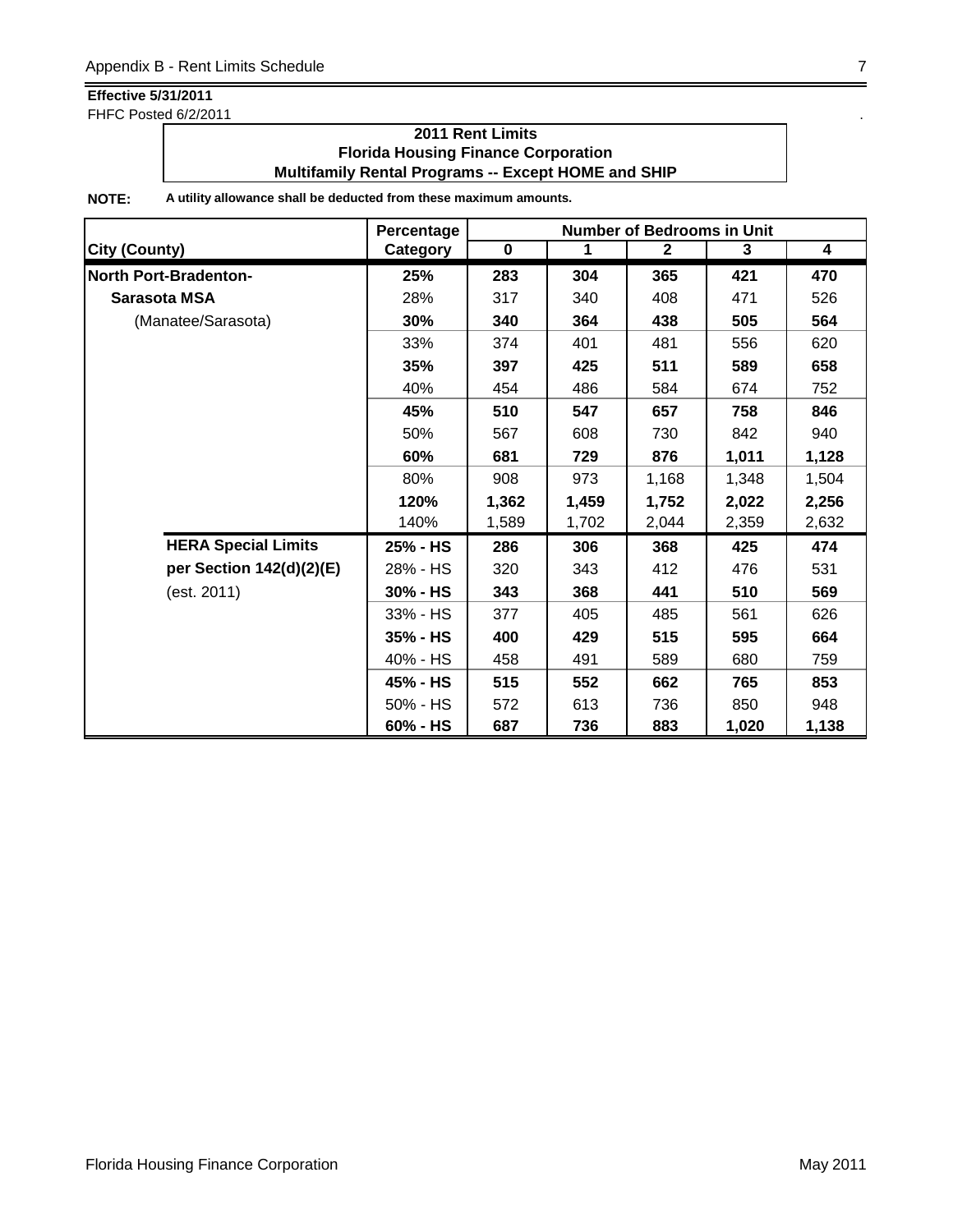FHFC Posted 6/2/2011

### **2011 Rent Limits Florida Housing Finance Corporation Multifamily Rental Programs -- Except HOME and SHIP**

|                        | Percentage |             |       | <b>Number of Bedrooms in Unit</b> |       |       |
|------------------------|------------|-------------|-------|-----------------------------------|-------|-------|
| <b>City (County)</b>   | Category   | $\mathbf 0$ | 1     | $\mathbf{2}$                      | 3     | 4     |
| <b>Ocala MSA</b>       | 25%        | 218         | 234   | 281                               | 324   | 361   |
| (Marion)               | 28%        | 245         | 262   | 315                               | 363   | 405   |
|                        | 30%        | 262         | 281   | 337                               | 389   | 434   |
|                        | 33%        | 288         | 309   | 371                               | 428   | 477   |
|                        | 35%        | 306         | 328   | 393                               | 454   | 506   |
|                        | 40%        | 350         | 375   | 450                               | 519   | 579   |
|                        | 45%        | 393         | 421   | 506                               | 583   | 651   |
|                        | 50%        | 437         | 468   | 562                               | 648   | 723   |
|                        | 60%        | 525         | 562   | 675                               | 778   | 868   |
|                        | 80%        | 700         | 750   | 900                               | 1,038 | 1,158 |
|                        | 120%       | 1,050       | 1,125 | 1,350                             | 1,557 | 1,737 |
|                        | 140%       | 1,225       | 1,312 | 1,575                             | 1,816 | 2,026 |
| <b>USDA-Eligible</b>   | 25% - R    | 225         | 241   | 290                               | 335   | 374   |
| <b>Rural Addresses</b> | 28% - R    | 252         | 270   | 324                               | 375   | 419   |
| per Section 42(i)(8)   | $30% - R$  | 270         | 290   | 348                               | 402   | 449   |
|                        | 33% - R    | 297         | 319   | 382                               | 442   | 494   |
|                        | $35% - R$  | 315         | 338   | 406                               | 469   | 524   |
|                        | 40% - R    | 361         | 387   | 464                               | 536   | 599   |
|                        | 45% - R    | 406         | 435   | 522                               | 603   | 673   |
|                        | $50% - R$  | 451         | 483   | 580                               | 670   | 748   |
|                        | $60% - R$  | 541         | 580   | 696                               | 804   | 898   |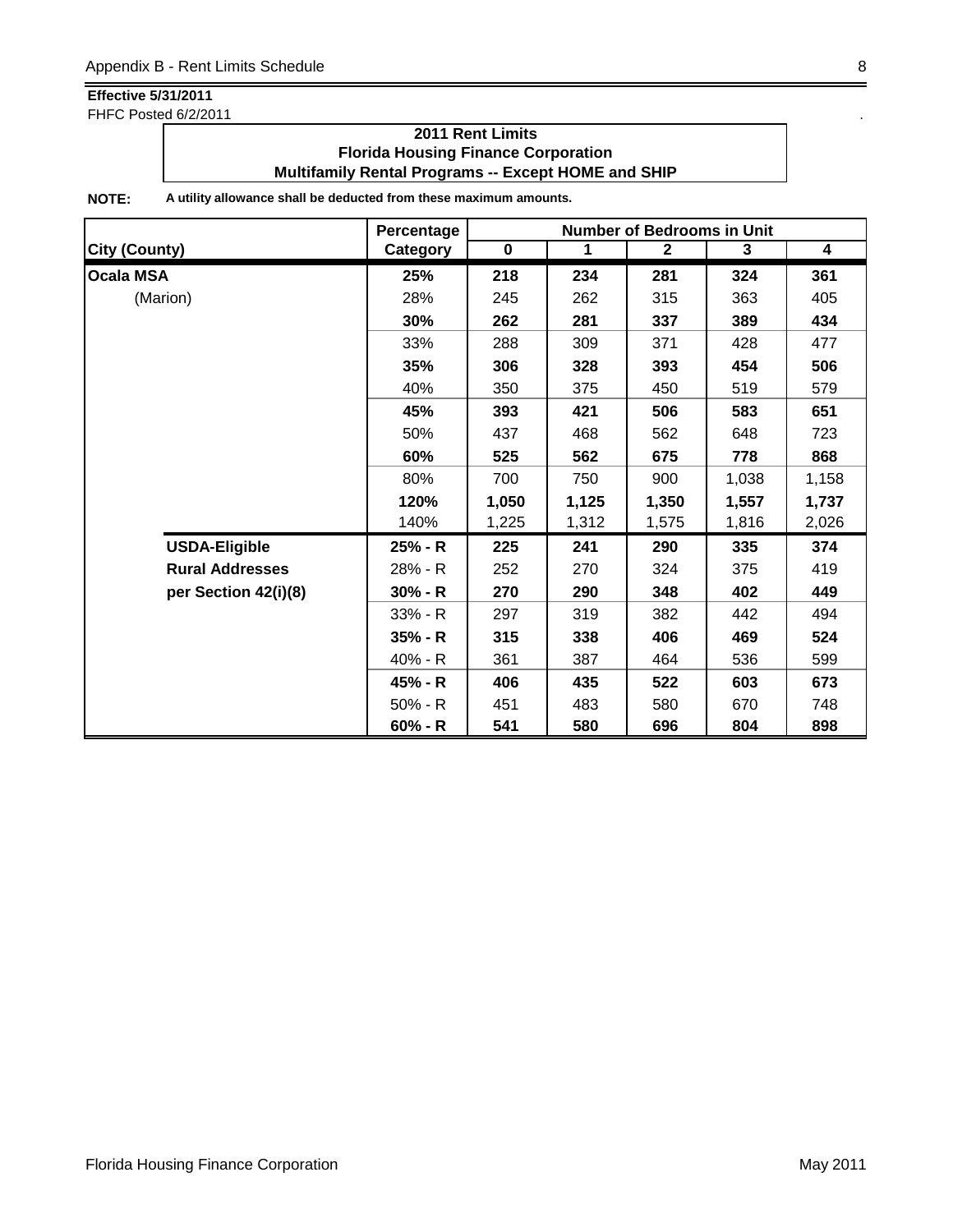FHFC Posted 6/2/2011

### **2011 Rent Limits Florida Housing Finance Corporation Multifamily Rental Programs -- Except HOME and SHIP**

|                            | Percentage<br><b>Number of Bedrooms in Unit</b> |             |       |              |       |                         |
|----------------------------|-------------------------------------------------|-------------|-------|--------------|-------|-------------------------|
| <b>City (County)</b>       | Category                                        | $\mathbf 0$ | 1     | $\mathbf{2}$ | 3     | $\overline{\mathbf{4}}$ |
| Orlando-Kissimmee-         | 25%                                             | 255         | 273   | 328          | 379   | 423                     |
| <b>Sanford MSA</b>         | 28%                                             | 286         | 306   | 367          | 424   | 473                     |
| (Lake/Orange/              | 30%                                             | 306         | 328   | 393          | 454   | 507                     |
| Osceola/Seminole)          | 33%                                             | 337         | 361   | 433          | 500   | 558                     |
|                            | 35%                                             | 357         | 383   | 459          | 530   | 592                     |
|                            | 40%                                             | 409         | 438   | 525          | 606   | 677                     |
|                            | 45%                                             | 460         | 492   | 590          | 682   | 761                     |
|                            | 50%                                             | 511         | 547   | 656          | 758   | 846                     |
|                            | 60%                                             | 613         | 657   | 787          | 909   | 1,015                   |
|                            | 80%                                             | 818         | 876   | 1,050        | 1,213 | 1,354                   |
|                            | 120%                                            | 1,227       | 1,314 | 1,575        | 1,819 | 2,031                   |
|                            | 140%                                            | 1,431       | 1,533 | 1,837        | 2,122 | 2,369                   |
| <b>HERA Special Limits</b> | 25% - HS                                        | 268         | 287   | 345          | 398   | 445                     |
| per Section 142(d)(2)(E)   | 28% - HS                                        | 301         | 322   | 386          | 446   | 498                     |
| (est. 2011)                | 30% - HS                                        | 322         | 345   | 414          | 478   | 534                     |
|                            | 33% - HS                                        | 354         | 379   | 455          | 526   | 587                     |
|                            | 35% - HS                                        | 376         | 402   | 483          | 558   | 623                     |
|                            | 40% - HS                                        | 430         | 460   | 552          | 638   | 712                     |
|                            | 45% - HS                                        | 483         | 518   | 621          | 717   | 801                     |
|                            | 50% - HS                                        | 537         | 575   | 690          | 797   | 890                     |
|                            | 60% - HS                                        | 645         | 690   | 828          | 957   | 1,068                   |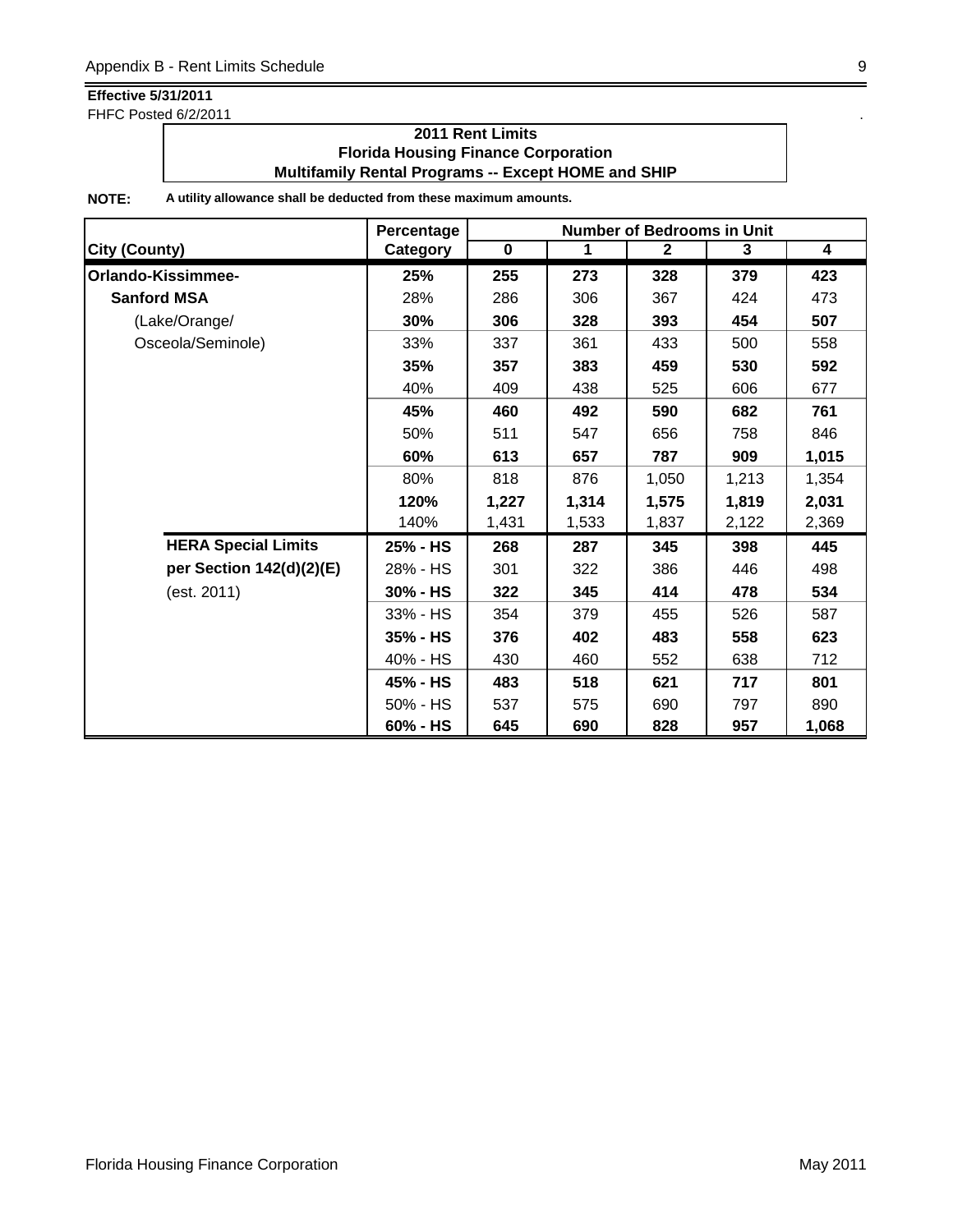FHFC Posted 6/2/2011 . The state of the state of the state of the state of the state of the state of the state of the state of the state of the state of the state of the state of the state of the state of the state of the

### **2011 Rent Limits Florida Housing Finance Corporation Multifamily Rental Programs -- Except HOME and SHIP**

|                            | Percentage | <b>Number of Bedrooms in Unit</b> |       |              |       |                         |  |
|----------------------------|------------|-----------------------------------|-------|--------------|-------|-------------------------|--|
| <b>City (County)</b>       | Category   | $\mathbf 0$                       | 1     | $\mathbf{2}$ | 3     | $\overline{\mathbf{4}}$ |  |
| Palm Bay-Melbourne-        | 25%        | 261                               | 280   | 336          | 388   | 433                     |  |
| <b>Titusville MSA</b>      | 28%        | 293                               | 314   | 377          | 435   | 485                     |  |
| (Brevard)                  | 30%        | 314                               | 336   | 404          | 466   | 520                     |  |
|                            | 33%        | 345                               | 370   | 444          | 513   | 572                     |  |
|                            | 35%        | 366                               | 392   | 471          | 544   | 607                     |  |
|                            | 40%        | 419                               | 449   | 539          | 622   | 694                     |  |
|                            | 45%        | 471                               | 505   | 606          | 699   | 780                     |  |
|                            | 50%        | 523                               | 561   | 673          | 777   | 867                     |  |
|                            | 60%        | 628                               | 673   | 808          | 933   | 1,041                   |  |
|                            | 80%        | 838                               | 898   | 1,078        | 1,244 | 1,388                   |  |
|                            | 120%       | 1,257                             | 1,347 | 1,617        | 1,866 | 2,082                   |  |
|                            | 140%       | 1,466                             | 1,571 | 1,886        | 2,177 | 2,429                   |  |
| <b>HERA Special Limits</b> | 25% - HS   | 275                               | 295   | 354          | 409   | 456                     |  |
| per Section 142(d)(2)(E)   | 28% - HS   | 308                               | 330   | 396          | 458   | 511                     |  |
| (est. 2011)                | 30% - HS   | 330                               | 354   | 425          | 490   | 547                     |  |
|                            | 33% - HS   | 363                               | 389   | 467          | 539   | 602                     |  |
|                            | 35% - HS   | 385                               | 413   | 496          | 572   | 638                     |  |
|                            | 40% - HS   | 441                               | 472   | 567          | 654   | 730                     |  |
|                            | 45% - HS   | 496                               | 531   | 637          | 736   | 821                     |  |
|                            | 50% - HS   | 551                               | 590   | 708          | 818   | 912                     |  |
|                            | 60% - HS   | 661                               | 708   | 850          | 981   | 1,095                   |  |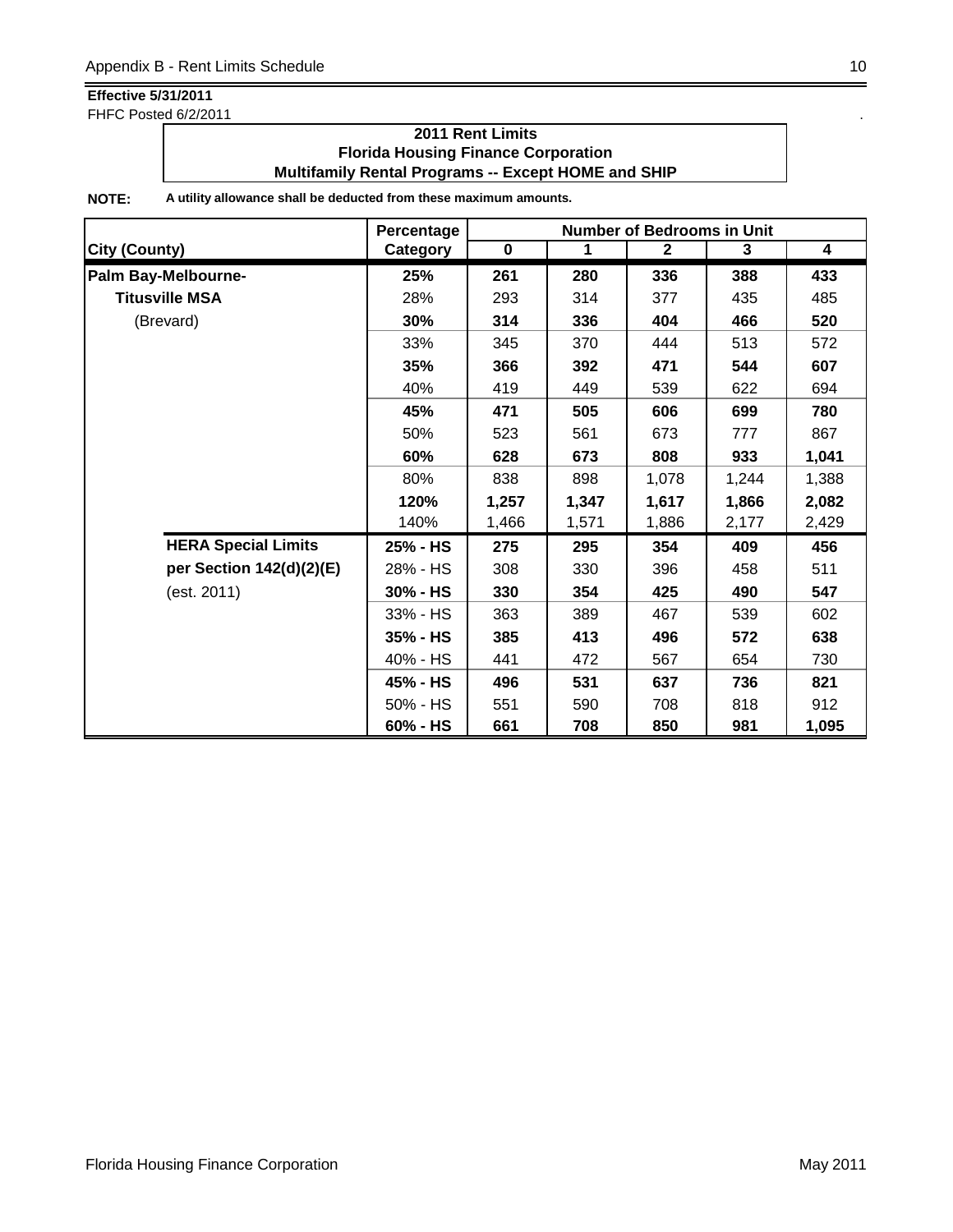FHFC Posted 6/2/2011

## **2011 Rent Limits Florida Housing Finance Corporation Multifamily Rental Programs -- Except HOME and SHIP**

|                            | Percentage | <b>Number of Bedrooms in Unit</b> |       |              |       |                |  |
|----------------------------|------------|-----------------------------------|-------|--------------|-------|----------------|--|
| <b>City (County)</b>       | Category   | $\pmb{0}$                         | 1     | $\mathbf{2}$ | 3     | $\overline{4}$ |  |
| <b>Palm Coast MSA</b>      | 25%        | 256                               | 274   | 329          | 380   | 424            |  |
| (Flagler)                  | 28%        | 287                               | 307   | 368          | 425   | 475            |  |
|                            | 30%        | 307                               | 329   | 395          | 456   | 509            |  |
|                            | 33%        | 338                               | 362   | 434          | 502   | 560            |  |
|                            | 35%        | 358                               | 384   | 461          | 532   | 594            |  |
|                            | 40%        | 410                               | 439   | 527          | 608   | 679            |  |
|                            | 45%        | 461                               | 493   | 592          | 684   | 763            |  |
|                            | 50%        | 512                               | 548   | 658          | 760   | 848            |  |
|                            | 60%        | 615                               | 658   | 790          | 912   | 1,018          |  |
|                            | 80%        | 820                               | 878   | 1,054        | 1,217 | 1,358          |  |
|                            | 120%       | 1,230                             | 1,317 | 1,581        | 1,825 | 2,037          |  |
|                            | 140%       | 1,435                             | 1,536 | 1,844        | 2,129 | 2,376          |  |
| <b>HERA Special Limits</b> | 25% - HS   | 258                               | 277   | 332          | 384   | 428            |  |
| per Section 142(d)(2)(E)   | 28% - HS   | 289                               | 310   | 372          | 430   | 480            |  |
| (est. 2011)                | 30% - HS   | 310                               | 332   | 399          | 461   | 514            |  |
|                            | 33% - HS   | 341                               | 365   | 438          | 507   | 565            |  |
|                            | 35% - HS   | 362                               | 388   | 465          | 538   | 600            |  |
|                            | 40% - HS   | 414                               | 443   | 532          | 615   | 686            |  |
|                            | 45% - HS   | 465                               | 498   | 598          | 691   | 771            |  |
|                            | 50% - HS   | 517                               | 554   | 665          | 768   | 857            |  |
|                            | 60% - HS   | 621                               | 665   | 798          | 922   | 1,029          |  |
| Panama City-Lynn Haven-    | 25%        | 251                               | 269   | 323          | 373   | 416            |  |
| Panama City Beach MSA      | 28%        | 282                               | 302   | 362          | 418   | 466            |  |
| (Bay)                      | 30%        | 302                               | 323   | 388          | 448   | 500            |  |
|                            | 33%        | 332                               | 355   | 427          | 493   | 550            |  |
|                            | 35%        | 352                               | 377   | 453          | 523   | 583            |  |
|                            | 40%        | 403                               | 431   | 518          | 598   | 667            |  |
|                            | 45%        | 453                               | 485   | 582          | 672   | 750            |  |
|                            | 50%        | 503                               | 539   | 647          | 747   | 833            |  |
|                            | 60%        | 604                               | 647   | 777          | 897   | 1,000          |  |
|                            | 80%        | 806                               | 863   | 1,036        | 1,196 | 1,334          |  |
|                            | 120%       | 1,209                             | 1,294 | 1,554        | 1,794 | 2,001          |  |
|                            | 140%       | 1,410                             | 1,510 | 1,813        | 2,093 | 2,334          |  |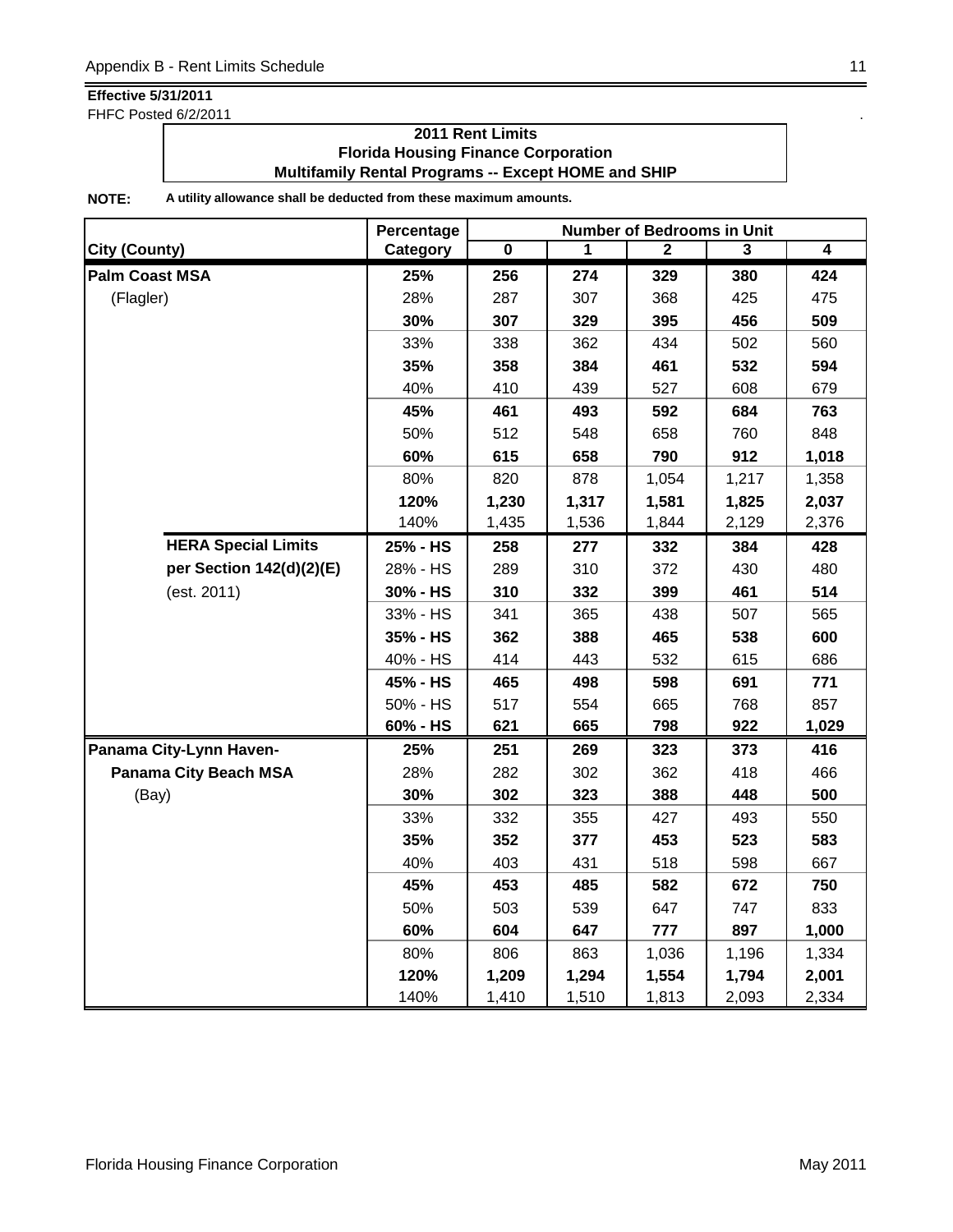FHFC Posted 6/2/2011 . The state of the state of the state of the state of the state of the state of the state of the state of the state of the state of the state of the state of the state of the state of the state of the

### **2011 Rent Limits Florida Housing Finance Corporation Multifamily Rental Programs -- Except HOME and SHIP**

|                              | Percentage | <b>Number of Bedrooms in Unit</b> |       |              |       |       |  |
|------------------------------|------------|-----------------------------------|-------|--------------|-------|-------|--|
| <b>City (County)</b>         | Category   | 0                                 | 1     | $\mathbf{2}$ | 3     | 4     |  |
| <b>Pensacola-Ferry Pass-</b> | 25%        | 255                               | 274   | 328          | 379   | 423   |  |
| <b>Brent MSA</b>             | 28%        | 286                               | 306   | 368          | 425   | 474   |  |
| (Escambia/Santa Rosa)        | 30%        | 306                               | 328   | 394          | 455   | 508   |  |
|                              | 33%        | 337                               | 361   | 433          | 501   | 559   |  |
|                              | 35%        | 357                               | 383   | 460          | 531   | 593   |  |
|                              | 40%        | 409                               | 438   | 526          | 607   | 678   |  |
|                              | 45%        | 460                               | 493   | 591          | 683   | 762   |  |
|                              | 50%        | 511                               | 548   | 657          | 759   | 847   |  |
|                              | 60%        | 613                               | 657   | 789          | 911   | 1,017 |  |
|                              | 80%        | 818                               | 877   | 1,052        | 1,215 | 1,356 |  |
|                              | 120%       | 1,227                             | 1,315 | 1,578        | 1,822 | 2,034 |  |
|                              | 140%       | 1,431                             | 1,534 | 1,841        | 2,126 | 2,373 |  |
| <b>Port Saint Lucie MSA</b>  | 25%        | 248                               | 265   | 319          | 368   | 411   |  |
| (Martin/Saint Lucie)         | 28%        | 277                               | 297   | 357          | 413   | 460   |  |
|                              | 30%        | 297                               | 319   | 383          | 442   | 493   |  |
|                              | 33%        | 327                               | 351   | 421          | 486   | 542   |  |
|                              | 35%        | 347                               | 372   | 447          | 516   | 575   |  |
|                              | 40%        | 397                               | 425   | 511          | 590   | 658   |  |
|                              | 45%        | 446                               | 478   | 574          | 663   | 740   |  |
|                              | 50%        | 496                               | 531   | 638          | 737   | 822   |  |
|                              | 60%        | 595                               | 638   | 766          | 885   | 987   |  |
|                              | 80%        | 794                               | 851   | 1,022        | 1,180 | 1,316 |  |
|                              | 120%       | 1,191                             | 1,276 | 1,533        | 1,770 | 1,974 |  |
|                              | 140%       | 1,389                             | 1,489 | 1,788        | 2,065 | 2,303 |  |
| <b>HERA Special Limits</b>   | 25% - HS   | 261                               | 280   | 336          | 388   | 433   |  |
| per Section 142(d)(2)(E)     | 28% - HS   | 293                               | 314   | 377          | 435   | 485   |  |
| (est. 2010)                  | 30% - HS   | 314                               | 336   | 404          | 466   | 520   |  |
|                              | 33% - HS   | 345                               | 370   | 444          | 513   | 572   |  |
|                              | 35% - HS   | 366                               | 392   | 471          | 544   | 607   |  |
|                              | 40% - HS   | 419                               | 449   | 539          | 622   | 694   |  |
|                              | 45% - HS   | 471                               | 505   | 606          | 699   | 780   |  |
|                              | 50% - HS   | 523                               | 561   | 673          | 777   | 867   |  |
|                              | 60% - HS   | 628                               | 673   | 808          | 933   | 1,041 |  |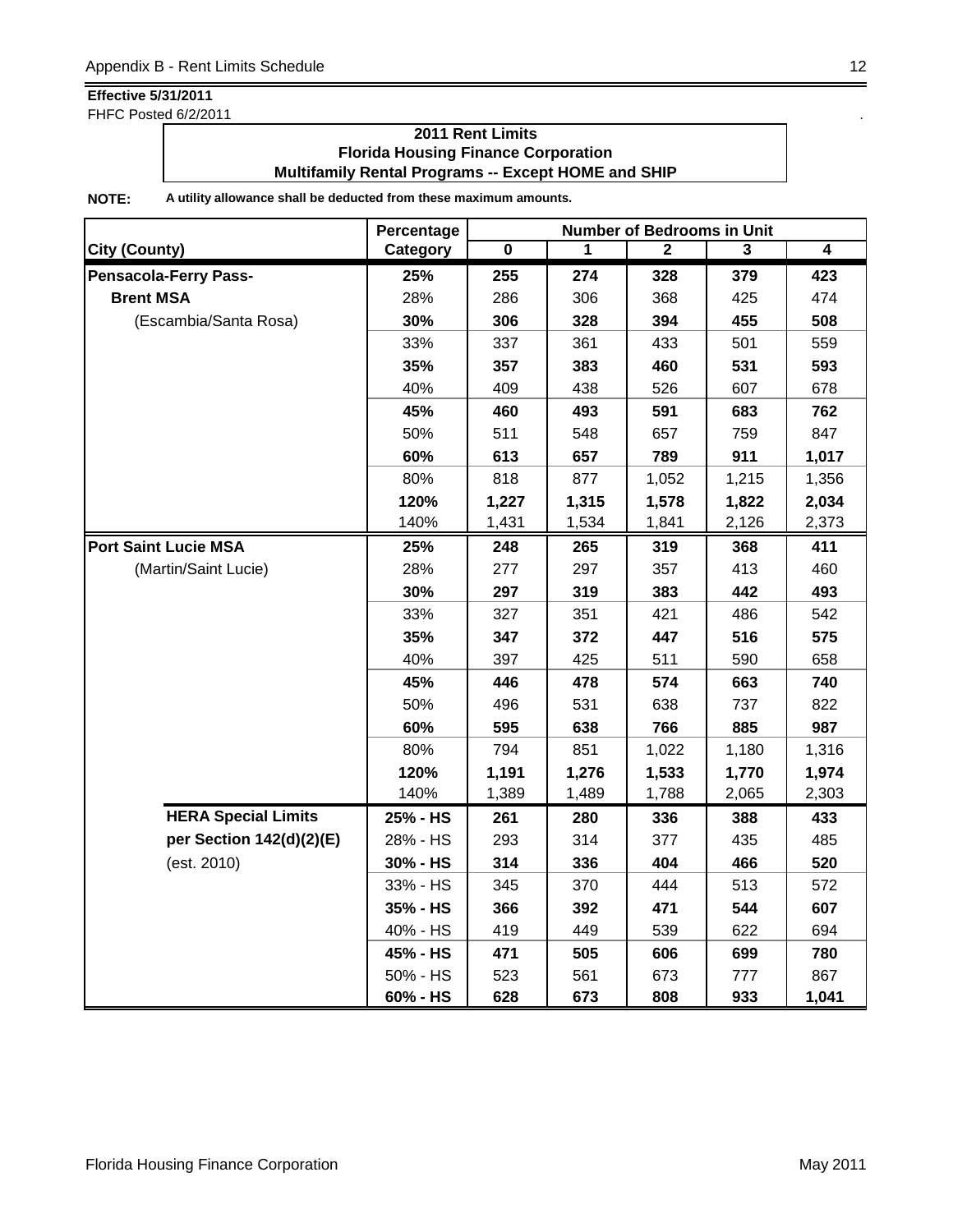FHFC Posted 6/2/2011 . The state of the state of the state of the state of the state of the state of the state of the state of the state of the state of the state of the state of the state of the state of the state of the

### **2011 Rent Limits Florida Housing Finance Corporation Multifamily Rental Programs -- Except HOME and SHIP**

|                            | Percentage |           |       | <b>Number of Bedrooms in Unit</b> |       |                |
|----------------------------|------------|-----------|-------|-----------------------------------|-------|----------------|
| <b>City (County)</b>       | Category   | $\pmb{0}$ | 1     | $\mathbf{2}$                      | 3     | $\overline{4}$ |
| <b>Punta Gorda MSA</b>     | 25%        | 241       | 258   | 310                               | 358   | 400            |
| (Charlotte)                | 28%        | 270       | 289   | 347                               | 401   | 448            |
|                            | 30%        | 289       | 310   | 372                               | 430   | 480            |
|                            | 33%        | 318       | 341   | 409                               | 473   | 528            |
|                            | 35%        | 337       | 361   | 434                               | 501   | 560            |
|                            | 40%        | 386       | 413   | 496                               | 573   | 640            |
|                            | 45%        | 434       | 465   | 558                               | 645   | 720            |
|                            | 50%        | 482       | 516   | 620                               | 716   | 800            |
|                            | 60%        | 579       | 620   | 744                               | 860   | 960            |
|                            | 80%        | 772       | 827   | 992                               | 1,147 | 1,280          |
|                            | 120%       | 1,158     | 1,240 | 1,488                             | 1,720 | 1,920          |
|                            | 140%       | 1,351     | 1,447 | 1,736                             | 2,007 | 2,240          |
| Sebastian-Vero Beach MSA   | 25%        | 248       | 265   | 319                               | 368   | 411            |
| (Indian River)             | 28%        | 277       | 297   | 357                               | 413   | 460            |
|                            | 30%        | 297       | 319   | 383                               | 442   | 493            |
|                            | 33%        | 327       | 351   | 421                               | 486   | 542            |
|                            | 35%        | 347       | 372   | 447                               | 516   | 575            |
|                            | 40%        | 397       | 425   | 511                               | 590   | 658            |
|                            | 45%        | 446       | 478   | 574                               | 663   | 740            |
|                            | 50%        | 496       | 531   | 638                               | 737   | 822            |
|                            | 60%        | 595       | 638   | 766                               | 885   | 987            |
|                            | 80%        | 794       | 851   | 1,022                             | 1,180 | 1,316          |
|                            | 120%       | 1,191     | 1,276 | 1,533                             | 1,770 | 1,974          |
|                            | 140%       | 1,389     | 1,489 | 1,788                             | 2,065 | 2,303          |
| <b>HERA Special Limits</b> | 25% - HS   | 261       | 279   | 335                               | 387   | 432            |
| per Section 142(d)(2)(E)   | 28% - HS   | 292       | 313   | 375                               | 434   | 484            |
| (est. 2011)                | 30% - HS   | 313       | 335   | 402                               | 465   | 519            |
|                            | 33% - HS   | 344       | 369   | 443                               | 511   | 570            |
|                            | 35% - HS   | 365       | 391   | 469                               | 542   | 605            |
|                            | 40% - HS   | 418       | 447   | 537                               | 620   | 692            |
|                            | 45% - HS   | 470       | 503   | 604                               | 697   | 778            |
|                            | 50% - HS   | 522       | 559   | 671                               | 775   | 865            |
|                            | 60% - HS   | 627       | 671   | 805                               | 930   | 1,038          |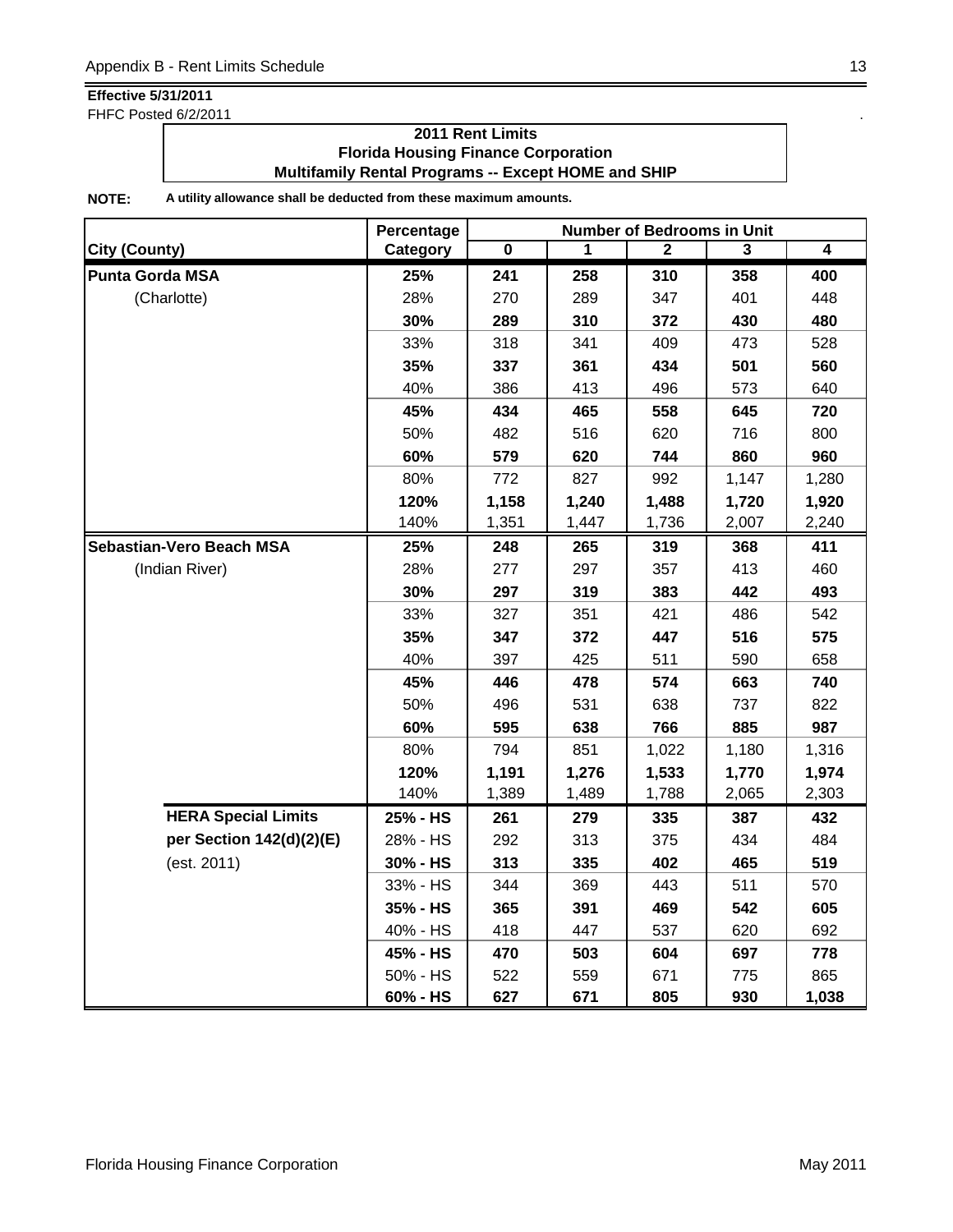FHFC Posted 6/2/2011 . The state of the state of the state of the state of the state of the state of the state of the state of the state of the state of the state of the state of the state of the state of the state of the

### **2011 Rent Limits Florida Housing Finance Corporation Multifamily Rental Programs -- Except HOME and SHIP**

|                            | Percentage | <b>Number of Bedrooms in Unit</b> |       |              |       |                         |  |
|----------------------------|------------|-----------------------------------|-------|--------------|-------|-------------------------|--|
| <b>City (County)</b>       | Category   | $\pmb{0}$                         | 1     | $\mathbf{2}$ | 3     | $\overline{\mathbf{4}}$ |  |
| <b>Tallahassee MSA</b>     |            |                                   |       |              |       |                         |  |
| <b>Tallahassee HMFA</b>    | 25%        | 277                               | 297   | 356          | 412   | 460                     |  |
| (Gadsden/Leon/             | 28%        | 310                               | 333   | 399          | 461   | 515                     |  |
| Jefferson)                 | 30%        | 333                               | 357   | 428          | 494   | 552                     |  |
|                            | 33%        | 366                               | 392   | 471          | 544   | 607                     |  |
|                            | 35%        | 388                               | 416   | 499          | 577   | 644                     |  |
|                            | 40%        | 444                               | 476   | 571          | 659   | 736                     |  |
|                            | 45%        | 499                               | 535   | 642          | 741   | 828                     |  |
|                            | 50%        | 555                               | 595   | 713          | 824   | 920                     |  |
|                            | 60%        | 666                               | 714   | 856          | 989   | 1,104                   |  |
|                            | 80%        | 888                               | 952   | 1,142        | 1,319 | 1,472                   |  |
|                            | 120%       | 1,332                             | 1,428 | 1,713        | 1,978 | 2,208                   |  |
|                            | 140%       | 1,554                             | 1,666 | 1,998        | 2,308 | 2,576                   |  |
| <b>HERA Special Limits</b> | 25% - HS   | 278                               | 298   | 358          | 414   | 461                     |  |
| per Section 142(d)(2)(E)   | 28% - HS   | 312                               | 334   | 401          | 463   | 517                     |  |
| (est. 2011)                | 30% - HS   | 334                               | 358   | 430          | 496   | 554                     |  |
|                            | 33% - HS   | 367                               | 394   | 473          | 546   | 609                     |  |
|                            | 35% - HS   | 390                               | 418   | 502          | 579   | 646                     |  |
|                            | 40% - HS   | 446                               | 478   | 574          | 662   | 739                     |  |
|                            | 45% - HS   | 501                               | 537   | 645          | 745   | 831                     |  |
|                            | 50% - HS   | 557                               | 597   | 717          | 828   | 923                     |  |
|                            | 60% - HS   | 669                               | 717   | 861          | 993   | 1,108                   |  |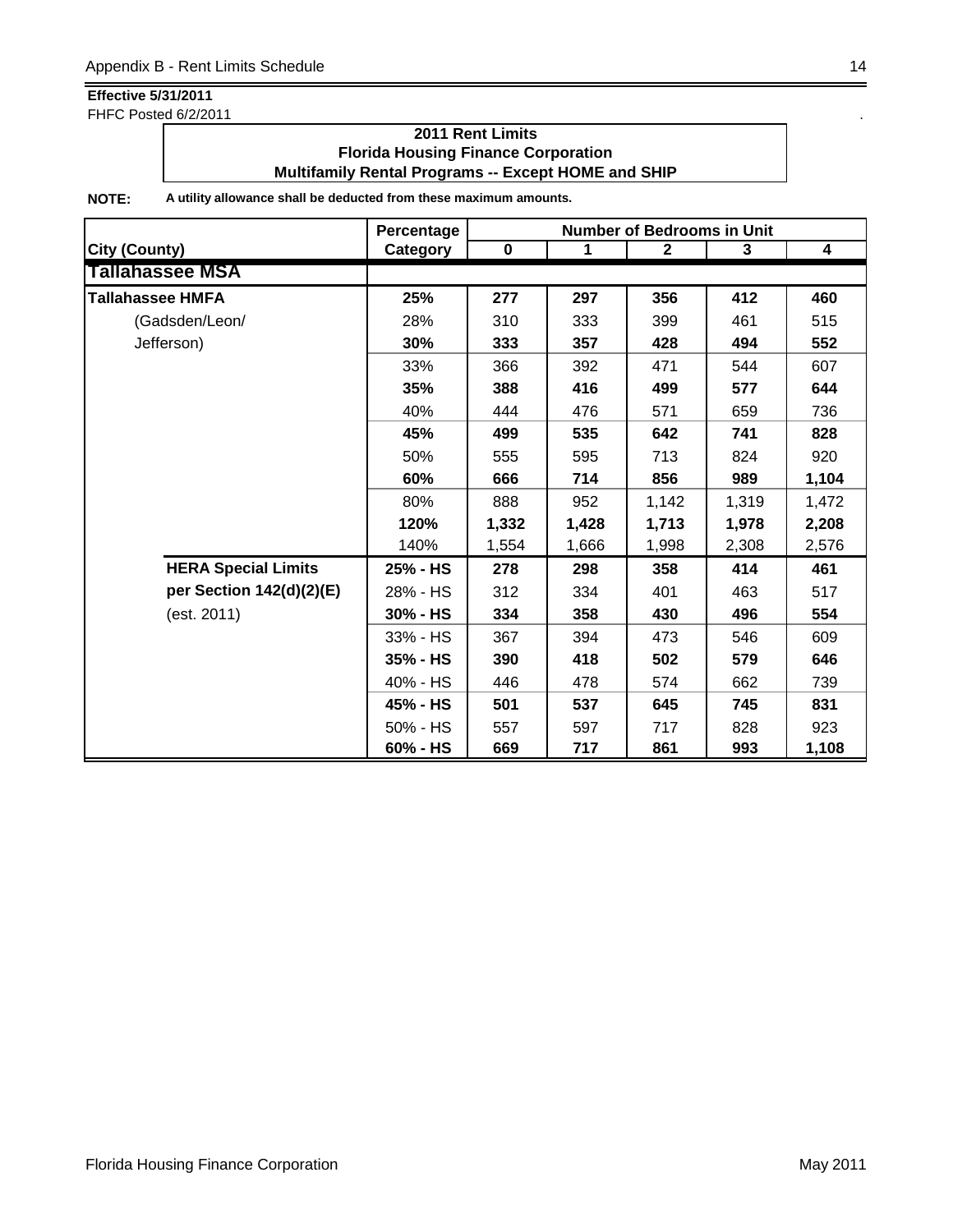FHFC Posted 6/2/2011 . The state of the state of the state of the state of the state of the state of the state of the state of the state of the state of the state of the state of the state of the state of the state of the

### **2011 Rent Limits Florida Housing Finance Corporation Multifamily Rental Programs -- Except HOME and SHIP**

|                            | Percentage | <b>Number of Bedrooms in Unit</b> |       |              |       |       |  |
|----------------------------|------------|-----------------------------------|-------|--------------|-------|-------|--|
| <b>City (County)</b>       | Category   | $\mathbf 0$                       | 1     | $\mathbf{2}$ | 3     | 4     |  |
| <b>Wakulla County HMFA</b> | 25%        | 261                               | 280   | 336          | 388   | 433   |  |
|                            | 28%        | 293                               | 314   | 377          | 435   | 485   |  |
|                            | 30%        | 314                               | 336   | 404          | 466   | 520   |  |
|                            | 33%        | 345                               | 370   | 444          | 513   | 572   |  |
|                            | 35%        | 366                               | 392   | 471          | 544   | 607   |  |
|                            | 40%        | 419                               | 449   | 539          | 622   | 694   |  |
|                            | 45%        | 471                               | 505   | 606          | 699   | 780   |  |
|                            | 50%        | 523                               | 561   | 673          | 777   | 867   |  |
|                            | 60%        | 628                               | 673   | 808          | 933   | 1,041 |  |
|                            | 80%        | 838                               | 898   | 1,078        | 1,244 | 1,388 |  |
|                            | 120%       | 1,257                             | 1,347 | 1,617        | 1,866 | 2,082 |  |
|                            | 140%       | 1,466                             | 1,571 | 1,886        | 2,177 | 2,429 |  |
| <b>HERA Special Limits</b> | 25% - HS   | 285                               | 305   | 366          | 423   | 472   |  |
| per Section 142(d)(2)(E)   | 28% - HS   | 319                               | 341   | 410          | 474   | 529   |  |
| (est. 2010)                | 30% - HS   | 342                               | 366   | 439          | 508   | 567   |  |
|                            | 33% - HS   | 376                               | 403   | 483          | 558   | 623   |  |
|                            | 35% - HS   | 399                               | 427   | 512          | 592   | 661   |  |
|                            | 40% - HS   | 456                               | 488   | 586          | 677   | 756   |  |
|                            | 45% - HS   | 513                               | 549   | 659          | 762   | 850   |  |
|                            | 50% - HS   | 570                               | 610   | 732          | 846   | 945   |  |
|                            | 60% - HS   | 684                               | 732   | 879          | 1,016 | 1,134 |  |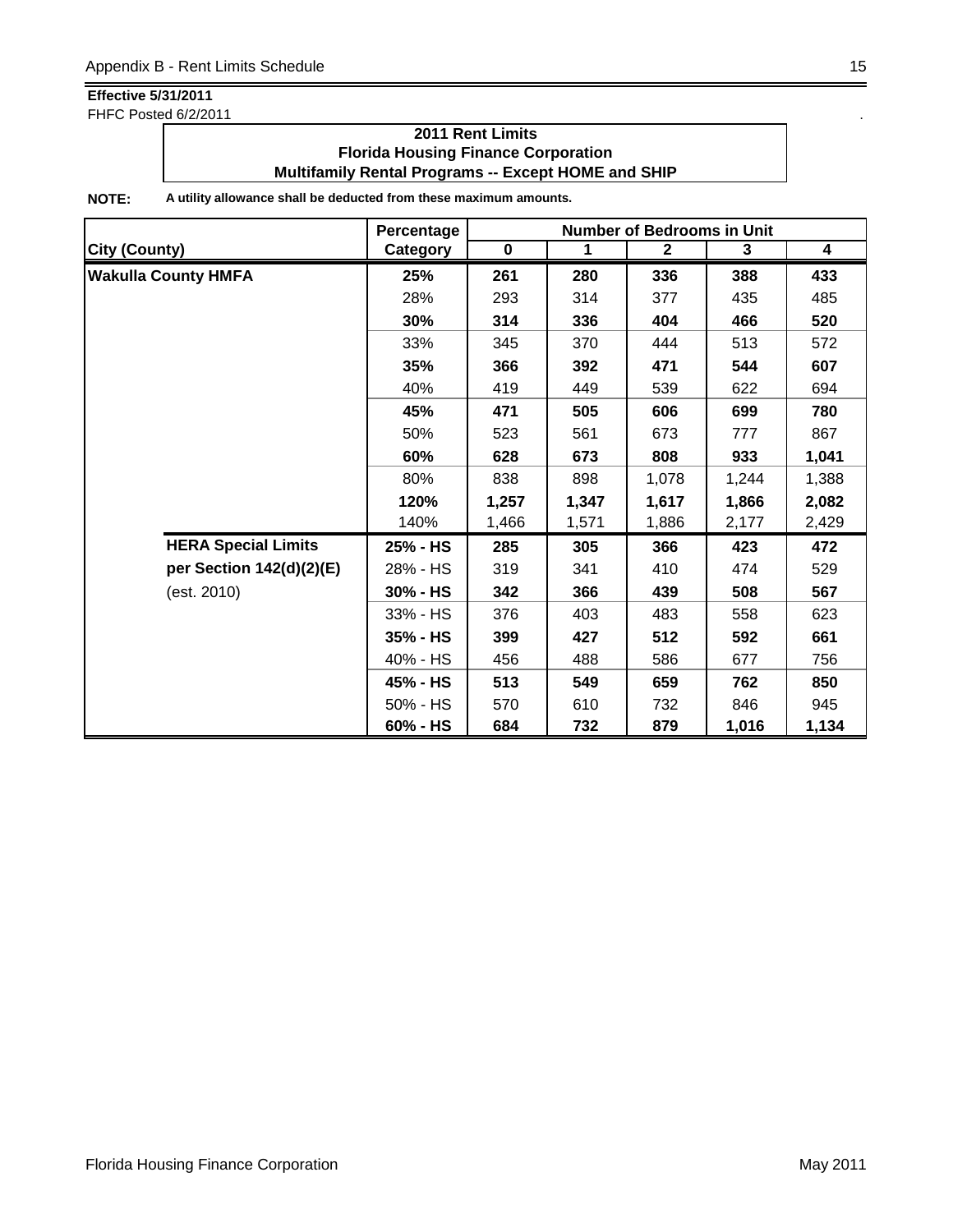FHFC Posted 6/2/2011 . The state of the state of the state of the state of the state of the state of the state of the state of the state of the state of the state of the state of the state of the state of the state of the

### **2011 Rent Limits Florida Housing Finance Corporation Multifamily Rental Programs -- Except HOME and SHIP**

|                            | Percentage | <b>Number of Bedrooms in Unit</b> |       |                |       |       |  |
|----------------------------|------------|-----------------------------------|-------|----------------|-------|-------|--|
| <b>City (County)</b>       | Category   | $\overline{\mathbf{0}}$           | 1     | $\overline{2}$ | 3     | 4     |  |
| Tampa-St.Petersburg-       | 20%        | 198                               | 212   | 254            | 294   | 328   |  |
| <b>Clearwater MSA</b>      | 25%        | 247                               | 265   | 318            | 367   | 410   |  |
| (Hernando/Hillsborough/    | 28%        | 277                               | 296   | 356            | 411   | 459   |  |
| Pasco/Pinellas)            | 30%        | 297                               | 318   | 381            | 441   | 492   |  |
|                            | 33%        | 326                               | 349   | 419            | 485   | 541   |  |
|                            | 35%        | 346                               | 371   | 445            | 514   | 574   |  |
|                            | 40%        | 396                               | 424   | 509            | 588   | 656   |  |
|                            | 45%        | 445                               | 477   | 572            | 661   | 738   |  |
|                            | 50%        | 495                               | 530   | 636            | 735   | 820   |  |
|                            | 60%        | 594                               | 636   | 763            | 882   | 984   |  |
|                            | 80%        | 792                               | 848   | 1,018          | 1,176 | 1,312 |  |
|                            | 120%       | 1,188                             | 1,272 | 1,527          | 1,764 | 1,968 |  |
|                            | 140%       | 1,386                             | 1,484 | 1,781          | 2,058 | 2,296 |  |
| <b>HERA Special Limits</b> | 20% - HS   | 208                               | 223   | 267            | 309   | 345   |  |
| per Section 142(d)(2)(E)   | 25% - HS   | 260                               | 278   | 334            | 386   | 431   |  |
| (est. 2011)                | 28% - HS   | 291                               | 312   | 374            | 432   | 483   |  |
|                            | 30% - HS   | 312                               | 334   | 401            | 463   | 517   |  |
|                            | 33% - HS   | 343                               | 367   | 441            | 509   | 569   |  |
|                            | 35% - HS   | 364                               | 390   | 468            | 540   | 603   |  |
|                            | 40% - HS   | 416                               | 446   | 535            | 618   | 690   |  |
|                            | 45% - HS   | 468                               | 501   | 601            | 695   | 776   |  |
|                            | 50% - HS   | 520                               | 557   | 668            | 772   | 862   |  |
|                            | 60% - HS   | 624                               | 669   | 802            | 927   | 1,035 |  |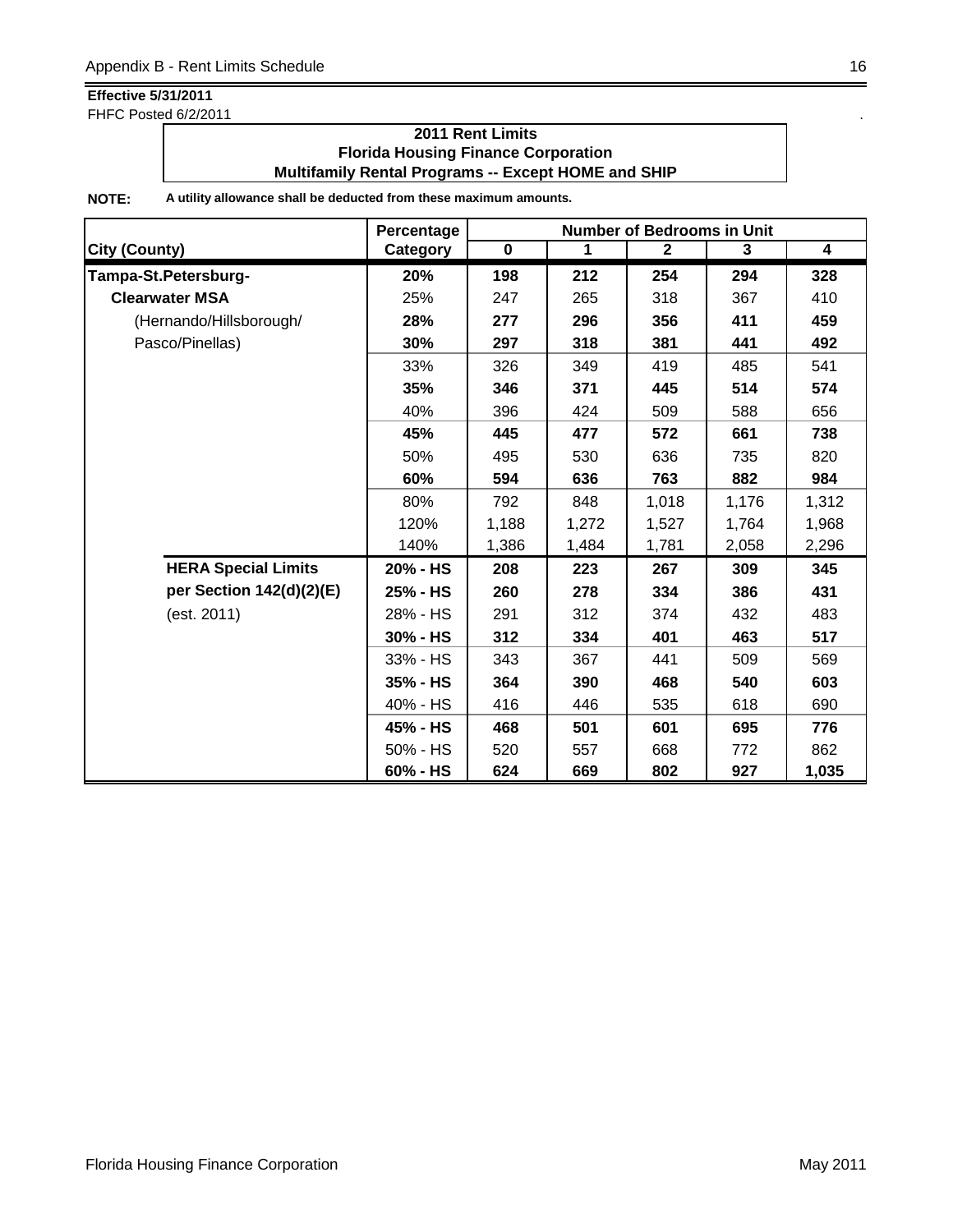FHFC Posted 6/2/2011 . The state of the state of the state of the state of the state of the state of the state of the state of the state of the state of the state of the state of the state of the state of the state of the

## **2011 Rent Limits Florida Housing Finance Corporation Multifamily Rental Programs -- Except HOME and SHIP**

|                            | Percentage | <b>Number of Bedrooms in Unit</b> |       |                |       |                |  |
|----------------------------|------------|-----------------------------------|-------|----------------|-------|----------------|--|
| <b>City (County)</b>       | Category   | $\overline{\mathbf{0}}$           | 1     | $\overline{2}$ | 3     | $\overline{4}$ |  |
| <b>Bradford County</b>     | 25%        | 220                               | 235   | 282            | 326   | 364            |  |
|                            | 28%        | 246                               | 263   | 316            | 365   | 408            |  |
|                            | 30%        | 264                               | 282   | 339            | 391   | 437            |  |
|                            | 33%        | 290                               | 311   | 372            | 431   | 480            |  |
|                            | 35%        | 308                               | 329   | 395            | 457   | 510            |  |
|                            | 40%        | 352                               | 377   | 452            | 522   | 583            |  |
|                            | 45%        | 396                               | 424   | 508            | 587   | 655            |  |
|                            | 50%        | 440                               | 471   | 565            | 653   | 728            |  |
|                            | 60%        | 528                               | 565   | 678            | 783   | 874            |  |
|                            | 80%        | 704                               | 754   | 904            | 1,045 | 1,166          |  |
|                            | 120%       | 1,056                             | 1,131 | 1,356          | 1,567 | 1,749          |  |
|                            | 140%       | 1,232                             | 1,319 | 1,582          | 1,828 | 2,040          |  |
| <b>HERA Special Limits</b> | 25% - HS   | 224                               | 240   | 288            | 332   | 371            |  |
| per Section 142(d)(2)(E)   | 28% - HS   | 251                               | 269   | 322            | 372   | 415            |  |
| (est. 2011)                | 30% - HS   | 269                               | 288   | 345            | 399   | 445            |  |
|                            | 33% - HS   | 296                               | 317   | 380            | 439   | 490            |  |
|                            | 35% - HS   | 314                               | 336   | 403            | 465   | 519            |  |
|                            | 40% - HS   | 359                               | 384   | 461            | 532   | 594            |  |
|                            | 45% - HS   | 403                               | 432   | 518            | 599   | 668            |  |
|                            | 50% - HS   | 448                               | 480   | 576            | 665   | 742            |  |
|                            | 60% - HS   | 538                               | 576   | 691            | 798   | 891            |  |
| <b>USDA-Eligible</b>       | 25% - R    | 225                               | 241   | 290            | 335   | 374            |  |
| <b>Rural Addresses</b>     | 28% - R    | 252                               | 270   | 324            | 375   | 419            |  |
| per Section 42(i)(8)       | $30% - R$  | 270                               | 290   | 348            | 402   | 449            |  |
|                            | 33% - R    | 297                               | 319   | 382            | 442   | 494            |  |
|                            | $35% - R$  | 315                               | 338   | 406            | 469   | 524            |  |
|                            | 40% - R    | 361                               | 387   | 464            | 536   | 599            |  |
|                            | 45% - R    | 406                               | 435   | 522            | 603   | 673            |  |
|                            | $50% - R$  | 451                               | 483   | 580            | 670   | 748            |  |
|                            | $60% - R$  | 541                               | 580   | 696            | 804   | 898            |  |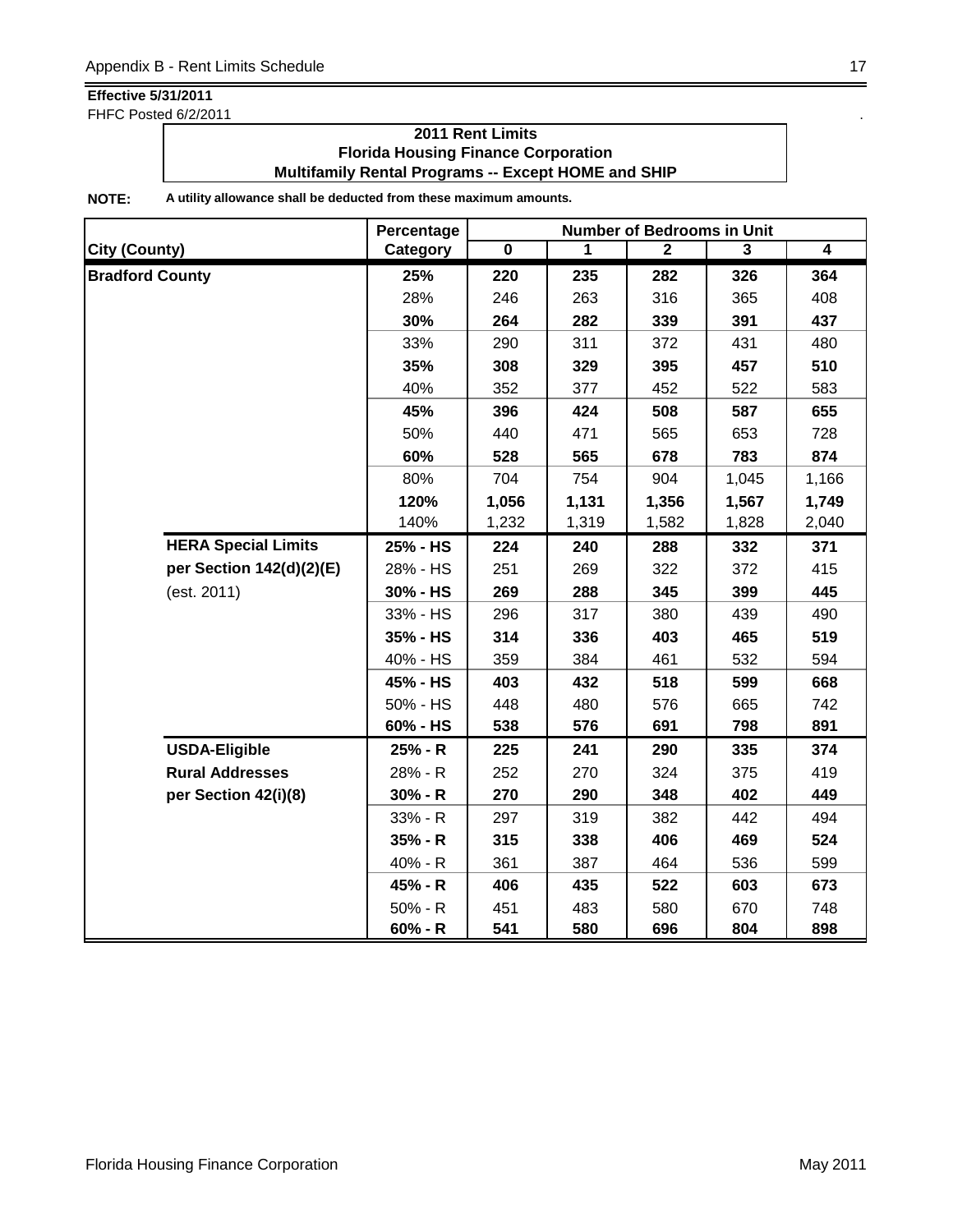FHFC Posted 6/2/2011 . The state of the state of the state of the state of the state of the state of the state of the state of the state of the state of the state of the state of the state of the state of the state of the

### **2011 Rent Limits Florida Housing Finance Corporation Multifamily Rental Programs -- Except HOME and SHIP**

|                       |                            | Percentage | <b>Number of Bedrooms in Unit</b> |       |                |       |                |  |
|-----------------------|----------------------------|------------|-----------------------------------|-------|----------------|-------|----------------|--|
| <b>City (County)</b>  |                            | Category   | $\overline{\mathbf{0}}$           | 1     | $\overline{2}$ | 3     | $\overline{4}$ |  |
| <b>Calhoun County</b> |                            | 25%        | 198                               | 212   | 255            | 294   | 328            |  |
|                       |                            | 28%        | 222                               | 238   | 285            | 330   | 368            |  |
|                       |                            | 30%        | 238                               | 255   | 306            | 353   | 394            |  |
|                       |                            | 33%        | 262                               | 280   | 336            | 388   | 433            |  |
|                       |                            | 35%        | 278                               | 297   | 357            | 412   | 460            |  |
|                       |                            | 40%        | 318                               | 340   | 408            | 471   | 526            |  |
|                       |                            | 45%        | 357                               | 383   | 459            | 530   | 591            |  |
|                       |                            | 50%        | 397                               | 425   | 510            | 589   | 657            |  |
|                       |                            | 60%        | 477                               | 510   | 612            | 707   | 789            |  |
|                       |                            | 80%        | 636                               | 681   | 816            | 943   | 1,052          |  |
|                       | 120%                       | 954        | 1,021                             | 1,224 | 1,414          | 1,578 |                |  |
|                       |                            | 140%       | 1,113                             | 1,191 | 1,428          | 1,650 | 1,841          |  |
|                       | <b>HERA Special Limits</b> | 25% - HS   | 212                               | 227   | 273            | 315   | 351            |  |
|                       | per Section 142(d)(2)(E)   | 28% - HS   | 238                               | 254   | 305            | 353   | 394            |  |
|                       | (est. 2009)                | 30% - HS   | 255                               | 273   | 327            | 378   | 422            |  |
|                       |                            | 33% - HS   | 280                               | 300   | 360            | 416   | 464            |  |
|                       |                            | 35% - HS   | 297                               | 318   | 382            | 441   | 492            |  |
|                       |                            | 40% - HS   | 340                               | 364   | 437            | 504   | 563            |  |
|                       |                            | 45% - HS   | 382                               | 409   | 491            | 567   | 633            |  |
|                       |                            | 50% - HS   | 425                               | 455   | 546            | 630   | 703            |  |
|                       |                            | 60% - HS   | 510                               | 546   | 655            | 756   | 844            |  |
|                       | <b>USDA-Eligible</b>       | 25% - R    | 225                               | 241   | 290            | 335   | 374            |  |
|                       | <b>Rural Addresses</b>     | 28% - R    | 252                               | 270   | 324            | 375   | 419            |  |
|                       | per Section 42(i)(8)       | $30% - R$  | 270                               | 290   | 348            | 402   | 449            |  |
|                       |                            | 33% - R    | 297                               | 319   | 382            | 442   | 494            |  |
|                       |                            | 35% - R    | 315                               | 338   | 406            | 469   | 524            |  |
|                       |                            | 40% - R    | 361                               | 387   | 464            | 536   | 599            |  |
|                       |                            | 45% - R    | 406                               | 435   | 522            | 603   | 673            |  |
|                       |                            | 50% - R    | 451                               | 483   | 580            | 670   | 748            |  |
|                       |                            | $60% - R$  | 541                               | 580   | 696            | 804   | 898            |  |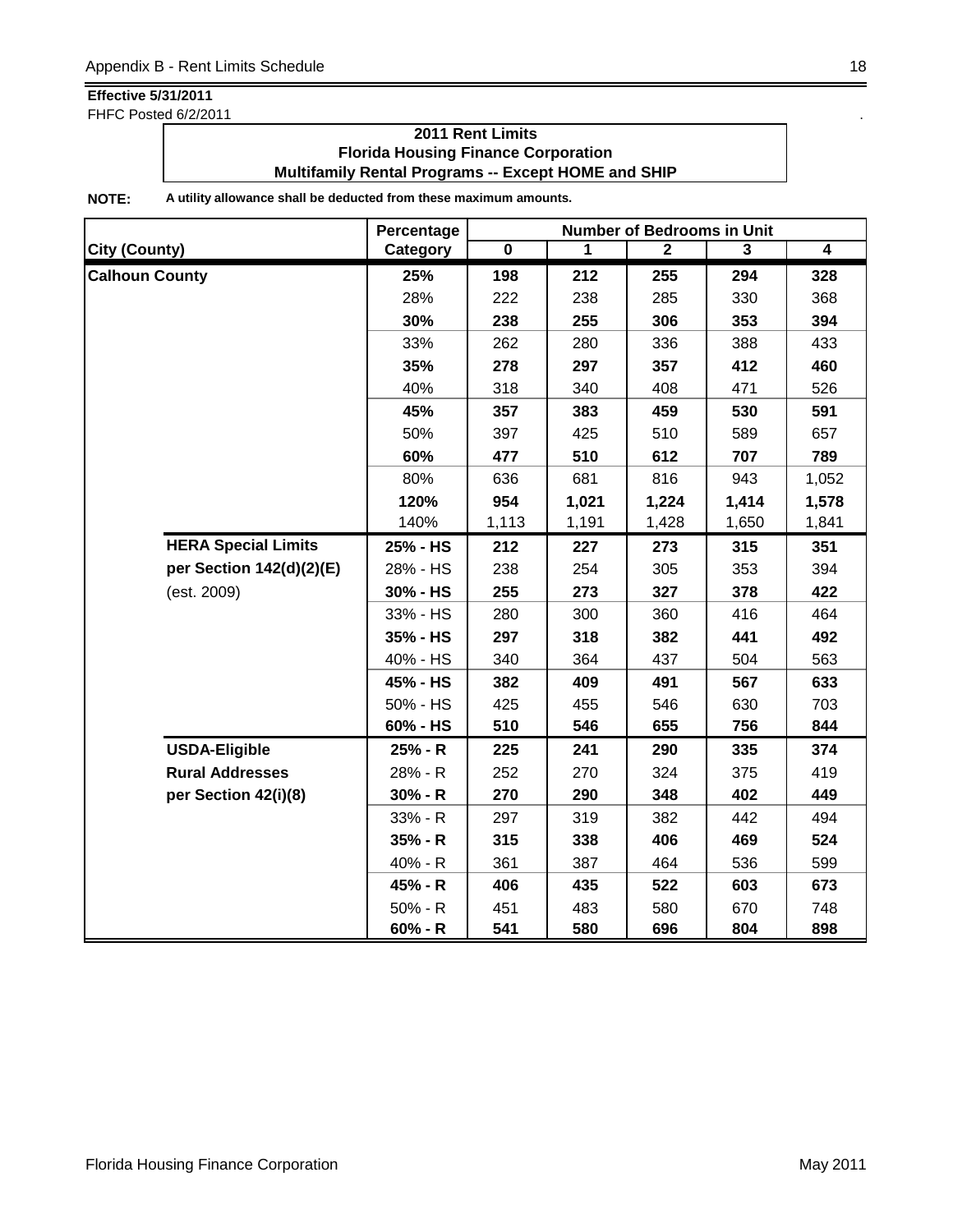FHFC Posted 6/2/2011 . The state of the state of the state of the state of the state of the state of the state of the state of the state of the state of the state of the state of the state of the state of the state of the

### **2011 Rent Limits Florida Housing Finance Corporation Multifamily Rental Programs -- Except HOME and SHIP**

|                        | Percentage |             | <b>Number of Bedrooms in Unit</b> |              |       |                         |  |  |
|------------------------|------------|-------------|-----------------------------------|--------------|-------|-------------------------|--|--|
| City (County)          | Category   | $\mathbf 0$ | $\mathbf 1$                       | $\mathbf{2}$ | 3     | $\overline{\mathbf{4}}$ |  |  |
| <b>Citrus County</b>   | 25%        | 208         | 222                               | 267          | 308   | 344                     |  |  |
|                        | 28%        | 233         | 249                               | 299          | 345   | 385                     |  |  |
|                        | 30%        | 249         | 267                               | 321          | 370   | 413                     |  |  |
|                        | 33%        | 274         | 294                               | 353          | 407   | 454                     |  |  |
|                        | 35%        | 291         | 311                               | 374          | 432   | 482                     |  |  |
|                        | 40%        | 333         | 356                               | 428          | 494   | 551                     |  |  |
|                        | 45%        | 374         | 401                               | 481          | 555   | 619                     |  |  |
|                        | 50%        | 416         | 445                               | 535          | 617   | 688                     |  |  |
|                        | 60%        | 499         | 534                               | 642          | 741   | 826                     |  |  |
|                        | 80%        | 666         | 713                               | 856          | 988   | 1,102                   |  |  |
|                        | 120%       | 999         | 1,069                             | 1,284        | 1,482 | 1,653                   |  |  |
|                        | 140%       | 1,165       | 1,247                             | 1,498        | 1,729 | 1,928                   |  |  |
| <b>USDA-Eligible</b>   | 25% - R    | 225         | 241                               | 290          | 335   | 374                     |  |  |
| <b>Rural Addresses</b> | 28% - R    | 252         | 270                               | 324          | 375   | 419                     |  |  |
| per Section 42(i)(8)   | $30% - R$  | 270         | 290                               | 348          | 402   | 449                     |  |  |
|                        | $33% - R$  | 297         | 319                               | 382          | 442   | 494                     |  |  |
|                        | 35% - R    | 315         | 338                               | 406          | 469   | 524                     |  |  |
|                        | 40% - R    | 361         | 387                               | 464          | 536   | 599                     |  |  |
|                        | 45% - R    | 406         | 435                               | 522          | 603   | 673                     |  |  |
|                        | $50% - R$  | 451         | 483                               | 580          | 670   | 748                     |  |  |
|                        | $60% - R$  | 541         | 580                               | 696          | 804   | 898                     |  |  |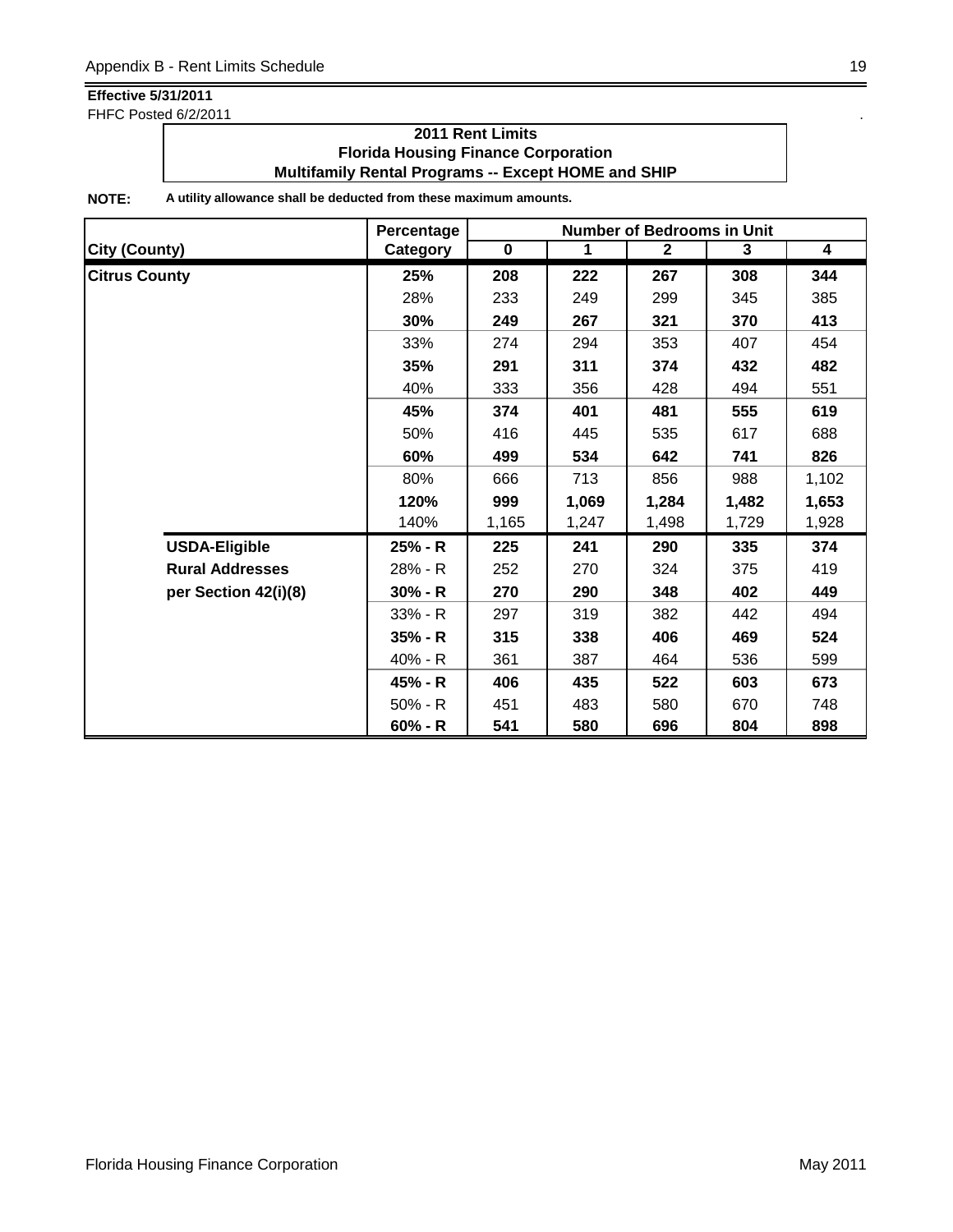FHFC Posted 6/2/2011 . The state of the state of the state of the state of the state of the state of the state of the state of the state of the state of the state of the state of the state of the state of the state of the

### **2011 Rent Limits Florida Housing Finance Corporation Multifamily Rental Programs -- Except HOME and SHIP**

|                        |                            | Percentage |                         |       | <b>Number of Bedrooms in Unit</b> |       |                |
|------------------------|----------------------------|------------|-------------------------|-------|-----------------------------------|-------|----------------|
| <b>City (County)</b>   |                            | Category   | $\overline{\mathbf{0}}$ | 1     | $\mathbf{2}$                      | 3     | $\overline{4}$ |
| <b>Columbia County</b> |                            | 25%        | 212                     | 227   | 273                               | 315   | 351            |
|                        |                            | 28%        | 238                     | 254   | 305                               | 353   | 394            |
|                        |                            | 30%        | 255                     | 273   | 327                               | 378   | 422            |
|                        |                            | 33%        | 280                     | 300   | 360                               | 416   | 464            |
|                        |                            | 35%        | 297                     | 318   | 382                               | 441   | 492            |
|                        |                            | 40%        | 340                     | 364   | 437                               | 504   | 563            |
|                        |                            | 45%        | 382                     | 409   | 491                               | 567   | 633            |
|                        |                            | 50%        | 425                     | 455   | 546                               | 630   | 703            |
|                        |                            | 60%        | 510                     | 546   | 655                               | 756   | 844            |
|                        |                            | 80%        | 680                     | 728   | 874                               | 1,009 | 1,126          |
|                        |                            | 120%       | 1,020                   | 1,092 | 1,311                             | 1,513 | 1,689          |
|                        |                            | 140%       | 1,190                   | 1,274 | 1,529                             | 1,765 | 1,970          |
|                        | <b>HERA Special Limits</b> | 25% - HS   | 213                     | 229   | 275                               | 317   | 354            |
|                        | per Section 142(d)(2)(E)   | 28% - HS   | 239                     | 256   | 308                               | 355   | 396            |
|                        | (est. 2009)                | 30% - HS   | 256                     | 274   | 330                               | 381   | 425            |
|                        |                            | 33% - HS   | 282                     | 302   | 363                               | 419   | 467            |
|                        |                            | 35% - HS   | 299                     | 320   | 385                               | 444   | 496            |
|                        |                            | 40% - HS   | 342                     | 366   | 440                               | 508   | 567            |
|                        |                            | 45% - HS   | 384                     | 412   | 495                               | 571   | 637            |
|                        |                            | 50% - HS   | 427                     | 458   | 550                               | 635   | 708            |
|                        |                            | 60% - HS   | 513                     | 549   | 660                               | 762   | 850            |
|                        | <b>USDA-Eligible</b>       | 25% - R    | 225                     | 241   | 290                               | 335   | 374            |
|                        | <b>Rural Addresses</b>     | 28% - R    | 252                     | 270   | 324                               | 375   | 419            |
|                        | per Section 42(i)(8)       | $30% - R$  | 270                     | 290   | 348                               | 402   | 449            |
|                        |                            | 33% - R    | 297                     | 319   | 382                               | 442   | 494            |
|                        |                            | $35% - R$  | 315                     | 338   | 406                               | 469   | 524            |
|                        |                            | 40% - R    | 361                     | 387   | 464                               | 536   | 599            |
|                        |                            | 45% - R    | 406                     | 435   | 522                               | 603   | 673            |
|                        |                            | 50% - R    | 451                     | 483   | 580                               | 670   | 748            |
|                        |                            | $60% - R$  | 541                     | 580   | 696                               | 804   | 898            |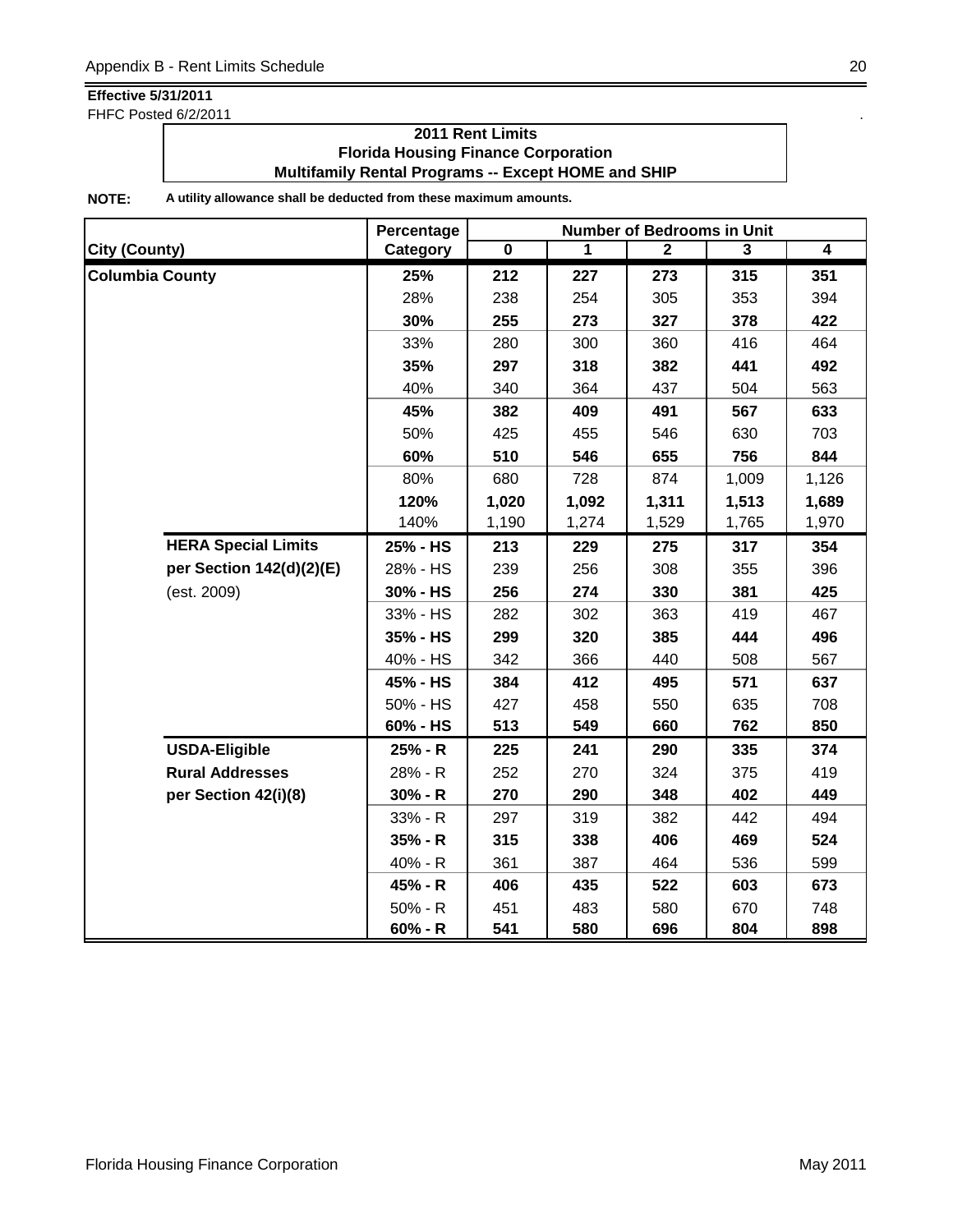FHFC Posted 6/2/2011 . The state of the state of the state of the state of the state of the state of the state of the state of the state of the state of the state of the state of the state of the state of the state of the

### **2011 Rent Limits Florida Housing Finance Corporation Multifamily Rental Programs -- Except HOME and SHIP**

|                            | Percentage | <b>Number of Bedrooms in Unit</b> |       |                |       |                |  |
|----------------------------|------------|-----------------------------------|-------|----------------|-------|----------------|--|
| <b>City (County)</b>       | Category   | $\overline{\mathbf{0}}$           | 1     | $\overline{2}$ | 3     | $\overline{4}$ |  |
| <b>DeSoto County</b>       | 25%        | 198                               | 212   | 255            | 294   | 328            |  |
|                            | 28%        | 222                               | 238   | 285            | 330   | 368            |  |
|                            | 30%        | 238                               | 255   | 306            | 353   | 394            |  |
|                            | 33%        | 262                               | 280   | 336            | 388   | 433            |  |
|                            | 35%        | 278                               | 297   | 357            | 412   | 460            |  |
|                            | 40%        | 318                               | 340   | 408            | 471   | 526            |  |
|                            | 45%        | 357                               | 383   | 459            | 530   | 591            |  |
|                            | 50%        | 397                               | 425   | 510            | 589   | 657            |  |
|                            | 60%        | 477                               | 510   | 612            | 707   | 789            |  |
|                            | 80%        | 636                               | 681   | 816            | 943   | 1,052          |  |
|                            | 120%       | 954                               | 1,021 | 1,224          | 1,414 | 1,578          |  |
|                            | 140%       | 1,113                             | 1,191 | 1,428          | 1,650 | 1,841          |  |
| <b>HERA Special Limits</b> | 25% - HS   | 206                               | 221   | 265            | 306   | 342            |  |
| per Section 142(d)(2)(E)   | 28% - HS   | 231                               | 248   | 297            | 343   | 383            |  |
| (est. 2011)                | 30% - HS   | 248                               | 265   | 318            | 368   | 411            |  |
|                            | 33% - HS   | 273                               | 292   | 350            | 405   | 452            |  |
|                            | 35% - HS   | 289                               | 310   | 371            | 429   | 479            |  |
|                            | 40% - HS   | 331                               | 354   | 425            | 491   | 548            |  |
|                            | 45% - HS   | 372                               | 398   | 478            | 552   | 616            |  |
|                            | 50% - HS   | 413                               | 443   | 531            | 613   | 685            |  |
|                            | 60% - HS   | 496                               | 531   | 637            | 736   | 822            |  |
| <b>USDA-Eligible</b>       | 25% - R    | 225                               | 241   | 290            | 335   | 374            |  |
| <b>Rural Addresses</b>     | 28% - R    | 252                               | 270   | 324            | 375   | 419            |  |
| per Section 42(i)(8)       | $30% - R$  | 270                               | 290   | 348            | 402   | 449            |  |
|                            | 33% - R    | 297                               | 319   | 382            | 442   | 494            |  |
|                            | $35% - R$  | 315                               | 338   | 406            | 469   | 524            |  |
|                            | 40% - R    | 361                               | 387   | 464            | 536   | 599            |  |
|                            | 45% - R    | 406                               | 435   | 522            | 603   | 673            |  |
|                            | 50% - R    | 451                               | 483   | 580            | 670   | 748            |  |
|                            | $60% - R$  | 541                               | 580   | 696            | 804   | 898            |  |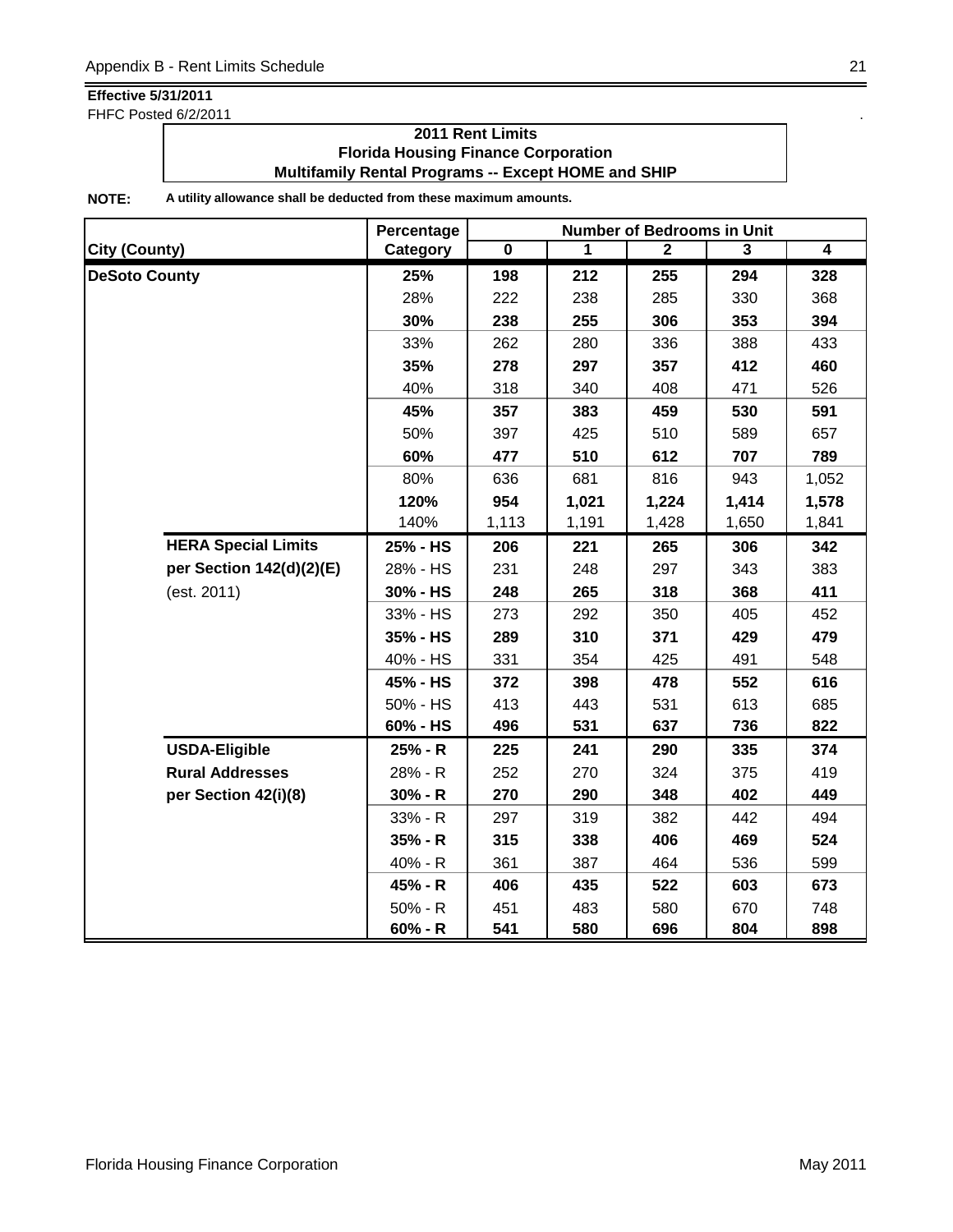FHFC Posted 6/2/2011 . The state of the state of the state of the state of the state of the state of the state of the state of the state of the state of the state of the state of the state of the state of the state of the

### **2011 Rent Limits Florida Housing Finance Corporation Multifamily Rental Programs -- Except HOME and SHIP**

|                      |                            | Percentage | <b>Number of Bedrooms in Unit</b> |       |                |       |                |  |
|----------------------|----------------------------|------------|-----------------------------------|-------|----------------|-------|----------------|--|
| <b>City (County)</b> |                            | Category   | $\overline{\mathbf{0}}$           | 1     | $\overline{2}$ | 3     | $\overline{4}$ |  |
| <b>Dixie County</b>  |                            | 25%        | 198                               | 212   | 255            | 294   | 328            |  |
|                      |                            | 28%        | 222                               | 238   | 285            | 330   | 368            |  |
|                      |                            | 30%        | 238                               | 255   | 306            | 353   | 394            |  |
|                      |                            | 33%        | 262                               | 280   | 336            | 388   | 433            |  |
|                      |                            | 35%        | 278                               | 297   | 357            | 412   | 460            |  |
|                      |                            | 40%        | 318                               | 340   | 408            | 471   | 526            |  |
|                      |                            | 45%        | 357                               | 383   | 459            | 530   | 591            |  |
|                      |                            | 50%        | 397                               | 425   | 510            | 589   | 657            |  |
|                      |                            | 60%        | 477                               | 510   | 612            | 707   | 789            |  |
|                      |                            | 80%        | 636                               | 681   | 816            | 943   | 1,052          |  |
|                      | 120%                       | 954        | 1,021                             | 1,224 | 1,414          | 1,578 |                |  |
|                      |                            | 140%       | 1,113                             | 1,191 | 1,428          | 1,650 | 1,841          |  |
|                      | <b>HERA Special Limits</b> | 25% - HS   | 208                               | 222   | 267            | 308   | 344            |  |
|                      | per Section 142(d)(2)(E)   | 28% - HS   | 233                               | 249   | 299            | 345   | 385            |  |
|                      | (est. 2009)                | 30% - HS   | 249                               | 267   | 321            | 370   | 413            |  |
|                      |                            | 33% - HS   | 274                               | 294   | 353            | 407   | 454            |  |
|                      |                            | 35% - HS   | 291                               | 311   | 374            | 432   | 482            |  |
|                      |                            | 40% - HS   | 333                               | 356   | 428            | 494   | 551            |  |
|                      |                            | 45% - HS   | 374                               | 401   | 481            | 555   | 619            |  |
|                      |                            | 50% - HS   | 416                               | 445   | 535            | 617   | 688            |  |
|                      |                            | 60% - HS   | 499                               | 534   | 642            | 741   | 826            |  |
|                      | <b>USDA-Eligible</b>       | 25% - R    | 225                               | 241   | 290            | 335   | 374            |  |
|                      | <b>Rural Addresses</b>     | 28% - R    | 252                               | 270   | 324            | 375   | 419            |  |
|                      | per Section 42(i)(8)       | $30% - R$  | 270                               | 290   | 348            | 402   | 449            |  |
|                      |                            | 33% - R    | 297                               | 319   | 382            | 442   | 494            |  |
|                      |                            | $35% - R$  | 315                               | 338   | 406            | 469   | 524            |  |
|                      |                            | 40% - R    | 361                               | 387   | 464            | 536   | 599            |  |
|                      |                            | 45% - R    | 406                               | 435   | 522            | 603   | 673            |  |
|                      |                            | $50% - R$  | 451                               | 483   | 580            | 670   | 748            |  |
|                      |                            | $60% - R$  | 541                               | 580   | 696            | 804   | 898            |  |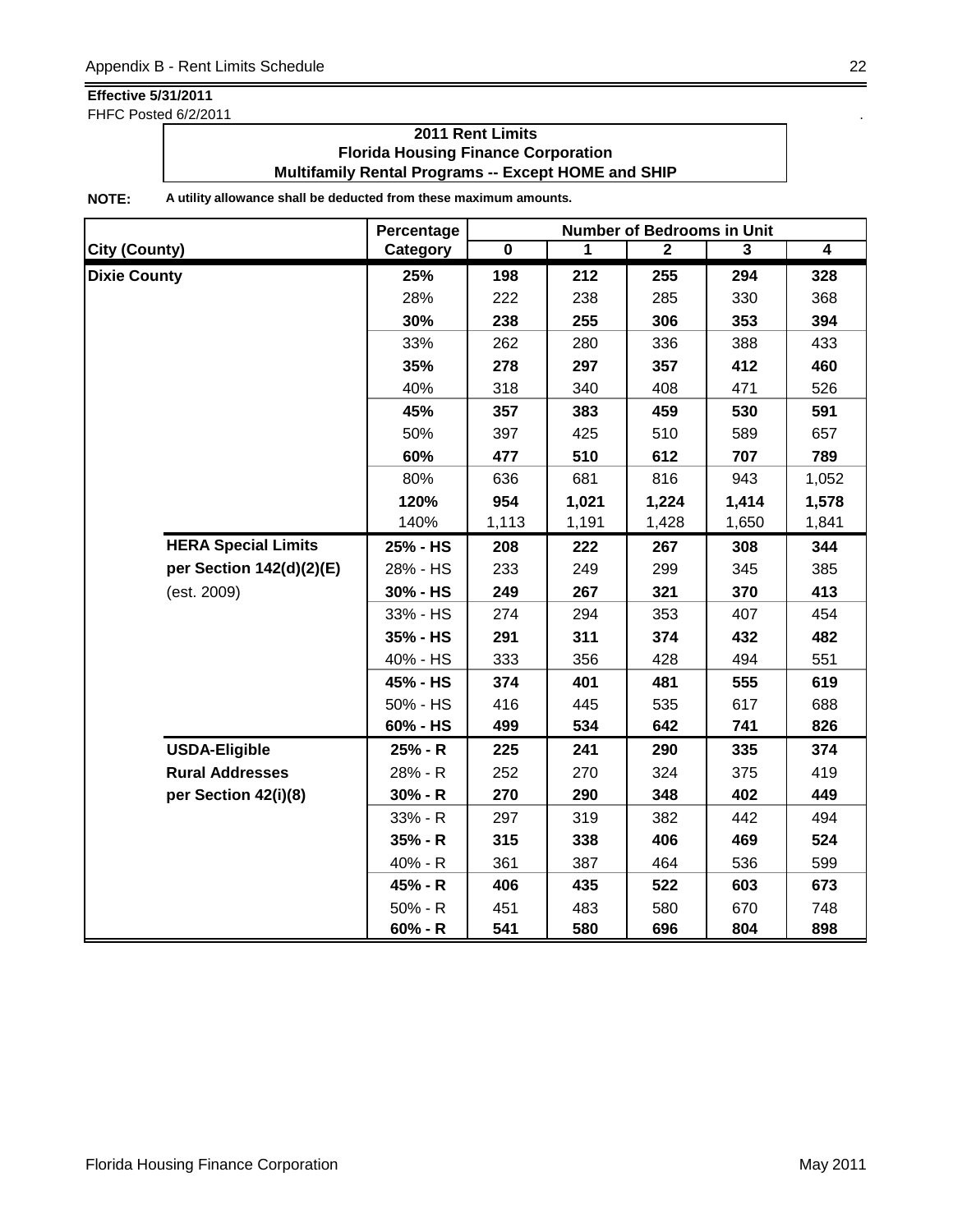FHFC Posted 6/2/2011 . The state of the state of the state of the state of the state of the state of the state of the state of the state of the state of the state of the state of the state of the state of the state of the

### **2011 Rent Limits Florida Housing Finance Corporation Multifamily Rental Programs -- Except HOME and SHIP**

|                            | Percentage | <b>Number of Bedrooms in Unit</b> |       |                |                |                |  |
|----------------------------|------------|-----------------------------------|-------|----------------|----------------|----------------|--|
| City (County)              | Category   | $\overline{\mathbf{0}}$           | 1     | $\overline{2}$ | $\overline{3}$ | $\overline{4}$ |  |
| <b>Franklin County</b>     | 25%        | 210                               | 225   | 270            | 312            | 348            |  |
|                            | 28%        | 235                               | 252   | 303            | 350            | 390            |  |
|                            | 30%        | 252                               | 270   | 324            | 375            | 418            |  |
|                            | 33%        | 278                               | 297   | 357            | 412            | 460            |  |
|                            | 35%        | 294                               | 315   | 378            | 437            | 488            |  |
|                            | 40%        | 337                               | 361   | 433            | 500            | 558            |  |
|                            | 45%        | 379                               | 406   | 487            | 563            | 627            |  |
|                            | 50%        | 421                               | 451   | 541            | 625            | 697            |  |
|                            | 60%        | 505                               | 541   | 649            | 750            | 837            |  |
|                            | 80%        | 674                               | 722   | 866            | 1,001          | 1,116          |  |
|                            | 120%       | 1,011                             | 1,083 | 1,299          | 1,501          | 1,674          |  |
|                            | 140%       | 1,179                             | 1,263 | 1,515          | 1,751          | 1,953          |  |
| <b>HERA Special Limits</b> | 25% - HS   | 243                               | 260   | 313            | 361            | 403            |  |
| per Section 142(d)(2)(E)   | 28% - HS   | 273                               | 292   | 350            | 404            | 451            |  |
| (est. 2011)                | 30% - HS   | 292                               | 313   | 375            | 433            | 483            |  |
|                            | 33% - HS   | 321                               | 344   | 413            | 477            | 532            |  |
|                            | 35% - HS   | 341                               | 365   | 438            | 506            | 564            |  |
|                            | 40% - HS   | 390                               | 417   | 501            | 578            | 645            |  |
|                            | 45% - HS   | 438                               | 469   | 563            | 650            | 725            |  |
|                            | 50% - HS   | 487                               | 521   | 626            | 723            | 806            |  |
|                            | 60% - HS   | 585                               | 626   | 751            | 867            | 967            |  |
| <b>USDA-Eligible</b>       | 25% - R    | 225                               | 241   | 290            | 335            | 374            |  |
| <b>Rural Addresses</b>     | 28% - R    | 252                               | 270   | 324            | 375            | 419            |  |
| per Section 42(i)(8)       | $30% - R$  | 270                               | 290   | 348            | 402            | 449            |  |
|                            | 33% - R    | 297                               | 319   | 382            | 442            | 494            |  |
|                            | $35% - R$  | 315                               | 338   | 406            | 469            | 524            |  |
|                            | 40% - R    | 361                               | 387   | 464            | 536            | 599            |  |
|                            | 45% - R    | 406                               | 435   | 522            | 603            | 673            |  |
|                            | $50% - R$  | 451                               | 483   | 580            | 670            | 748            |  |
|                            | $60% - R$  | 541                               | 580   | 696            | 804            | 898            |  |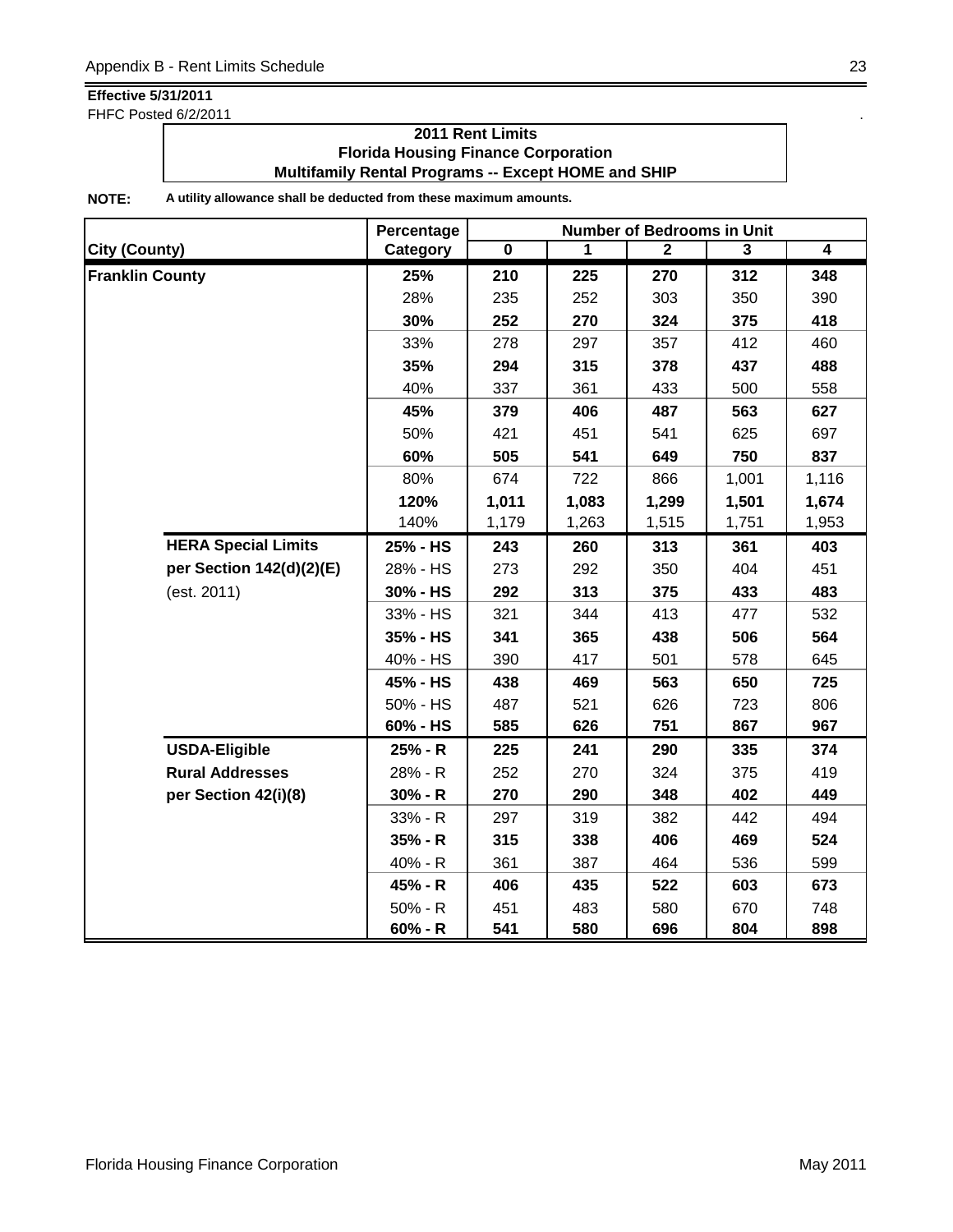FHFC Posted 6/2/2011 **.** The same state of the state of the state of the state of the state of the state of the state of the state of the state of the state of the state of the state of the state of the state of the state

### **2011 Rent Limits Florida Housing Finance Corporation Multifamily Rental Programs -- Except HOME and SHIP**

|                            | Percentage | <b>Number of Bedrooms in Unit</b> |       |                |                |                |  |
|----------------------------|------------|-----------------------------------|-------|----------------|----------------|----------------|--|
| <b>City (County)</b>       | Category   | $\overline{\mathbf{0}}$           | 1     | $\overline{2}$ | $\overline{3}$ | $\overline{4}$ |  |
| <b>Glades County</b>       | 25%        | 202                               | 216   | 260            | 300            | 335            |  |
|                            | 28%        | 226                               | 242   | 291            | 336            | 375            |  |
|                            | 30%        | 243                               | 260   | 312            | 360            | 402            |  |
|                            | 33%        | 267                               | 286   | 343            | 396            | 442            |  |
|                            | 35%        | 283                               | 303   | 364            | 420            | 469            |  |
|                            | 40%        | 324                               | 347   | 416            | 480            | 536            |  |
|                            | 45%        | 364                               | 390   | 468            | 540            | 603            |  |
|                            | 50%        | 405                               | 433   | 520            | 600            | 670            |  |
|                            | 60%        | 486                               | 520   | 624            | 720            | 804            |  |
|                            | 80%        | 648                               | 694   | 832            | 961            | 1,072          |  |
|                            | 120%       | 972                               | 1,041 | 1,248          | 1,441          | 1,608          |  |
|                            | 140%       | 1,134                             | 1,214 | 1,456          | 1,681          | 1,876          |  |
| <b>HERA Special Limits</b> | 25% - HS   | 210                               | 225   | 270            | 312            | 348            |  |
| per Section 142(d)(2)(E)   | 28% - HS   | 235                               | 252   | 302            | 349            | 389            |  |
| (est. 2011)                | 30% - HS   | 252                               | 270   | 324            | 374            | 417            |  |
|                            | 33% - HS   | 277                               | 297   | 356            | 412            | 459            |  |
|                            | 35% - HS   | 294                               | 315   | 378            | 437            | 487            |  |
|                            | 40% - HS   | 336                               | 360   | 432            | 499            | 557            |  |
|                            | 45% - HS   | 378                               | 405   | 486            | 561            | 626            |  |
|                            | 50% - HS   | 420                               | 450   | 540            | 624            | 696            |  |
|                            | 60% - HS   | 504                               | 540   | 648            | 749            | 835            |  |
| <b>USDA-Eligible</b>       | 25% - R    | 225                               | 241   | 290            | 335            | 374            |  |
| <b>Rural Addresses</b>     | 28% - R    | 252                               | 270   | 324            | 375            | 419            |  |
| per Section 42(i)(8)       | $30% - R$  | 270                               | 290   | 348            | 402            | 449            |  |
|                            | 33% - R    | 297                               | 319   | 382            | 442            | 494            |  |
|                            | $35% - R$  | 315                               | 338   | 406            | 469            | 524            |  |
|                            | 40% - R    | 361                               | 387   | 464            | 536            | 599            |  |
|                            | 45% - R    | 406                               | 435   | 522            | 603            | 673            |  |
|                            | $50% - R$  | 451                               | 483   | 580            | 670            | 748            |  |
|                            | $60% - R$  | 541                               | 580   | 696            | 804            | 898            |  |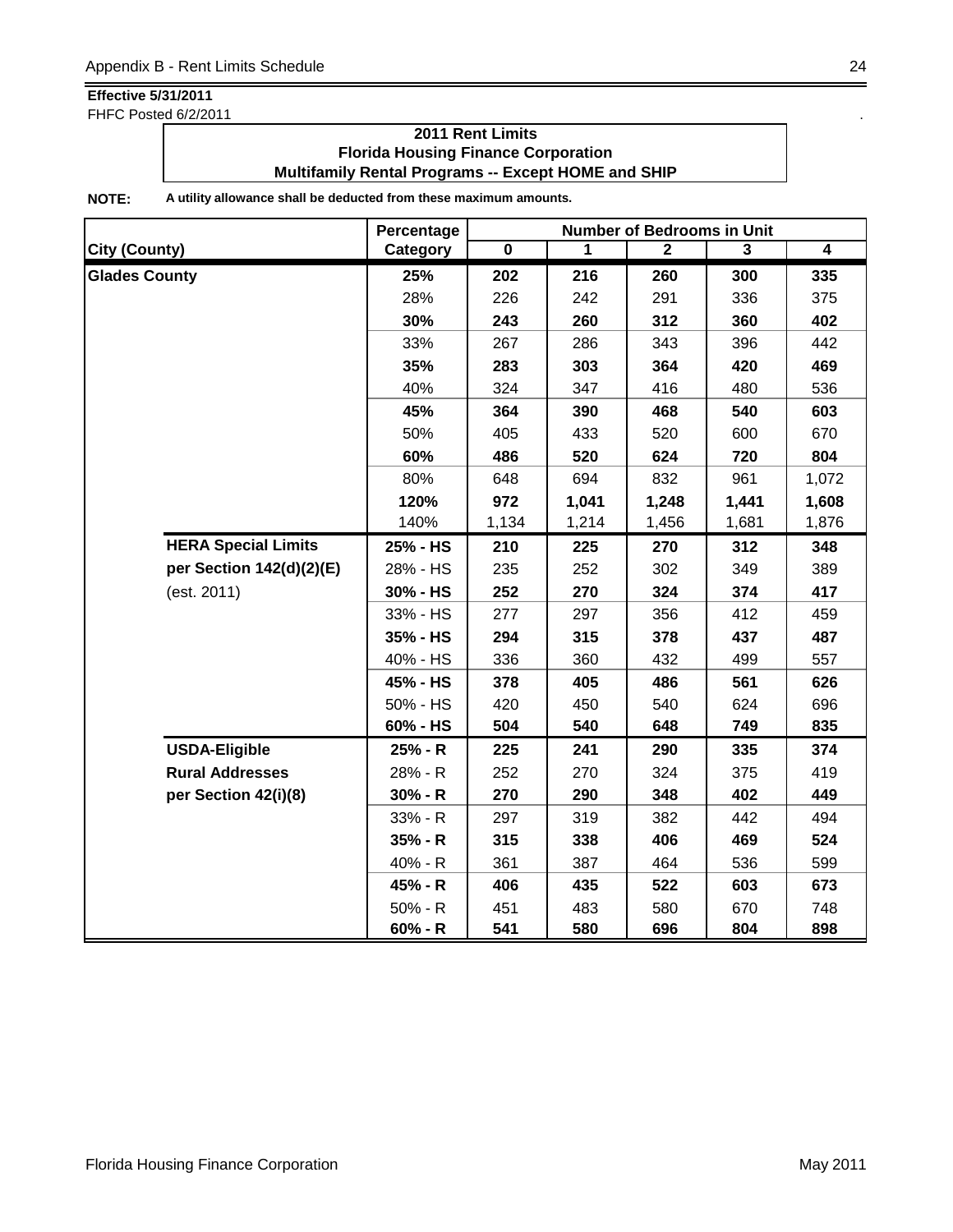FHFC Posted 6/2/2011 . The state of the state of the state of the state of the state of the state of the state of the state of the state of the state of the state of the state of the state of the state of the state of the

### **2011 Rent Limits Florida Housing Finance Corporation Multifamily Rental Programs -- Except HOME and SHIP**

|                            | Percentage |                         |       | <b>Number of Bedrooms in Unit</b> |       |                |
|----------------------------|------------|-------------------------|-------|-----------------------------------|-------|----------------|
| <b>City (County)</b>       | Category   | $\overline{\mathbf{0}}$ | 1     | $\mathbf{2}$                      | 3     | $\overline{4}$ |
| <b>Gulf County</b>         | 25%        | 217                     | 232   | 279                               | 322   | 360            |
|                            | 28%        | 243                     | 260   | 312                               | 361   | 403            |
|                            | 30%        | 261                     | 279   | 335                               | 387   | 432            |
|                            | 33%        | 287                     | 307   | 368                               | 425   | 475            |
|                            | 35%        | 304                     | 325   | 391                               | 451   | 504            |
|                            | 40%        | 348                     | 372   | 447                               | 516   | 576            |
|                            | 45%        | 391                     | 419   | 502                               | 580   | 648            |
|                            | 50%        | 435                     | 465   | 558                               | 645   | 720            |
|                            | 60%        | 522                     | 558   | 670                               | 774   | 864            |
|                            | 80%        | 696                     | 745   | 894                               | 1,032 | 1,152          |
|                            | 120%       | 1,044                   | 1,117 | 1,341                             | 1,548 | 1,728          |
|                            | 140%       | 1,218                   | 1,303 | 1,564                             | 1,806 | 2,016          |
| <b>HERA Special Limits</b> | 25% - HS   | 223                     | 239   | 286                               | 331   | 370            |
| per Section 142(d)(2)(E)   | 28% - HS   | 249                     | 267   | 321                               | 371   | 414            |
| (est. 2009)                | 30% - HS   | 267                     | 286   | 344                               | 397   | 444            |
|                            | 33% - HS   | 294                     | 315   | 378                               | 437   | 488            |
|                            | 35% - HS   | 312                     | 334   | 401                               | 464   | 518            |
|                            | 40% - HS   | 357                     | 382   | 459                               | 530   | 592            |
|                            | 45% - HS   | 401                     | 430   | 516                               | 596   | 666            |
|                            | 50% - HS   | 446                     | 478   | 573                               | 663   | 740            |
|                            | 60% - HS   | 535                     | 573   | 688                               | 795   | 888            |
| <b>USDA-Eligible</b>       | 25% - R    | 225                     | 241   | 290                               | 335   | 374            |
| <b>Rural Addresses</b>     | 28% - R    | 252                     | 270   | 324                               | 375   | 419            |
| per Section 42(i)(8)       | $30% - R$  | 270                     | 290   | 348                               | 402   | 449            |
|                            | 33% - R    | 297                     | 319   | 382                               | 442   | 494            |
|                            | 35% - R    | 315                     | 338   | 406                               | 469   | 524            |
|                            | 40% - R    | 361                     | 387   | 464                               | 536   | 599            |
|                            | 45% - R    | 406                     | 435   | 522                               | 603   | 673            |
|                            | $50% - R$  | 451                     | 483   | 580                               | 670   | 748            |
|                            | $60% - R$  | 541                     | 580   | 696                               | 804   | 898            |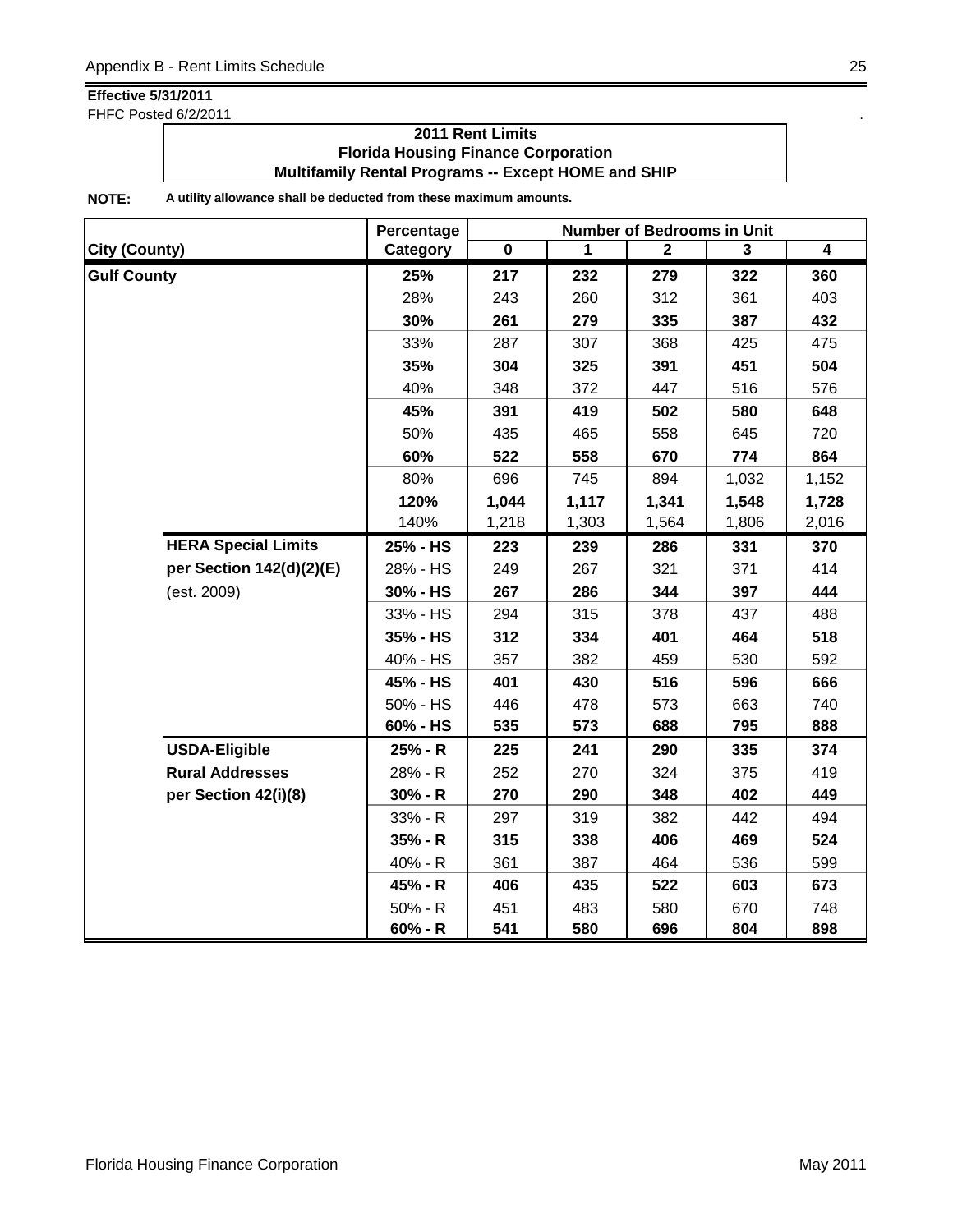FHFC Posted 6/2/2011 . The state of the state of the state of the state of the state of the state of the state of the state of the state of the state of the state of the state of the state of the state of the state of the

### **2011 Rent Limits Florida Housing Finance Corporation Multifamily Rental Programs -- Except HOME and SHIP**

|                            | Percentage |                         |       | <b>Number of Bedrooms in Unit</b> |       |                |
|----------------------------|------------|-------------------------|-------|-----------------------------------|-------|----------------|
| <b>City (County)</b>       | Category   | $\overline{\mathbf{0}}$ | 1     | $\mathbf{2}$                      | 3     | $\overline{4}$ |
| <b>Hamilton County</b>     | 25%        | 198                     | 212   | 255                               | 294   | 328            |
|                            | 28%        | 222                     | 238   | 285                               | 330   | 368            |
|                            | 30%        | 238                     | 255   | 306                               | 353   | 394            |
|                            | 33%        | 262                     | 280   | 336                               | 388   | 433            |
|                            | 35%        | 278                     | 297   | 357                               | 412   | 460            |
|                            | 40%        | 318                     | 340   | 408                               | 471   | 526            |
|                            | 45%        | 357                     | 383   | 459                               | 530   | 591            |
|                            | 50%        | 397                     | 425   | 510                               | 589   | 657            |
|                            | 60%        | 477                     | 510   | 612                               | 707   | 789            |
|                            | 80%        | 636                     | 681   | 816                               | 943   | 1,052          |
|                            | 120%       | 954                     | 1,021 | 1,224                             | 1,414 | 1,578          |
|                            | 140%       | 1,113                   | 1,191 | 1,428                             | 1,650 | 1,841          |
| <b>HERA Special Limits</b> | 25% - HS   | 233                     | 250   | 300                               | 346   | 386            |
| per Section 142(d)(2)(E)   | 28% - HS   | 261                     | 280   | 336                               | 388   | 433            |
| (est. 2009)                | 30% - HS   | 280                     | 300   | 360                               | 415   | 464            |
|                            | 33% - HS   | 308                     | 330   | 396                               | 457   | 510            |
|                            | 35% - HS   | 327                     | 350   | 420                               | 485   | 541            |
|                            | 40% - HS   | 374                     | 400   | 480                               | 554   | 619            |
|                            | 45% - HS   | 420                     | 450   | 540                               | 623   | 696            |
|                            | 50% - HS   | 467                     | 500   | 600                               | 693   | 773            |
|                            | 60% - HS   | 561                     | 600   | 720                               | 831   | 928            |
| <b>USDA-Eligible</b>       | 25% - R    | 225                     | 241   | 290                               | 335   | 374            |
| <b>Rural Addresses</b>     | 28% - R    | 252                     | 270   | 324                               | 375   | 419            |
| per Section 42(i)(8)       | $30% - R$  | 270                     | 290   | 348                               | 402   | 449            |
|                            | 33% - R    | 297                     | 319   | 382                               | 442   | 494            |
|                            | 35% - R    | 315                     | 338   | 406                               | 469   | 524            |
|                            | 40% - R    | 361                     | 387   | 464                               | 536   | 599            |
|                            | 45% - R    | 406                     | 435   | 522                               | 603   | 673            |
|                            | 50% - R    | 451                     | 483   | 580                               | 670   | 748            |
|                            | $60% - R$  | 541                     | 580   | 696                               | 804   | 898            |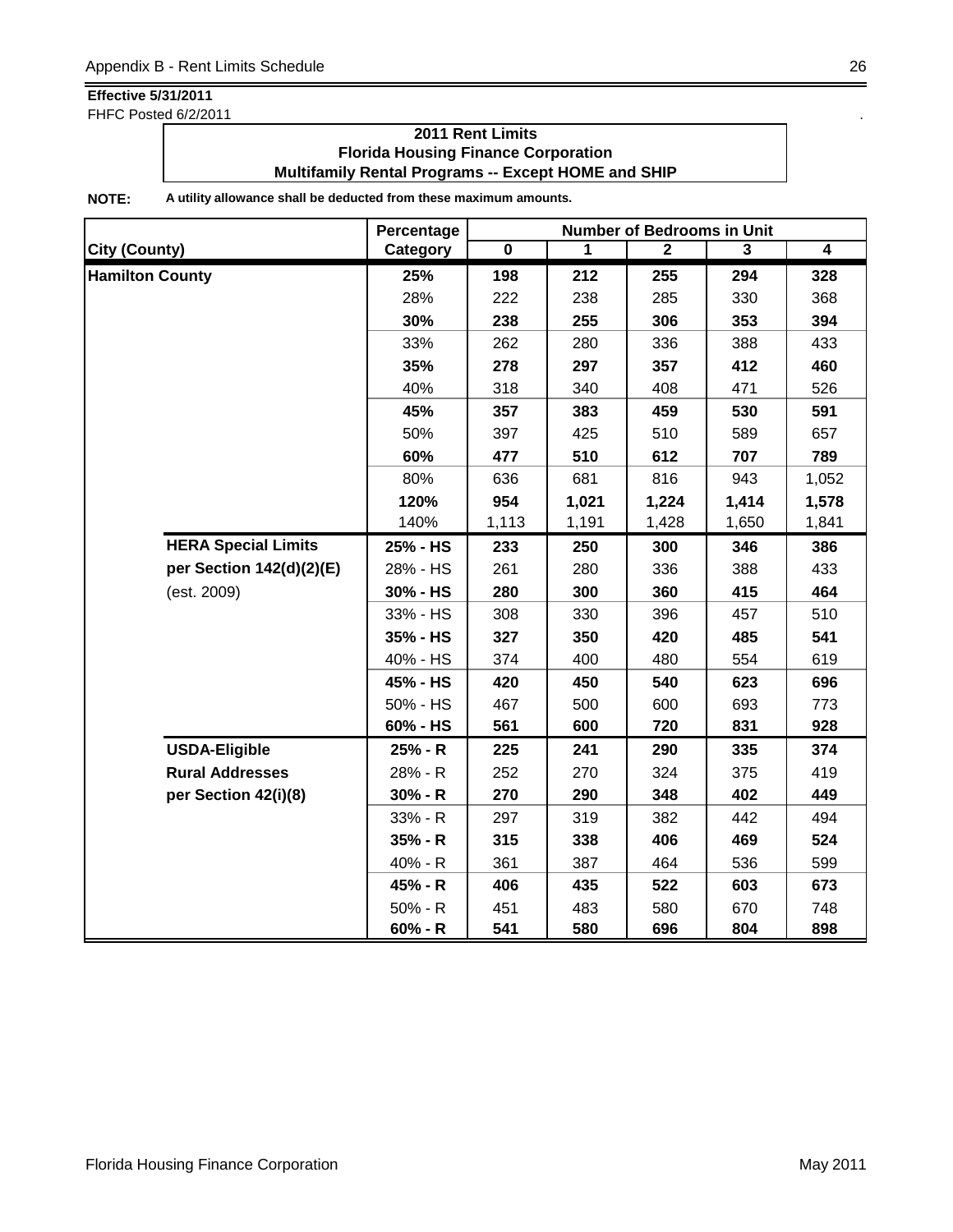FHFC Posted 6/2/2011 **.** The same state of the state of the state of the state of the state of the state of the state of the state of the state of the state of the state of the state of the state of the state of the state

## **2011 Rent Limits Florida Housing Finance Corporation Multifamily Rental Programs -- Except HOME and SHIP**

|                      |                            | Percentage |                         |       | <b>Number of Bedrooms in Unit</b> |                |                |
|----------------------|----------------------------|------------|-------------------------|-------|-----------------------------------|----------------|----------------|
| <b>City (County)</b> |                            | Category   | $\overline{\mathbf{0}}$ | 1     | $\mathbf{2}$                      | $\overline{3}$ | $\overline{4}$ |
| <b>Hardee County</b> |                            | 25%        | 201                     | 215   | 258                               | 298            | 333            |
|                      |                            | 28%        | 225                     | 241   | 289                               | 334            | 373            |
|                      |                            | 30%        | 241                     | 258   | 310                               | 358            | 399            |
|                      |                            | 33%        | 265                     | 284   | 341                               | 393            | 439            |
|                      |                            | 35%        | 281                     | 301   | 362                               | 417            | 466            |
|                      |                            | 40%        | 322                     | 345   | 414                               | 477            | 533            |
|                      |                            | 45%        | 362                     | 388   | 465                               | 537            | 599            |
|                      |                            | 50%        | 402                     | 431   | 517                               | 596            | 666            |
|                      |                            | 60%        | 483                     | 517   | 621                               | 716            | 799            |
|                      |                            | 80%        | 644                     | 690   | 828                               | 955            | 1,066          |
|                      |                            | 120%       | 966                     | 1,035 | 1,242                             | 1,432          | 1,599          |
|                      |                            | 140%       | 1,127                   | 1,207 | 1,449                             | 1,671          | 1,865          |
|                      | <b>HERA Special Limits</b> | 25% - HS   | 226                     | 242   | 291                               | 336            | 375            |
|                      | per Section 142(d)(2)(E)   | 28% - HS   | 253                     | 271   | 326                               | 376            | 420            |
|                      | (est. 2009)                | 30% - HS   | 271                     | 291   | 349                               | 403            | 450            |
|                      |                            | 33% - HS   | 298                     | 320   | 384                               | 443            | 495            |
|                      |                            | 35% - HS   | 316                     | 339   | 407                               | 470            | 525            |
|                      |                            | 40% - HS   | 362                     | 388   | 466                               | 538            | 600            |
|                      |                            | 45% - HS   | 407                     | 436   | 524                               | 605            | 675            |
|                      |                            | 50% - HS   | 452                     | 485   | 582                               | 672            | 750            |
|                      |                            | 60% - HS   | 543                     | 582   | 699                               | 807            | 900            |
|                      | <b>USDA-Eligible</b>       | 25% - R    | 225                     | 241   | 290                               | 335            | 374            |
|                      | <b>Rural Addresses</b>     | 28% - R    | 252                     | 270   | 324                               | 375            | 419            |
|                      | per Section 42(i)(8)       | $30% - R$  | 270                     | 290   | 348                               | 402            | 449            |
|                      |                            | 33% - R    | 297                     | 319   | 382                               | 442            | 494            |
|                      |                            | 35% - R    | 315                     | 338   | 406                               | 469            | 524            |
|                      |                            | 40% - R    | 361                     | 387   | 464                               | 536            | 599            |
|                      |                            | 45% - R    | 406                     | 435   | 522                               | 603            | 673            |
|                      |                            | $50% - R$  | 451                     | 483   | 580                               | 670            | 748            |
|                      |                            | $60% - R$  | 541                     | 580   | 696                               | 804            | 898            |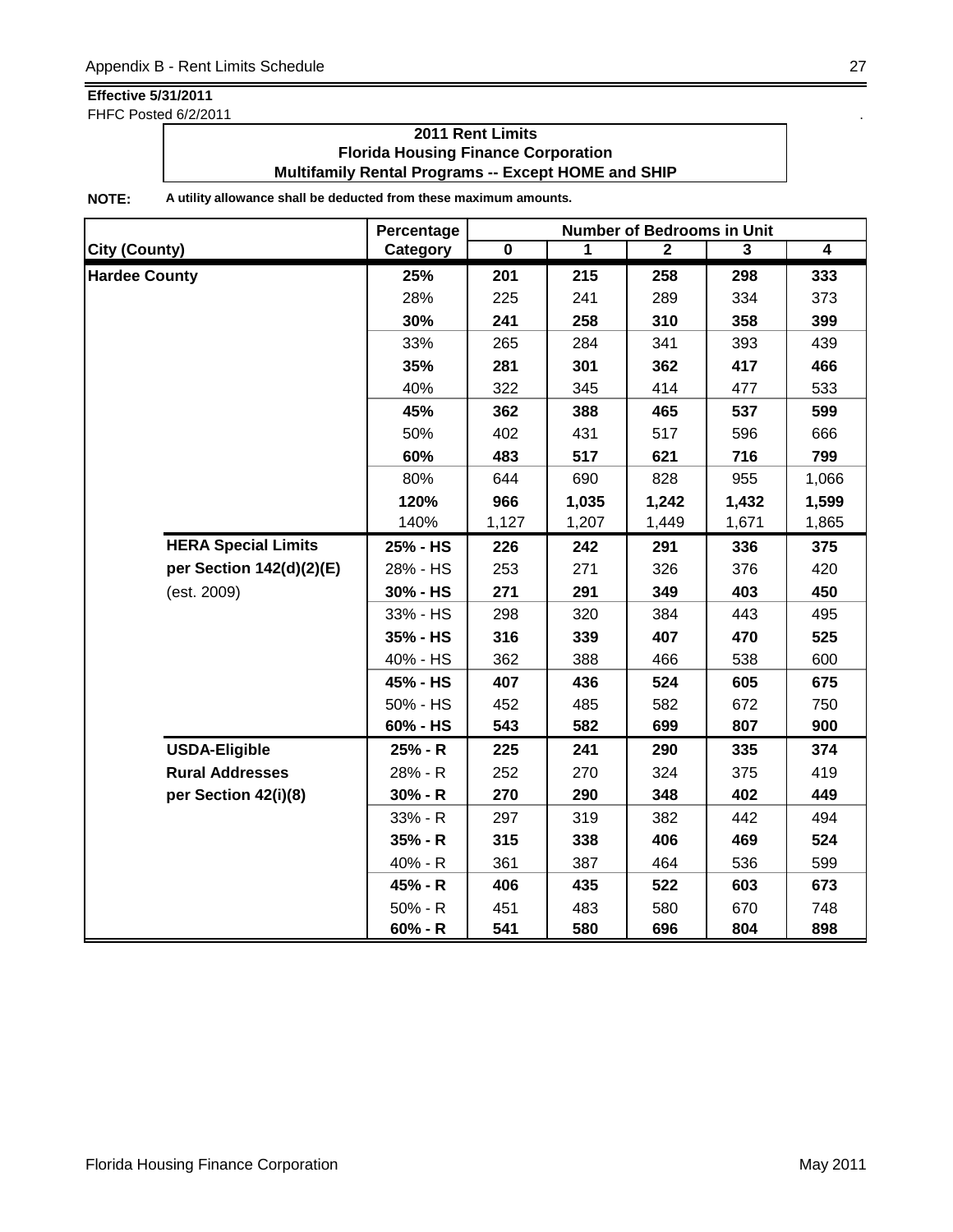FHFC Posted 6/2/2011 . The state of the state of the state of the state of the state of the state of the state of the state of the state of the state of the state of the state of the state of the state of the state of the

### **2011 Rent Limits Florida Housing Finance Corporation Multifamily Rental Programs -- Except HOME and SHIP**

|                            | Percentage |                         |       | <b>Number of Bedrooms in Unit</b> |       |                |
|----------------------------|------------|-------------------------|-------|-----------------------------------|-------|----------------|
| <b>City (County)</b>       | Category   | $\overline{\mathbf{0}}$ | 1     | $\mathbf{2}$                      | 3     | $\overline{4}$ |
| <b>Hendry County</b>       | 25%        | 198                     | 212   | 255                               | 294   | 328            |
|                            | 28%        | 222                     | 238   | 285                               | 330   | 368            |
|                            | 30%        | 238                     | 255   | 306                               | 353   | 394            |
|                            | 33%        | 262                     | 280   | 336                               | 388   | 433            |
|                            | 35%        | 278                     | 297   | 357                               | 412   | 460            |
|                            | 40%        | 318                     | 340   | 408                               | 471   | 526            |
|                            | 45%        | 357                     | 383   | 459                               | 530   | 591            |
|                            | 50%        | 397                     | 425   | 510                               | 589   | 657            |
|                            | 60%        | 477                     | 510   | 612                               | 707   | 789            |
|                            | 80%        | 636                     | 681   | 816                               | 943   | 1,052          |
|                            | 120%       | 954                     | 1,021 | 1,224                             | 1,414 | 1,578          |
|                            | 140%       | 1,113                   | 1,191 | 1,428                             | 1,650 | 1,841          |
| <b>HERA Special Limits</b> | 25% - HS   | 207                     | 222   | 266                               | 308   | 343            |
| per Section 142(d)(2)(E)   | 28% - HS   | 232                     | 249   | 298                               | 345   | 385            |
| (est. 2009)                | 30% - HS   | 249                     | 267   | 320                               | 369   | 412            |
|                            | 33% - HS   | 273                     | 293   | 352                               | 406   | 453            |
|                            | 35% - HS   | 290                     | 311   | 373                               | 431   | 481            |
|                            | 40% - HS   | 332                     | 356   | 427                               | 493   | 550            |
|                            | 45% - HS   | 373                     | 400   | 480                               | 554   | 618            |
|                            | 50% - HS   | 415                     | 445   | 533                               | 616   | 687            |
|                            | 60% - HS   | 498                     | 534   | 640                               | 739   | 825            |
| <b>USDA-Eligible</b>       | 25% - R    | 225                     | 241   | 290                               | 335   | 374            |
| <b>Rural Addresses</b>     | 28% - R    | 252                     | 270   | 324                               | 375   | 419            |
| per Section 42(i)(8)       | $30% - R$  | 270                     | 290   | 348                               | 402   | 449            |
|                            | 33% - R    | 297                     | 319   | 382                               | 442   | 494            |
|                            | 35% - R    | 315                     | 338   | 406                               | 469   | 524            |
|                            | 40% - R    | 361                     | 387   | 464                               | 536   | 599            |
|                            | 45% - R    | 406                     | 435   | 522                               | 603   | 673            |
|                            | $50% - R$  | 451                     | 483   | 580                               | 670   | 748            |
|                            | $60% - R$  | 541                     | 580   | 696                               | 804   | 898            |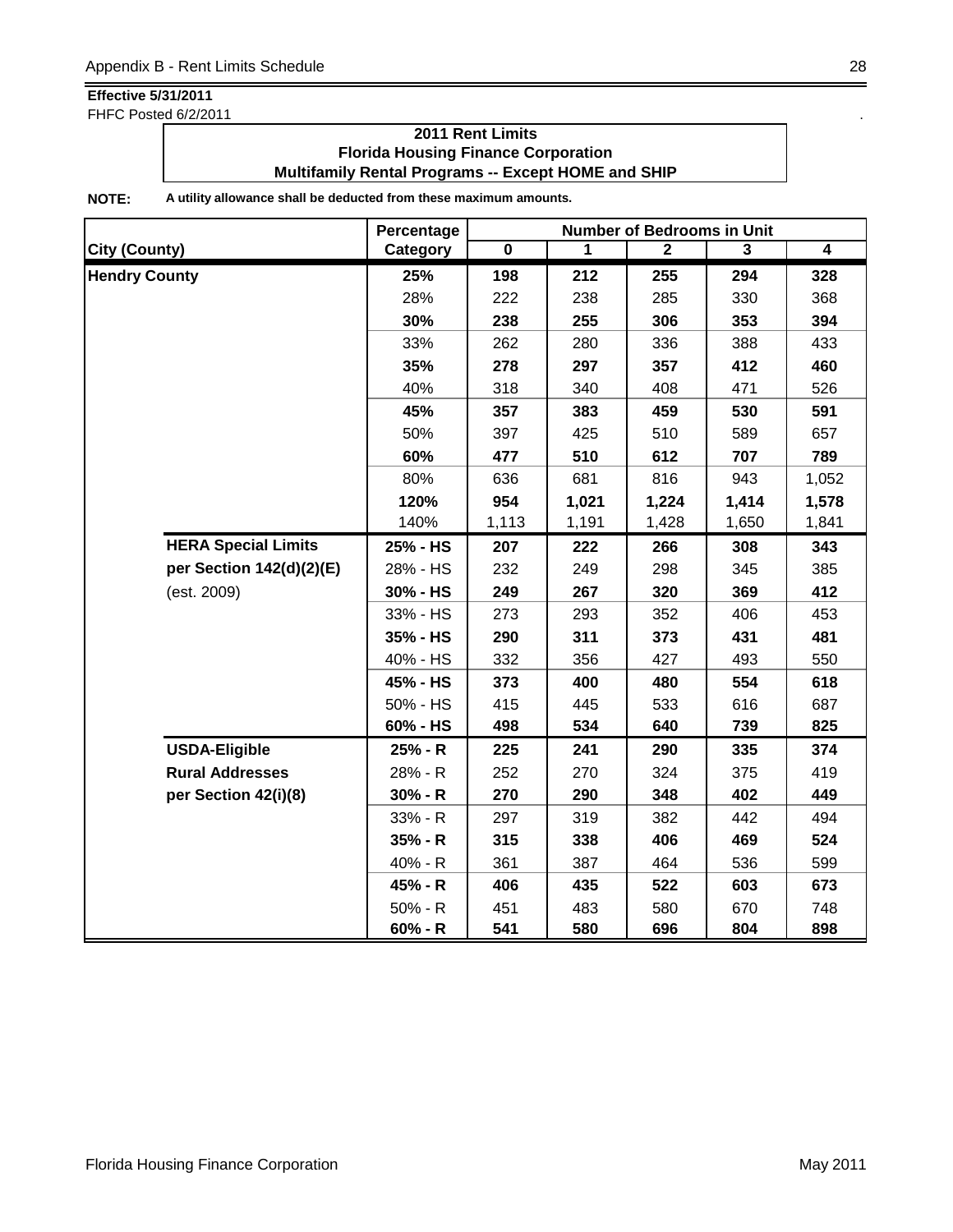FHFC Posted 6/2/2011 . The state of the state of the state of the state of the state of the state of the state of the state of the state of the state of the state of the state of the state of the state of the state of the

### **2011 Rent Limits Florida Housing Finance Corporation Multifamily Rental Programs -- Except HOME and SHIP**

|                         |                            | Percentage | <b>Number of Bedrooms in Unit</b> |       |              |       |                |  |
|-------------------------|----------------------------|------------|-----------------------------------|-------|--------------|-------|----------------|--|
| <b>City (County)</b>    |                            | Category   | $\overline{\mathbf{0}}$           | 1     | $\mathbf{2}$ | 3     | $\overline{4}$ |  |
| <b>Highlands County</b> |                            | 25%        | 198                               | 212   | 255          | 294   | 328            |  |
|                         |                            | 28%        | 222                               | 238   | 285          | 330   | 368            |  |
|                         |                            | 30%        | 238                               | 255   | 306          | 353   | 394            |  |
|                         |                            | 33%        | 262                               | 280   | 336          | 388   | 433            |  |
|                         |                            | 35%        | 278                               | 297   | 357          | 412   | 460            |  |
|                         |                            | 40%        | 318                               | 340   | 408          | 471   | 526            |  |
|                         |                            | 45%        | 357                               | 383   | 459          | 530   | 591            |  |
|                         |                            | 50%        | 397                               | 425   | 510          | 589   | 657            |  |
|                         |                            | 60%        | 477                               | 510   | 612          | 707   | 789            |  |
|                         |                            | 80%        | 636                               | 681   | 816          | 943   | 1,052          |  |
|                         |                            | 120%       | 954                               | 1,021 | 1,224        | 1,414 | 1,578          |  |
|                         |                            | 140%       | 1,113                             | 1,191 | 1,428        | 1,650 | 1,841          |  |
|                         | <b>HERA Special Limits</b> | 25% - HS   | 214                               | 229   | 275          | 318   | 355            |  |
|                         | per Section 142(d)(2)(E)   | 28% - HS   | 240                               | 257   | 308          | 357   | 398            |  |
|                         | (est. 2009)                | 30% - HS   | 257                               | 275   | 330          | 382   | 426            |  |
|                         |                            | 33% - HS   | 282                               | 303   | 363          | 420   | 469            |  |
|                         |                            | 35% - HS   | 300                               | 321   | 385          | 446   | 497            |  |
|                         |                            | 40% - HS   | 343                               | 367   | 441          | 510   | 569            |  |
|                         |                            | 45% - HS   | 385                               | 413   | 496          | 573   | 640            |  |
|                         |                            | 50% - HS   | 428                               | 459   | 551          | 637   | 711            |  |
|                         |                            | 60% - HS   | 514                               | 551   | 661          | 765   | 853            |  |
|                         | <b>USDA-Eligible</b>       | 25% - R    | 225                               | 241   | 290          | 335   | 374            |  |
|                         | <b>Rural Addresses</b>     | 28% - R    | 252                               | 270   | 324          | 375   | 419            |  |
|                         | per Section 42(i)(8)       | $30% - R$  | 270                               | 290   | 348          | 402   | 449            |  |
|                         |                            | 33% - R    | 297                               | 319   | 382          | 442   | 494            |  |
|                         |                            | 35% - R    | 315                               | 338   | 406          | 469   | 524            |  |
|                         |                            | 40% - R    | 361                               | 387   | 464          | 536   | 599            |  |
|                         |                            | 45% - R    | 406                               | 435   | 522          | 603   | 673            |  |
|                         |                            | 50% - R    | 451                               | 483   | 580          | 670   | 748            |  |
|                         |                            | $60% - R$  | 541                               | 580   | 696          | 804   | 898            |  |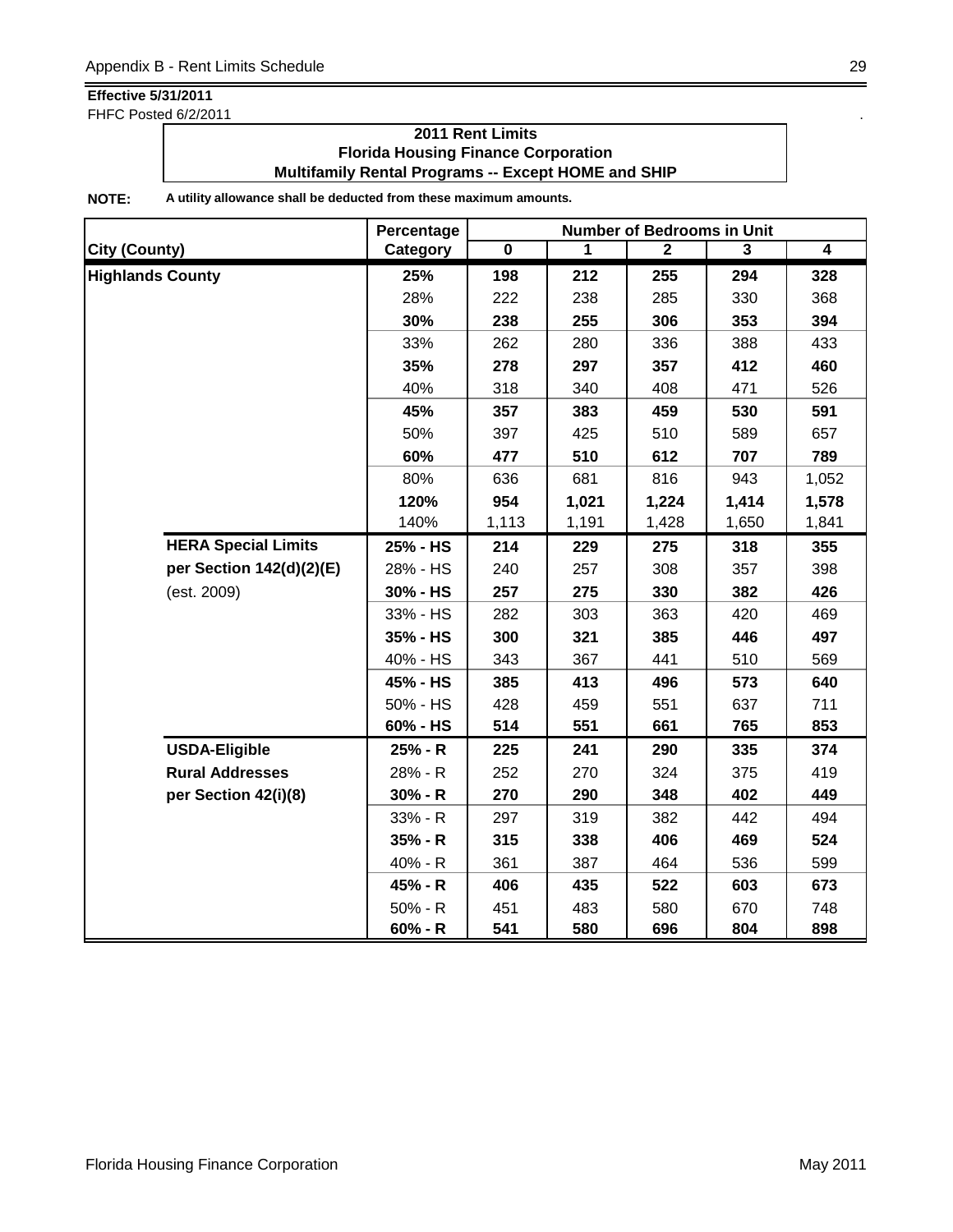FHFC Posted 6/2/2011 . The state of the state of the state of the state of the state of the state of the state of the state of the state of the state of the state of the state of the state of the state of the state of the

### **2011 Rent Limits Florida Housing Finance Corporation Multifamily Rental Programs -- Except HOME and SHIP**

|                      |                            | Percentage | <b>Number of Bedrooms in Unit</b> |       |                |       |                |  |
|----------------------|----------------------------|------------|-----------------------------------|-------|----------------|-------|----------------|--|
| City (County)        |                            | Category   | $\overline{\mathbf{0}}$           | 1     | $\overline{2}$ | 3     | $\overline{4}$ |  |
| <b>Holmes County</b> |                            | 25%        | 198                               | 212   | 255            | 294   | 328            |  |
|                      |                            | 28%        | 222                               | 238   | 285            | 330   | 368            |  |
|                      |                            | 30%        | 238                               | 255   | 306            | 353   | 394            |  |
|                      |                            | 33%        | 262                               | 280   | 336            | 388   | 433            |  |
|                      |                            | 35%        | 278                               | 297   | 357            | 412   | 460            |  |
|                      |                            | 40%        | 318                               | 340   | 408            | 471   | 526            |  |
|                      |                            | 45%        | 357                               | 383   | 459            | 530   | 591            |  |
|                      |                            | 50%        | 397                               | 425   | 510            | 589   | 657            |  |
|                      |                            | 60%        | 477                               | 510   | 612            | 707   | 789            |  |
|                      |                            | 80%        | 636                               | 681   | 816            | 943   | 1,052          |  |
|                      |                            | 120%       | 954                               | 1,021 | 1,224          | 1,414 | 1,578          |  |
|                      |                            | 140%       | 1,113                             | 1,191 | 1,428          | 1,650 | 1,841          |  |
|                      | <b>HERA Special Limits</b> | 25% - HS   | 207                               | 222   | 266            | 307   | 343            |  |
|                      | per Section 142(d)(2)(E)   | 28% - HS   | 232                               | 248   | 298            | 344   | 384            |  |
|                      | (est. 2009)                | 30% - HS   | 249                               | 266   | 319            | 369   | 411            |  |
|                      |                            | 33% - HS   | 273                               | 293   | 351            | 405   | 452            |  |
|                      |                            | 35% - HS   | 290                               | 311   | 372            | 430   | 480            |  |
|                      |                            | 40% - HS   | 332                               | 355   | 426            | 492   | 549            |  |
|                      |                            | 45% - HS   | 373                               | 399   | 479            | 553   | 617            |  |
|                      |                            | 50% - HS   | 415                               | 444   | 532            | 615   | 686            |  |
|                      |                            | 60% - HS   | 498                               | 533   | 639            | 738   | 823            |  |
|                      | <b>USDA-Eligible</b>       | 25% - R    | 225                               | 241   | 290            | 335   | 374            |  |
|                      | <b>Rural Addresses</b>     | 28% - R    | 252                               | 270   | 324            | 375   | 419            |  |
|                      | per Section 42(i)(8)       | $30% - R$  | 270                               | 290   | 348            | 402   | 449            |  |
|                      |                            | 33% - R    | 297                               | 319   | 382            | 442   | 494            |  |
|                      |                            | 35% - R    | 315                               | 338   | 406            | 469   | 524            |  |
|                      |                            | 40% - R    | 361                               | 387   | 464            | 536   | 599            |  |
|                      |                            | 45% - R    | 406                               | 435   | 522            | 603   | 673            |  |
|                      |                            | 50% - R    | 451                               | 483   | 580            | 670   | 748            |  |
|                      |                            | $60% - R$  | 541                               | 580   | 696            | 804   | 898            |  |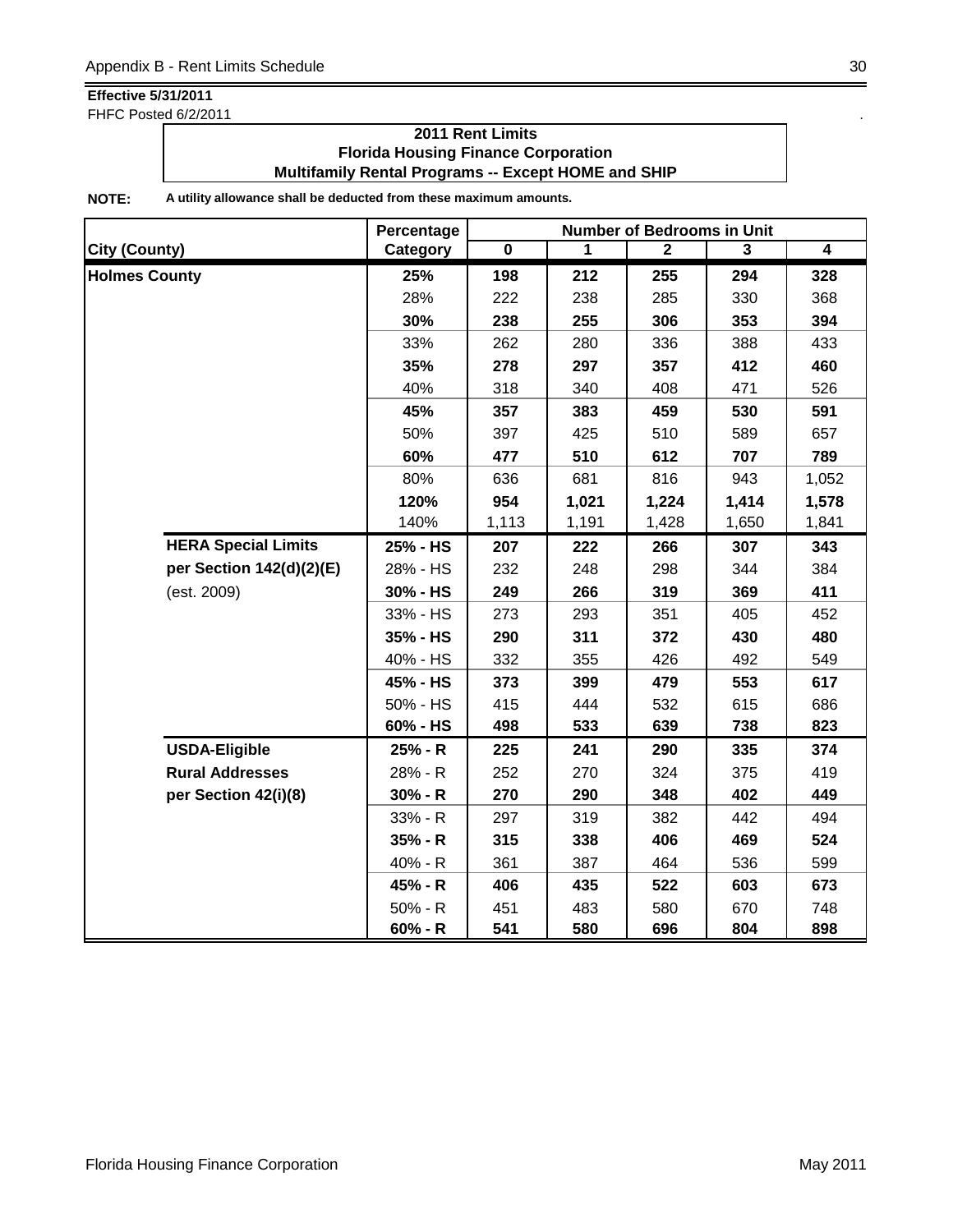FHFC Posted 6/2/2011 . The state of the state of the state of the state of the state of the state of the state of the state of the state of the state of the state of the state of the state of the state of the state of the

### **2011 Rent Limits Florida Housing Finance Corporation Multifamily Rental Programs -- Except HOME and SHIP**

|                        | Percentage |             |       | <b>Number of Bedrooms in Unit</b> |       |       |
|------------------------|------------|-------------|-------|-----------------------------------|-------|-------|
| <b>City (County)</b>   | Category   | $\mathbf 0$ | 1     | $\mathbf{2}$                      | 3     | 4     |
| <b>Jackson County</b>  | 25%        | 212         | 227   | 273                               | 315   | 351   |
|                        | 28%        | 238         | 254   | 305                               | 353   | 394   |
|                        | 30%        | 255         | 273   | 327                               | 378   | 422   |
|                        | 33%        | 280         | 300   | 360                               | 416   | 464   |
|                        | 35%        | 297         | 318   | 382                               | 441   | 492   |
|                        | 40%        | 340         | 364   | 437                               | 504   | 563   |
|                        | 45%        | 382         | 409   | 491                               | 567   | 633   |
|                        | 50%        | 425         | 455   | 546                               | 630   | 703   |
|                        | 60%        | 510         | 546   | 655                               | 756   | 844   |
|                        | 80%        | 680         | 728   | 874                               | 1,009 | 1,126 |
|                        | 120%       | 1,020       | 1,092 | 1,311                             | 1,513 | 1,689 |
|                        | 140%       | 1,190       | 1,274 | 1,529                             | 1,765 | 1,970 |
| <b>USDA-Eligible</b>   | 25% - R    | 225         | 241   | 290                               | 335   | 374   |
| <b>Rural Addresses</b> | 28% - R    | 252         | 270   | 324                               | 375   | 419   |
| per Section 42(i)(8)   | $30% - R$  | 270         | 290   | 348                               | 402   | 449   |
|                        | $33% - R$  | 297         | 319   | 382                               | 442   | 494   |
|                        | $35% - R$  | 315         | 338   | 406                               | 469   | 524   |
|                        | 40% - R    | 361         | 387   | 464                               | 536   | 599   |
|                        | 45% - R    | 406         | 435   | 522                               | 603   | 673   |
|                        | $50% - R$  | 451         | 483   | 580                               | 670   | 748   |
|                        | $60% - R$  | 541         | 580   | 696                               | 804   | 898   |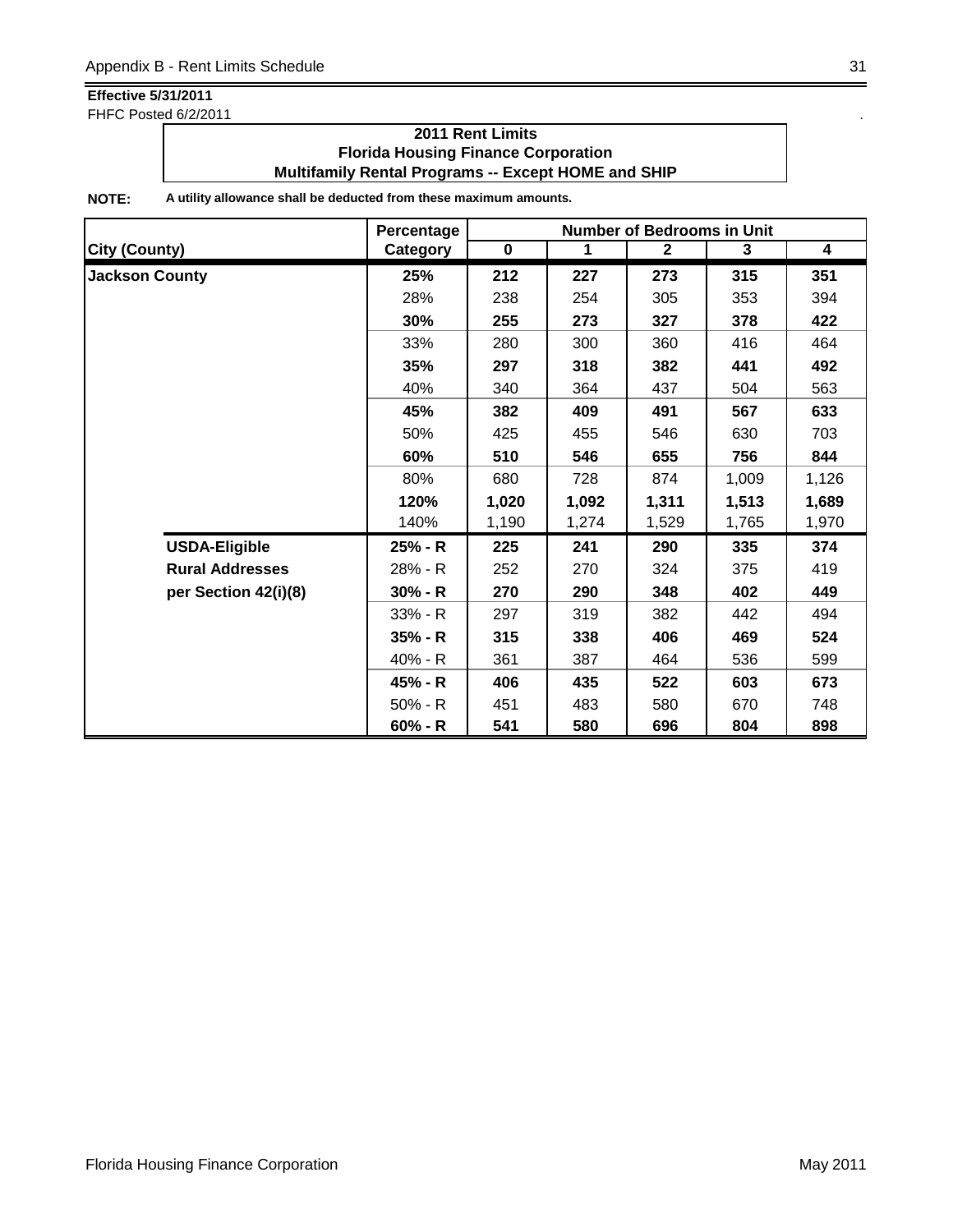FHFC Posted 6/2/2011 . The state of the state of the state of the state of the state of the state of the state of the state of the state of the state of the state of the state of the state of the state of the state of the

### **2011 Rent Limits Florida Housing Finance Corporation Multifamily Rental Programs -- Except HOME and SHIP**

|                            | Percentage | <b>Number of Bedrooms in Unit</b> |       |              |       |                |  |
|----------------------------|------------|-----------------------------------|-------|--------------|-------|----------------|--|
| City (County)              | Category   | $\overline{\mathbf{0}}$           | 1     | $\mathbf{2}$ | 3     | $\overline{4}$ |  |
| <b>Lafayette County</b>    | 25%        | 216                               | 232   | 278          | 321   | 359            |  |
|                            | 28%        | 242                               | 260   | 312          | 360   | 402            |  |
|                            | 30%        | 260                               | 278   | 334          | 386   | 431            |  |
|                            | 33%        | 286                               | 306   | 367          | 424   | 474            |  |
|                            | 35%        | 303                               | 325   | 390          | 450   | 503            |  |
|                            | 40%        | 347                               | 371   | 446          | 515   | 575            |  |
|                            | 45%        | 390                               | 417   | 501          | 579   | 646            |  |
|                            | 50%        | 433                               | 464   | 557          | 643   | 718            |  |
|                            | 60%        | 520                               | 557   | 669          | 772   | 862            |  |
|                            | 80%        | 694                               | 743   | 892          | 1,030 | 1,150          |  |
|                            | 120%       | 1,041                             | 1,114 | 1,338        | 1,545 | 1,725          |  |
|                            | 140%       | 1,214                             | 1,300 | 1,561        | 1,802 | 2,012          |  |
| <b>HERA Special Limits</b> | 25% - HS   | 233                               | 250   | 300          | 346   | 386            |  |
| per Section 142(d)(2)(E)   | 28% - HS   | 261                               | 280   | 336          | 388   | 433            |  |
| (est. 2011)                | 30% - HS   | 280                               | 300   | 360          | 415   | 464            |  |
|                            | 33% - HS   | 308                               | 330   | 396          | 457   | 510            |  |
|                            | 35% - HS   | 327                               | 350   | 420          | 485   | 541            |  |
|                            | 40% - HS   | 374                               | 400   | 480          | 554   | 619            |  |
|                            | 45% - HS   | 420                               | 450   | 540          | 623   | 696            |  |
|                            | 50% - HS   | 467                               | 500   | 600          | 693   | 773            |  |
|                            | 60% - HS   | 561                               | 600   | 720          | 831   | 928            |  |
| <b>USDA-Eligible</b>       | 25% - R    | 225                               | 241   | 290          | 335   | 374            |  |
| <b>Rural Addresses</b>     | 28% - R    | 252                               | 270   | 324          | 375   | 419            |  |
| per Section 42(i)(8)       | $30% - R$  | 270                               | 290   | 348          | 402   | 449            |  |
|                            | 33% - R    | 297                               | 319   | 382          | 442   | 494            |  |
|                            | $35% - R$  | 315                               | 338   | 406          | 469   | 524            |  |
|                            | 40% - R    | 361                               | 387   | 464          | 536   | 599            |  |
|                            | 45% - R    | 406                               | 435   | 522          | 603   | 673            |  |
|                            | $50% - R$  | 451                               | 483   | 580          | 670   | 748            |  |
|                            | $60% - R$  | 541                               | 580   | 696          | 804   | 898            |  |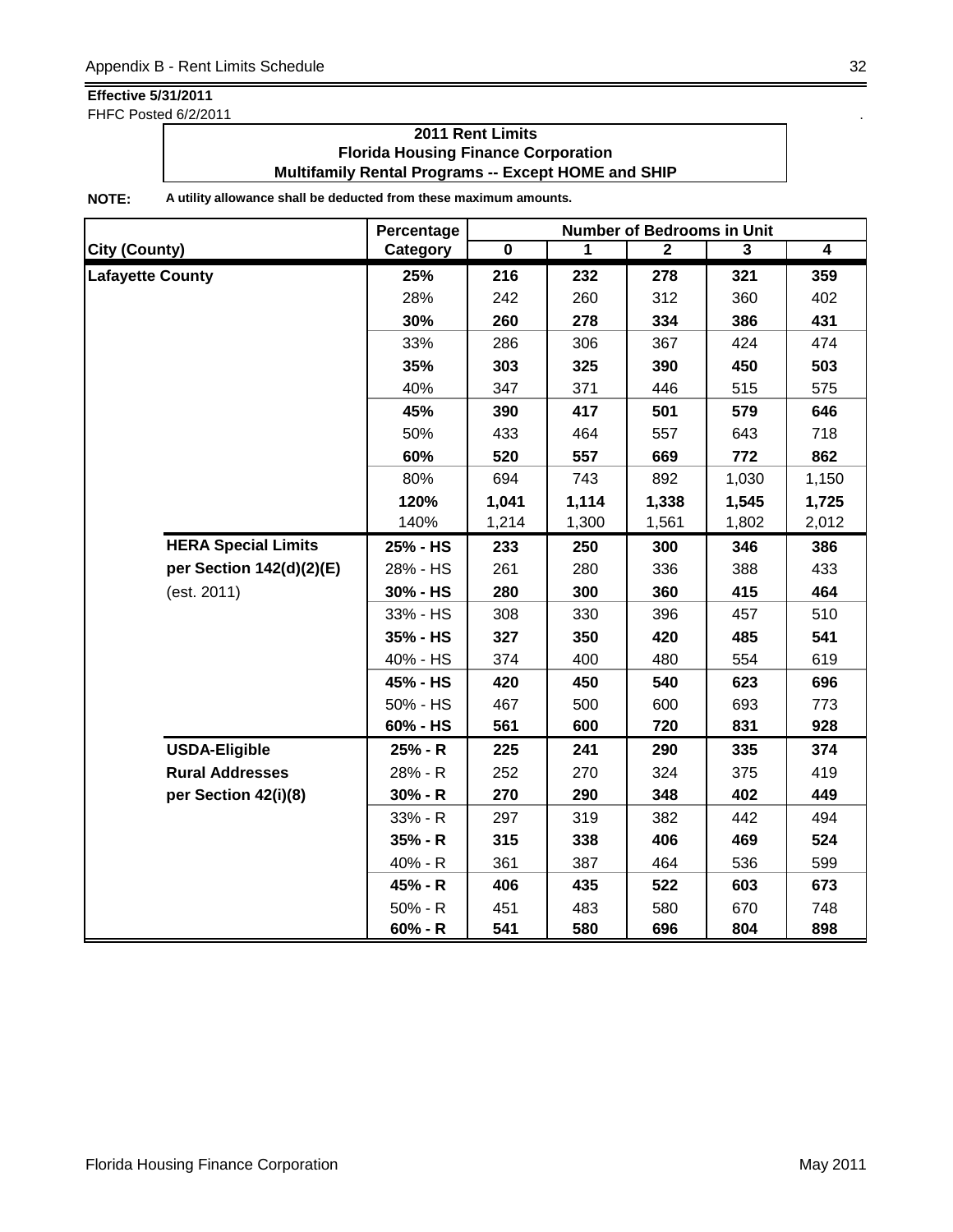FHFC Posted 6/2/2011 . The state of the state of the state of the state of the state of the state of the state of the state of the state of the state of the state of the state of the state of the state of the state of the

### **2011 Rent Limits Florida Housing Finance Corporation Multifamily Rental Programs -- Except HOME and SHIP**

|                      |                            | Percentage |                         |       | <b>Number of Bedrooms in Unit</b> |       |                |
|----------------------|----------------------------|------------|-------------------------|-------|-----------------------------------|-------|----------------|
| <b>City (County)</b> |                            | Category   | $\overline{\mathbf{0}}$ | 1     | $\mathbf{2}$                      | 3     | $\overline{4}$ |
| <b>Levy County</b>   |                            | 25%        | 198                     | 212   | 255                               | 294   | 328            |
|                      |                            | 28%        | 222                     | 238   | 285                               | 330   | 368            |
|                      |                            | 30%        | 238                     | 255   | 306                               | 353   | 394            |
|                      |                            | 33%        | 262                     | 280   | 336                               | 388   | 433            |
|                      |                            | 35%        | 278                     | 297   | 357                               | 412   | 460            |
|                      |                            | 40%        | 318                     | 340   | 408                               | 471   | 526            |
|                      |                            | 45%        | 357                     | 383   | 459                               | 530   | 591            |
|                      |                            | 50%        | 397                     | 425   | 510                               | 589   | 657            |
|                      |                            | 60%        | 477                     | 510   | 612                               | 707   | 789            |
|                      |                            | 80%        | 636                     | 681   | 816                               | 943   | 1,052          |
|                      |                            | 120%       | 954                     | 1,021 | 1,224                             | 1,414 | 1,578          |
|                      |                            | 140%       | 1,113                   | 1,191 | 1,428                             | 1,650 | 1,841          |
|                      | <b>HERA Special Limits</b> | 25% - HS   | 222                     | 238   | 286                               | 330   | 368            |
|                      | per Section 142(d)(2)(E)   | 28% - HS   | 249                     | 267   | 320                               | 369   | 413            |
|                      | (est. 2009)                | 30% - HS   | 267                     | 286   | 343                               | 396   | 442            |
|                      |                            | 33% - HS   | 293                     | 314   | 377                               | 436   | 486            |
|                      |                            | 35% - HS   | 311                     | 333   | 400                               | 462   | 516            |
|                      |                            | 40% - HS   | 356                     | 381   | 458                               | 528   | 590            |
|                      |                            | 45% - HS   | 400                     | 429   | 515                               | 594   | 663            |
|                      |                            | 50% - HS   | 445                     | 476   | 572                               | 660   | 737            |
|                      |                            | 60% - HS   | 534                     | 572   | 687                               | 792   | 885            |
|                      | <b>USDA-Eligible</b>       | 25% - R    | 225                     | 241   | 290                               | 335   | 374            |
|                      | <b>Rural Addresses</b>     | 28% - R    | 252                     | 270   | 324                               | 375   | 419            |
|                      | per Section 42(i)(8)       | $30% - R$  | 270                     | 290   | 348                               | 402   | 449            |
|                      |                            | 33% - R    | 297                     | 319   | 382                               | 442   | 494            |
|                      |                            | $35% - R$  | 315                     | 338   | 406                               | 469   | 524            |
|                      |                            | 40% - R    | 361                     | 387   | 464                               | 536   | 599            |
|                      |                            | 45% - R    | 406                     | 435   | 522                               | 603   | 673            |
|                      |                            | $50% - R$  | 451                     | 483   | 580                               | 670   | 748            |
|                      |                            | $60% - R$  | 541                     | 580   | 696                               | 804   | 898            |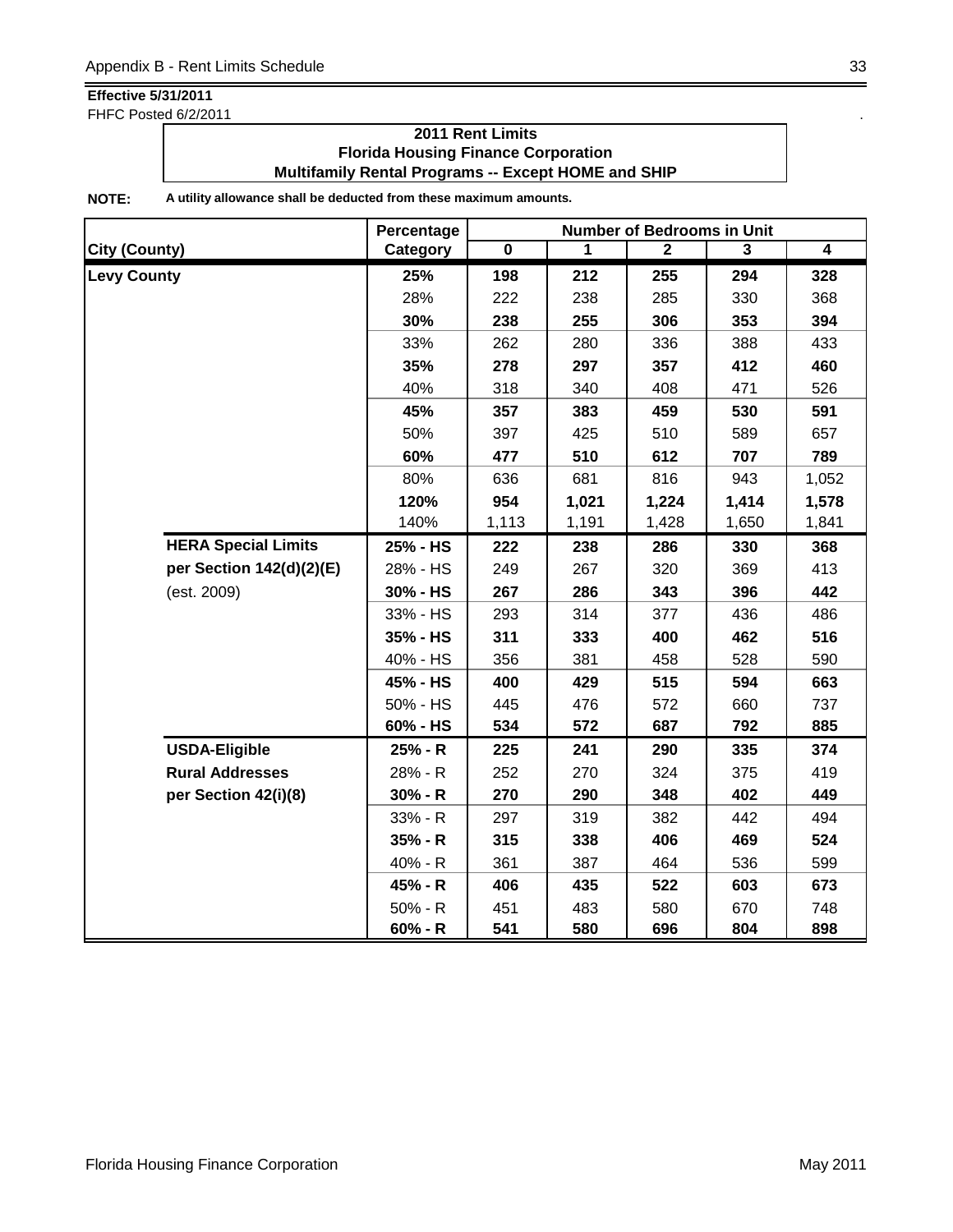FHFC Posted 6/2/2011 **.** The same state of the state of the state of the state of the state of the state of the state of the state of the state of the state of the state of the state of the state of the state of the state

### **2011 Rent Limits Florida Housing Finance Corporation Multifamily Rental Programs -- Except HOME and SHIP**

|                            | Percentage | <b>Number of Bedrooms in Unit</b> |       |              |       |                |  |
|----------------------------|------------|-----------------------------------|-------|--------------|-------|----------------|--|
| <b>City (County)</b>       | Category   | $\overline{\mathbf{0}}$           | 1     | $\mathbf{2}$ | 3     | $\overline{4}$ |  |
| <b>Liberty County</b>      | 25%        | 216                               | 232   | 278          | 321   | 359            |  |
|                            | 28%        | 242                               | 260   | 312          | 360   | 402            |  |
|                            | 30%        | 260                               | 278   | 334          | 386   | 431            |  |
|                            | 33%        | 286                               | 306   | 367          | 424   | 474            |  |
|                            | 35%        | 303                               | 325   | 390          | 450   | 503            |  |
|                            | 40%        | 347                               | 371   | 446          | 515   | 575            |  |
|                            | 45%        | 390                               | 417   | 501          | 579   | 646            |  |
|                            | 50%        | 433                               | 464   | 557          | 643   | 718            |  |
|                            | 60%        | 520                               | 557   | 669          | 772   | 862            |  |
|                            | 80%        | 694                               | 743   | 892          | 1,030 | 1,150          |  |
|                            | 120%       | 1,041                             | 1,114 | 1,338        | 1,545 | 1,725          |  |
|                            | 140%       | 1,214                             | 1,300 | 1,561        | 1,802 | 2,012          |  |
| <b>HERA Special Limits</b> | 25% - HS   | 250                               | 267   | 321          | 371   | 414            |  |
| per Section 142(d)(2)(E)   | 28% - HS   | 280                               | 299   | 359          | 415   | 464            |  |
| (est. 2011)                | 30% - HS   | 300                               | 321   | 385          | 445   | 497            |  |
|                            | 33% - HS   | 330                               | 353   | 424          | 490   | 546            |  |
|                            | 35% - HS   | 350                               | 374   | 449          | 519   | 580            |  |
|                            | 40% - HS   | 400                               | 428   | 514          | 594   | 663            |  |
|                            | 45% - HS   | 450                               | 482   | 578          | 668   | 745            |  |
|                            | 50% - HS   | 500                               | 535   | 642          | 742   | 828            |  |
|                            | 60% - HS   | 600                               | 642   | 771          | 891   | 994            |  |
| <b>USDA-Eligible</b>       | 25% - R    | 225                               | 241   | 290          | 335   | 374            |  |
| <b>Rural Addresses</b>     | 28% - R    | 252                               | 270   | 324          | 375   | 419            |  |
| per Section 42(i)(8)       | $30% - R$  | 270                               | 290   | 348          | 402   | 449            |  |
|                            | 33% - R    | 297                               | 319   | 382          | 442   | 494            |  |
|                            | $35% - R$  | 315                               | 338   | 406          | 469   | 524            |  |
|                            | 40% - R    | 361                               | 387   | 464          | 536   | 599            |  |
|                            | 45% - R    | 406                               | 435   | 522          | 603   | 673            |  |
|                            | $50% - R$  | 451                               | 483   | 580          | 670   | 748            |  |
|                            | $60% - R$  | 541                               | 580   | 696          | 804   | 898            |  |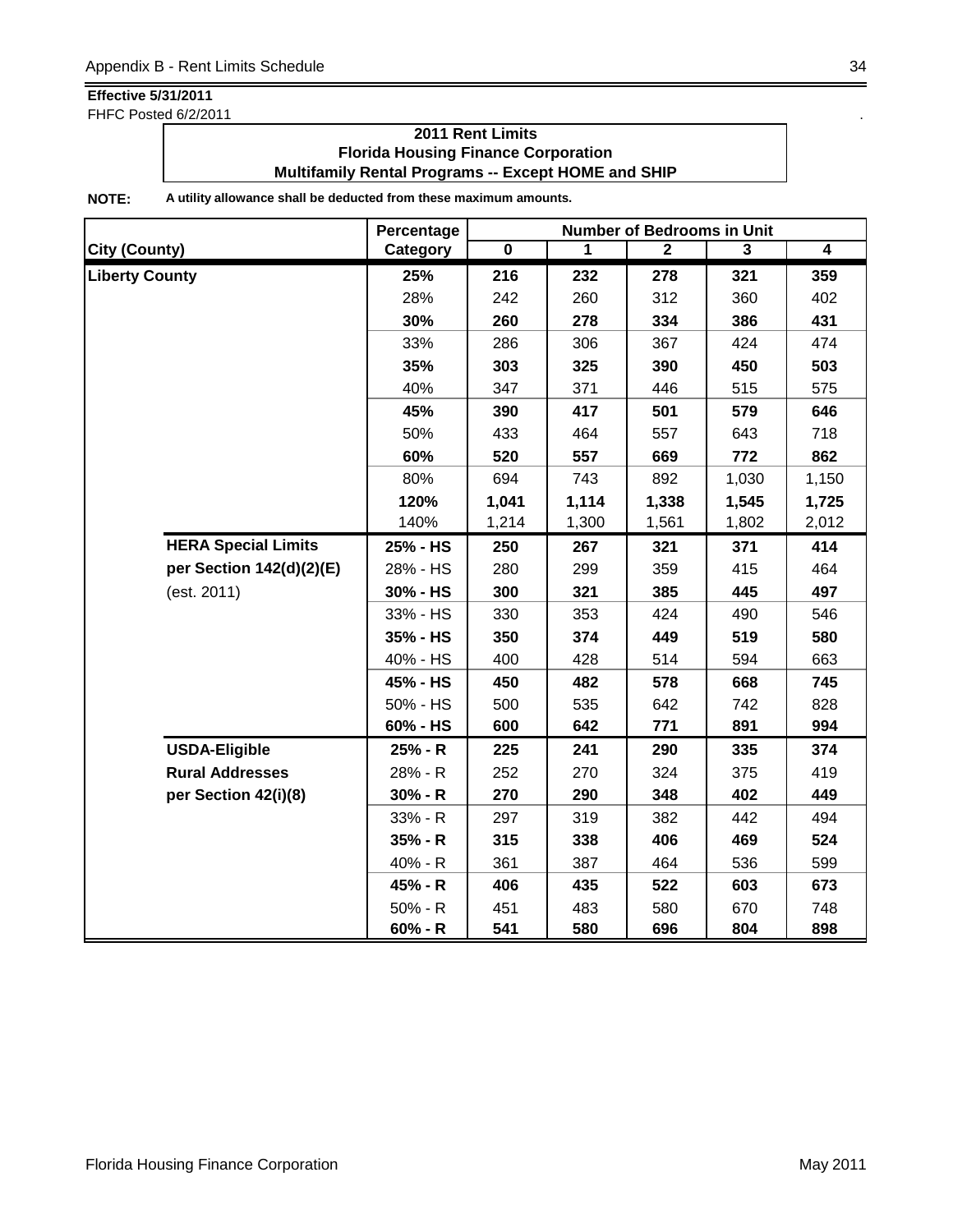FHFC Posted 6/2/2011 . The state of the state of the state of the state of the state of the state of the state of the state of the state of the state of the state of the state of the state of the state of the state of the

### **2011 Rent Limits Florida Housing Finance Corporation Multifamily Rental Programs -- Except HOME and SHIP**

|                            | Percentage | <b>Number of Bedrooms in Unit</b> |       |                |       |                |  |
|----------------------------|------------|-----------------------------------|-------|----------------|-------|----------------|--|
| <b>City (County)</b>       | Category   | $\overline{\mathbf{0}}$           | 1     | $\overline{2}$ | 3     | $\overline{4}$ |  |
| <b>Madison County</b>      | 25%        | 198                               | 212   | 255            | 294   | 328            |  |
|                            | 28%        | 222                               | 238   | 285            | 330   | 368            |  |
|                            | 30%        | 238                               | 255   | 306            | 353   | 394            |  |
|                            | 33%        | 262                               | 280   | 336            | 388   | 433            |  |
|                            | 35%        | 278                               | 297   | 357            | 412   | 460            |  |
|                            | 40%        | 318                               | 340   | 408            | 471   | 526            |  |
|                            | 45%        | 357                               | 383   | 459            | 530   | 591            |  |
|                            | 50%        | 397                               | 425   | 510            | 589   | 657            |  |
|                            | 60%        | 477                               | 510   | 612            | 707   | 789            |  |
|                            | 80%        | 636                               | 681   | 816            | 943   | 1,052          |  |
|                            | 120%       | 954                               | 1,021 | 1,224          | 1,414 | 1,578          |  |
|                            | 140%       | 1,113                             | 1,191 | 1,428          | 1,650 | 1,841          |  |
| <b>HERA Special Limits</b> | 25% - HS   | 220                               | 235   | 282            | 326   | 364            |  |
| per Section 142(d)(2)(E)   | 28% - HS   | 246                               | 263   | 316            | 365   | 408            |  |
| (est. 2011)                | 30% - HS   | 264                               | 282   | 339            | 391   | 437            |  |
|                            | 33% - HS   | 290                               | 311   | 372            | 431   | 480            |  |
|                            | 35% - HS   | 308                               | 329   | 395            | 457   | 510            |  |
|                            | 40% - HS   | 352                               | 377   | 452            | 522   | 583            |  |
|                            | 45% - HS   | 396                               | 424   | 508            | 587   | 655            |  |
|                            | 50% - HS   | 440                               | 471   | 565            | 653   | 728            |  |
|                            | 60% - HS   | 528                               | 565   | 678            | 783   | 874            |  |
| <b>USDA-Eligible</b>       | 25% - R    | 225                               | 241   | 290            | 335   | 374            |  |
| <b>Rural Addresses</b>     | 28% - R    | 252                               | 270   | 324            | 375   | 419            |  |
| per Section 42(i)(8)       | $30% - R$  | 270                               | 290   | 348            | 402   | 449            |  |
|                            | 33% - R    | 297                               | 319   | 382            | 442   | 494            |  |
|                            | $35% - R$  | 315                               | 338   | 406            | 469   | 524            |  |
|                            | 40% - R    | 361                               | 387   | 464            | 536   | 599            |  |
|                            | 45% - R    | 406                               | 435   | 522            | 603   | 673            |  |
|                            | $50% - R$  | 451                               | 483   | 580            | 670   | 748            |  |
|                            | $60% - R$  | 541                               | 580   | 696            | 804   | 898            |  |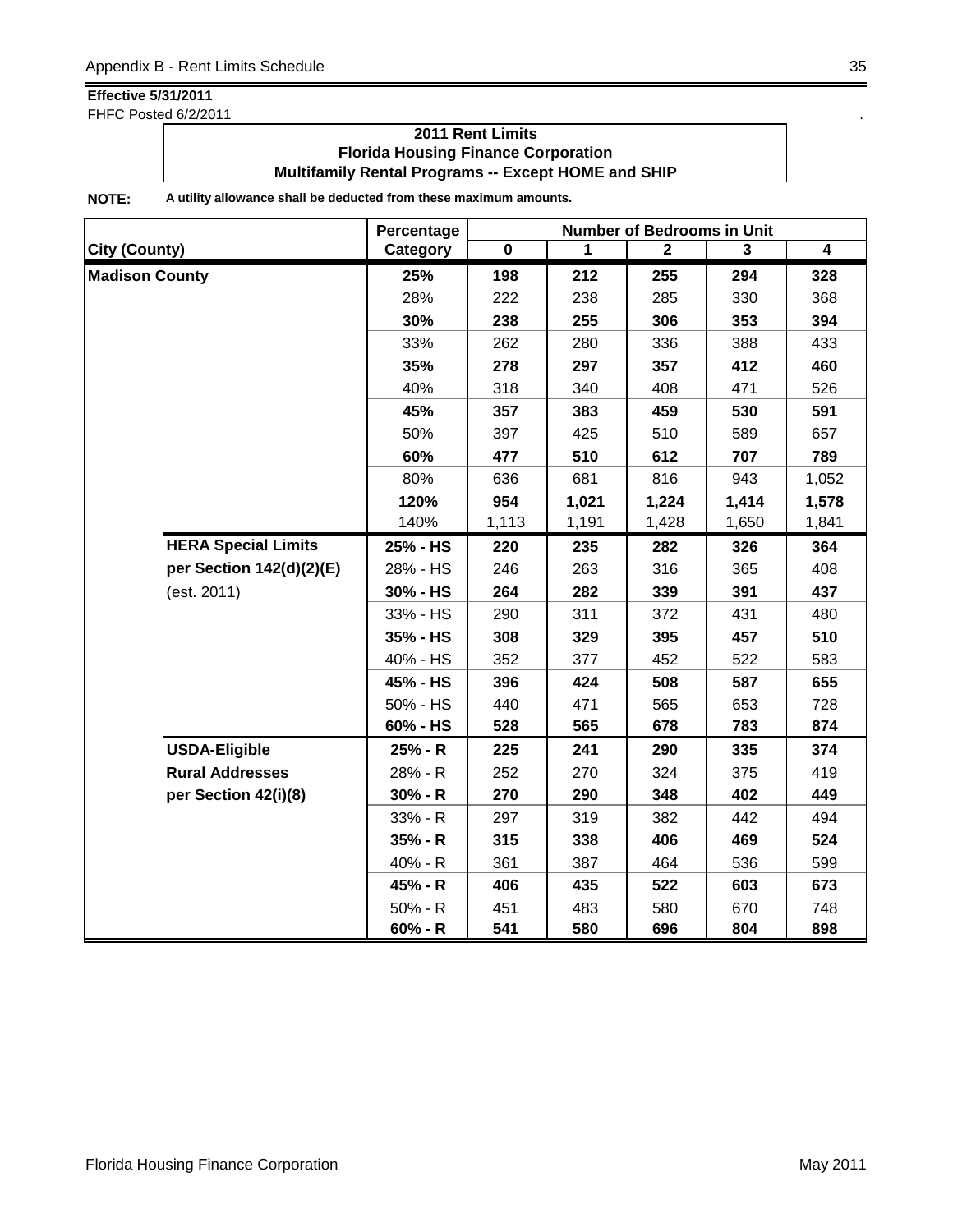FHFC Posted 6/2/2011

### **2011 Rent Limits Florida Housing Finance Corporation Multifamily Rental Programs -- Except HOME and SHIP**

|                            | Percentage | <b>Number of Bedrooms in Unit</b> |       |              |       |                         |  |
|----------------------------|------------|-----------------------------------|-------|--------------|-------|-------------------------|--|
| <b>City (County)</b>       | Category   | $\mathbf 0$                       | 1     | $\mathbf{2}$ | 3     | $\overline{\mathbf{4}}$ |  |
| <b>Monroe County</b>       | 25%        | 344                               | 369   | 443          | 511   | 570                     |  |
|                            | 28%        | 385                               | 413   | 496          | 572   | 639                     |  |
|                            | 30%        | 413                               | 442   | 531          | 613   | 684                     |  |
|                            | 33%        | 454                               | 487   | 584          | 675   | 753                     |  |
|                            | 35%        | 482                               | 516   | 620          | 716   | 798                     |  |
|                            | 40%        | 551                               | 590   | 709          | 818   | 913                     |  |
|                            | 45%        | 619                               | 664   | 797          | 920   | 1,027                   |  |
|                            | 50%        | 688                               | 738   | 886          | 1,023 | 1,141                   |  |
|                            | 60%        | 826                               | 885   | 1,063        | 1,227 | 1,369                   |  |
|                            | 80%        | 1,102                             | 1,181 | 1,418        | 1,637 | 1,826                   |  |
|                            | 120%       | 1,653                             | 1,771 | 2,127        | 2,455 | 2,739                   |  |
|                            | 140%       | 1,928                             | 2,066 | 2,481        | 2,864 | 3,195                   |  |
|                            | 150%       | 2,066                             | 2,214 | 2,658        | 3,069 | 3,423                   |  |
| <b>HERA Special Limits</b> | 25% - HS   | 345                               | 370   | 444          | 513   | 572                     |  |
| per Section 142(d)(2)(E)   | 28% - HS   | 387                               | 414   | 497          | 574   | 641                     |  |
| (est. 2011)                | 30% - HS   | 414                               | 444   | 533          | 615   | 687                     |  |
|                            | 33% - HS   | 456                               | 488   | 586          | 677   | 755                     |  |
|                            | 35% - HS   | 483                               | 518   | 622          | 718   | 801                     |  |
|                            | 40% - HS   | 553                               | 592   | 711          | 821   | 916                     |  |
|                            | 45% - HS   | 622                               | 666   | 799          | 923   | 1,030                   |  |
|                            | 50% - HS   | 691                               | 740   | 888          | 1,026 | 1,145                   |  |
|                            | 60% - HS   | 829                               | 888   | 1,066        | 1,231 | 1,374                   |  |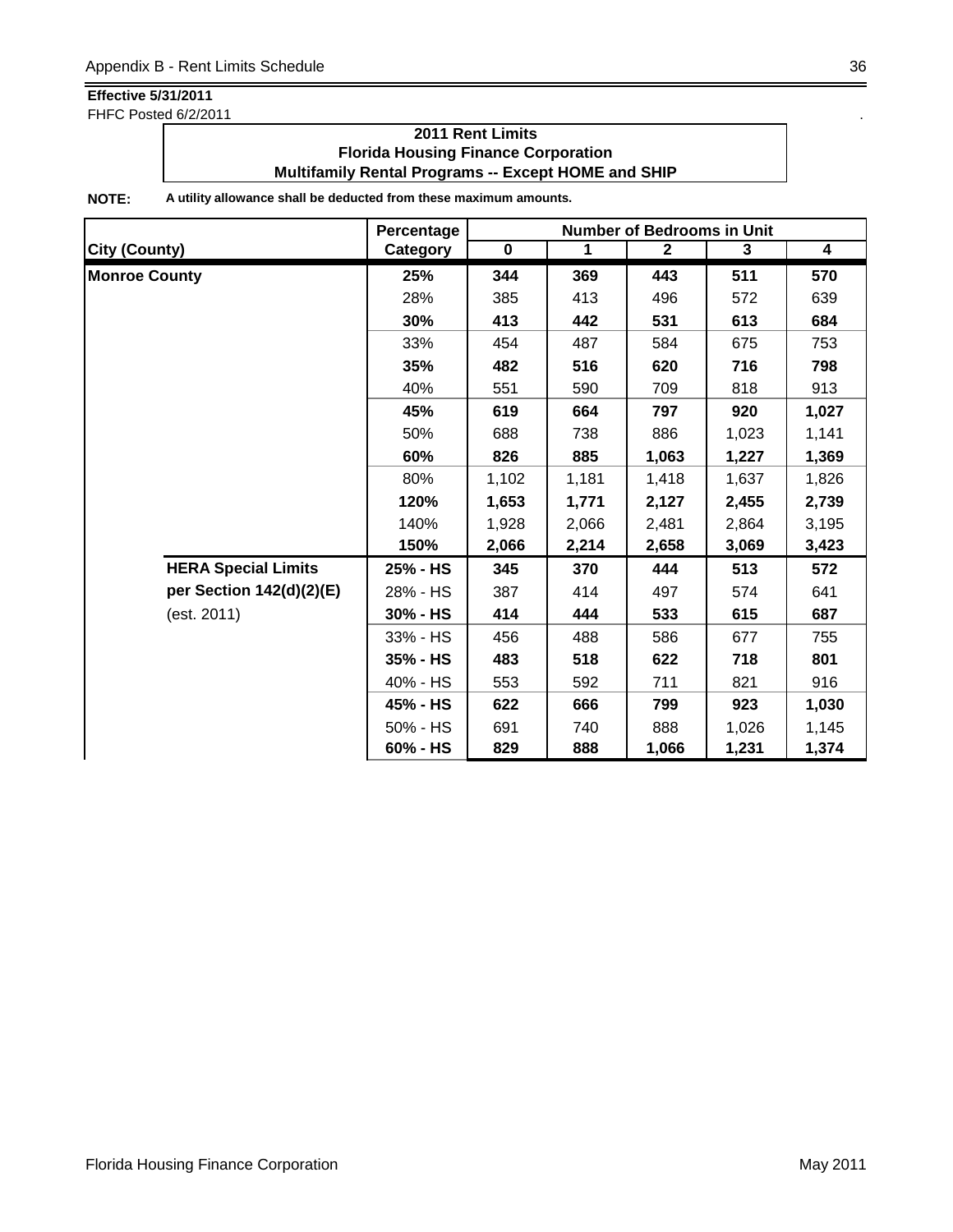FHFC Posted 6/2/2011 . The state of the state of the state of the state of the state of the state of the state of the state of the state of the state of the state of the state of the state of the state of the state of the

### **2011 Rent Limits Florida Housing Finance Corporation Multifamily Rental Programs -- Except HOME and SHIP**

|                            | Percentage | <b>Number of Bedrooms in Unit</b> |       |              |       |                |
|----------------------------|------------|-----------------------------------|-------|--------------|-------|----------------|
| <b>City (County)</b>       | Category   | $\overline{\mathbf{0}}$           | 1     | $\mathbf{2}$ | 3     | $\overline{4}$ |
| <b>Okeechobee County</b>   | 25%        | 198                               | 212   | 255          | 294   | 328            |
|                            | 28%        | 222                               | 238   | 285          | 330   | 368            |
|                            | 30%        | 238                               | 255   | 306          | 353   | 394            |
|                            | 33%        | 262                               | 280   | 336          | 388   | 433            |
|                            | 35%        | 278                               | 297   | 357          | 412   | 460            |
|                            | 40%        | 318                               | 340   | 408          | 471   | 526            |
|                            | 45%        | 357                               | 383   | 459          | 530   | 591            |
|                            | 50%        | 397                               | 425   | 510          | 589   | 657            |
|                            | 60%        | 477                               | 510   | 612          | 707   | 789            |
|                            | 80%        | 636                               | 681   | 816          | 943   | 1,052          |
|                            | 120%       | 954                               | 1,021 | 1,224        | 1,414 | 1,578          |
|                            | 140%       | 1,113                             | 1,191 | 1,428        | 1,650 | 1,841          |
| <b>HERA Special Limits</b> | 25% - HS   | 206                               | 221   | 265          | 306   | 342            |
| per Section 142(d)(2)(E)   | 28% - HS   | 231                               | 248   | 297          | 343   | 383            |
| (est. 2011)                | 30% - HS   | 248                               | 265   | 318          | 368   | 411            |
|                            | 33% - HS   | 273                               | 292   | 350          | 405   | 452            |
|                            | 35% - HS   | 289                               | 310   | 371          | 429   | 479            |
|                            | 40% - HS   | 331                               | 354   | 425          | 491   | 548            |
|                            | 45% - HS   | 372                               | 398   | 478          | 552   | 616            |
|                            | 50% - HS   | 413                               | 443   | 531          | 613   | 685            |
|                            | 60% - HS   | 496                               | 531   | 637          | 736   | 822            |
| <b>USDA-Eligible</b>       | 25% - R    | 225                               | 241   | 290          | 335   | 374            |
| <b>Rural Addresses</b>     | 28% - R    | 252                               | 270   | 324          | 375   | 419            |
| per Section 42(i)(8)       | $30% - R$  | 270                               | 290   | 348          | 402   | 449            |
|                            | 33% - R    | 297                               | 319   | 382          | 442   | 494            |
|                            | $35% - R$  | 315                               | 338   | 406          | 469   | 524            |
|                            | 40% - R    | 361                               | 387   | 464          | 536   | 599            |
|                            | 45% - R    | 406                               | 435   | 522          | 603   | 673            |
|                            | 50% - R    | 451                               | 483   | 580          | 670   | 748            |
|                            | $60% - R$  | 541                               | 580   | 696          | 804   | 898            |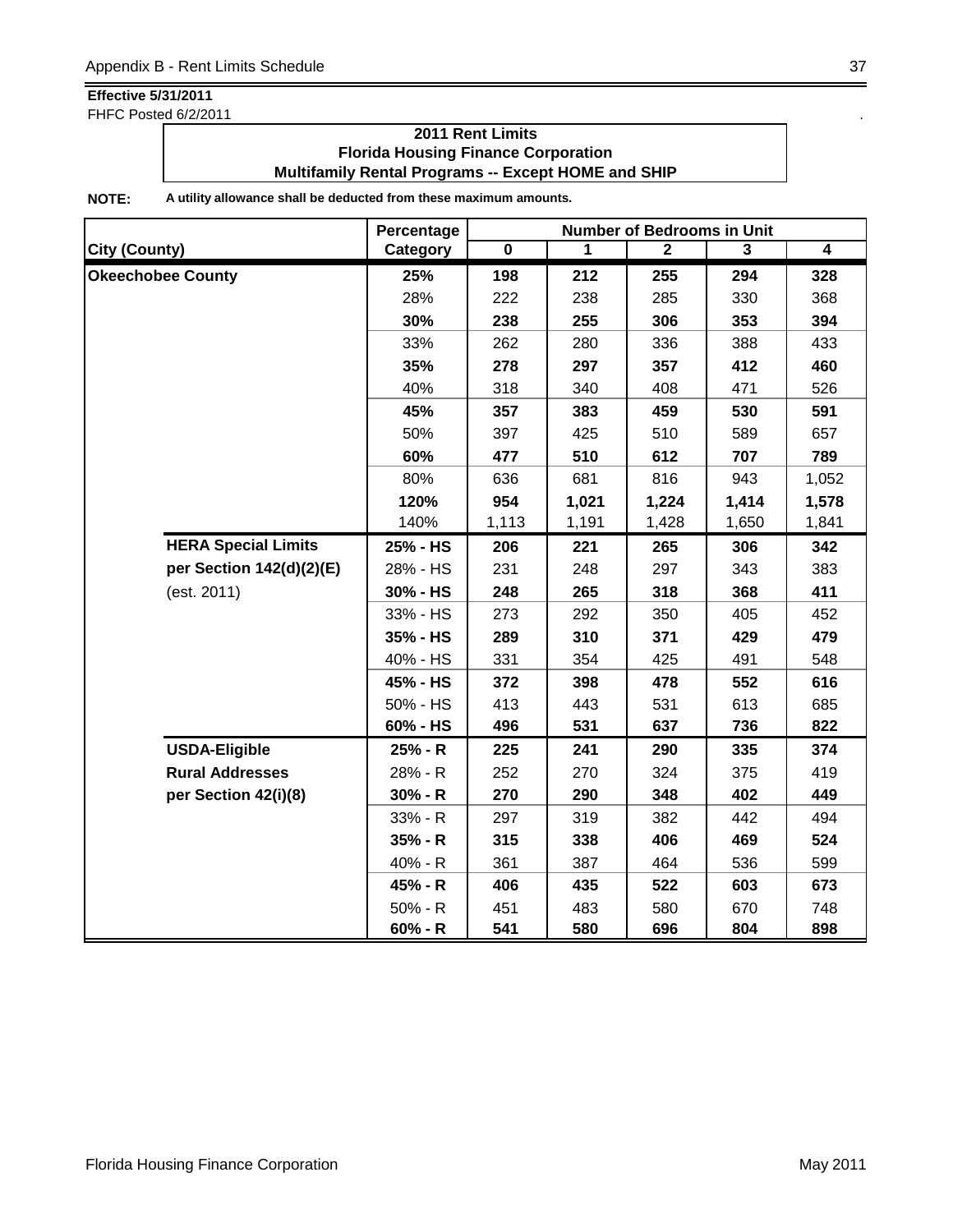FHFC Posted 6/2/2011 . The state of the state of the state of the state of the state of the state of the state of the state of the state of the state of the state of the state of the state of the state of the state of the

### **2011 Rent Limits Florida Housing Finance Corporation Multifamily Rental Programs -- Except HOME and SHIP**

|                            | Percentage | <b>Number of Bedrooms in Unit</b> |       |              |       |                |
|----------------------------|------------|-----------------------------------|-------|--------------|-------|----------------|
| City (County)              | Category   | $\overline{\mathbf{0}}$           | 1     | $\mathbf{2}$ | 3     | $\overline{4}$ |
| <b>Putnam County</b>       | 25%        | 198                               | 212   | 255          | 294   | 328            |
|                            | 28%        | 222                               | 238   | 285          | 330   | 368            |
|                            | 30%        | 238                               | 255   | 306          | 353   | 394            |
|                            | 33%        | 262                               | 280   | 336          | 388   | 433            |
|                            | 35%        | 278                               | 297   | 357          | 412   | 460            |
|                            | 40%        | 318                               | 340   | 408          | 471   | 526            |
|                            | 45%        | 357                               | 383   | 459          | 530   | 591            |
|                            | 50%        | 397                               | 425   | 510          | 589   | 657            |
|                            | 60%        | 477                               | 510   | 612          | 707   | 789            |
|                            | 80%        | 636                               | 681   | 816          | 943   | 1,052          |
|                            | 120%       | 954                               | 1,021 | 1,224        | 1,414 | 1,578          |
|                            | 140%       | 1,113                             | 1,191 | 1,428        | 1,650 | 1,841          |
| <b>HERA Special Limits</b> | 25% - HS   | 207                               | 222   | 266          | 308   | 343            |
| per Section 142(d)(2)(E)   | 28% - HS   | 232                               | 249   | 298          | 345   | 385            |
| (est. 2010)                | 30% - HS   | 249                               | 267   | 320          | 369   | 412            |
|                            | 33% - HS   | 273                               | 293   | 352          | 406   | 453            |
|                            | 35% - HS   | 290                               | 311   | 373          | 431   | 481            |
|                            | 40% - HS   | 332                               | 356   | 427          | 493   | 550            |
|                            | 45% - HS   | 373                               | 400   | 480          | 554   | 618            |
|                            | 50% - HS   | 415                               | 445   | 533          | 616   | 687            |
|                            | 60% - HS   | 498                               | 534   | 640          | 739   | 825            |
| <b>USDA-Eligible</b>       | 25% - R    | 225                               | 241   | 290          | 335   | 374            |
| <b>Rural Addresses</b>     | 28% - R    | 252                               | 270   | 324          | 375   | 419            |
| per Section 42(i)(8)       | $30% - R$  | 270                               | 290   | 348          | 402   | 449            |
|                            | 33% - R    | 297                               | 319   | 382          | 442   | 494            |
|                            | 35% - R    | 315                               | 338   | 406          | 469   | 524            |
|                            | 40% - R    | 361                               | 387   | 464          | 536   | 599            |
|                            | 45% - R    | 406                               | 435   | 522          | 603   | 673            |
|                            | $50% - R$  | 451                               | 483   | 580          | 670   | 748            |
|                            | $60% - R$  | 541                               | 580   | 696          | 804   | 898            |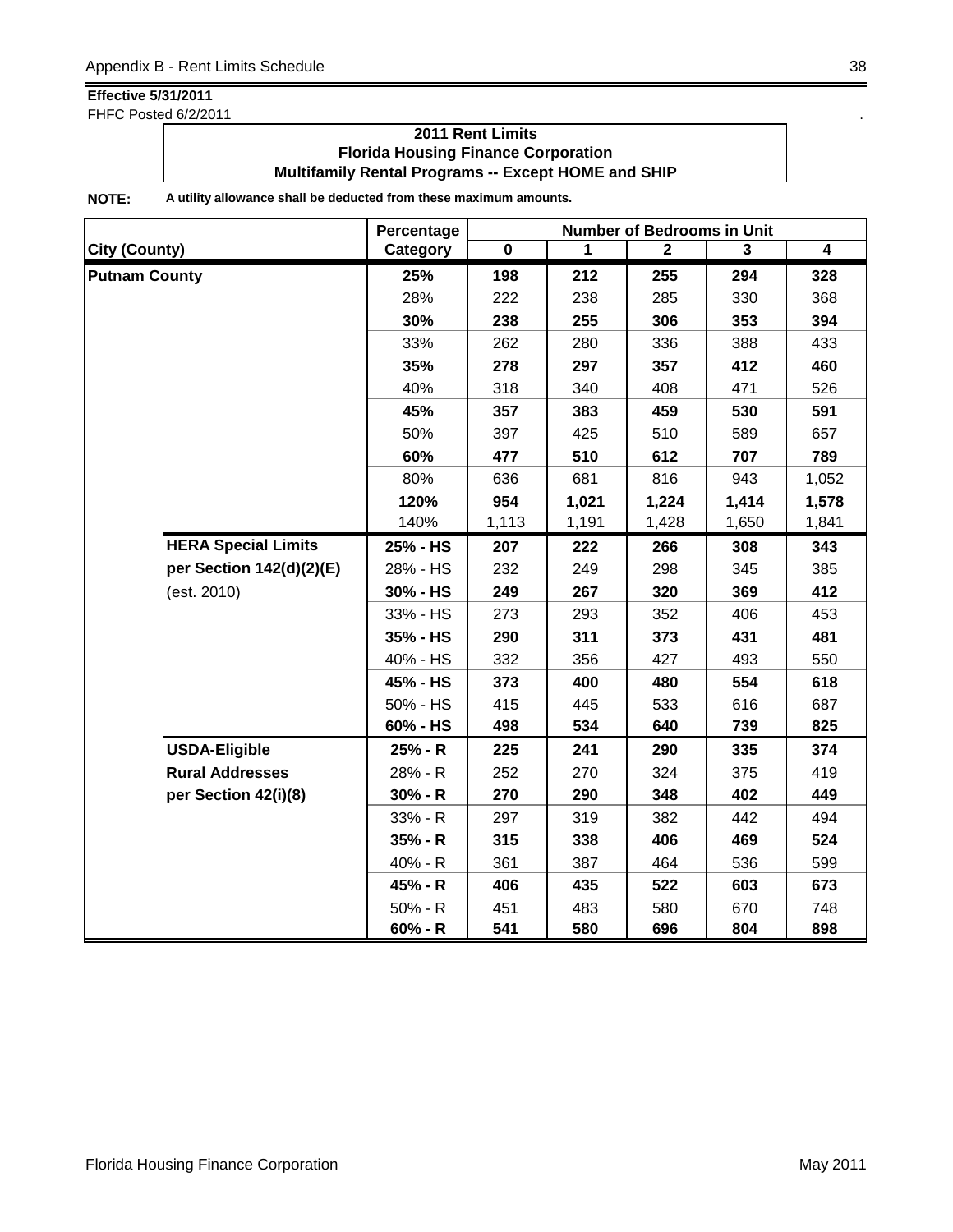FHFC Posted 6/2/2011 . The state of the state of the state of the state of the state of the state of the state of the state of the state of the state of the state of the state of the state of the state of the state of the

### **2011 Rent Limits Florida Housing Finance Corporation Multifamily Rental Programs -- Except HOME and SHIP**

|                        | Percentage | <b>Number of Bedrooms in Unit</b> |       |              |       |                         |
|------------------------|------------|-----------------------------------|-------|--------------|-------|-------------------------|
| <b>City (County)</b>   | Category   | $\mathbf 0$                       | 1     | $\mathbf{2}$ | 3     | $\overline{\mathbf{4}}$ |
| <b>Sumter County</b>   | 25%        | 218                               | 233   | 280          | 323   | 361                     |
|                        | 28%        | 244                               | 261   | 314          | 362   | 404                     |
|                        | 30%        | 261                               | 280   | 336          | 388   | 433                     |
|                        | 33%        | 287                               | 308   | 370          | 427   | 476                     |
|                        | 35%        | 305                               | 327   | 392          | 453   | 505                     |
|                        | 40%        | 349                               | 374   | 449          | 518   | 578                     |
|                        | 45%        | 392                               | 420   | 505          | 582   | 650                     |
|                        | 50%        | 436                               | 467   | 561          | 647   | 722                     |
|                        | 60%        | 523                               | 561   | 673          | 777   | 867                     |
|                        | 80%        | 698                               | 748   | 898          | 1,036 | 1,156                   |
|                        | 120%       | 1,047                             | 1,122 | 1,347        | 1,554 | 1,734                   |
|                        | 140%       | 1,221                             | 1,309 | 1,571        | 1,813 | 2,023                   |
| <b>USDA-Eligible</b>   | 25% - R    | 225                               | 241   | 290          | 335   | 374                     |
| <b>Rural Addresses</b> | 28% - R    | 252                               | 270   | 324          | 375   | 419                     |
| per Section 42(i)(8)   | $30% - R$  | 270                               | 290   | 348          | 402   | 449                     |
|                        | 33% - R    | 297                               | 319   | 382          | 442   | 494                     |
|                        | $35% - R$  | 315                               | 338   | 406          | 469   | 524                     |
|                        | 40% - R    | 361                               | 387   | 464          | 536   | 599                     |
|                        | 45% - R    | 406                               | 435   | 522          | 603   | 673                     |
|                        | $50% - R$  | 451                               | 483   | 580          | 670   | 748                     |
|                        | $60% - R$  | 541                               | 580   | 696          | 804   | 898                     |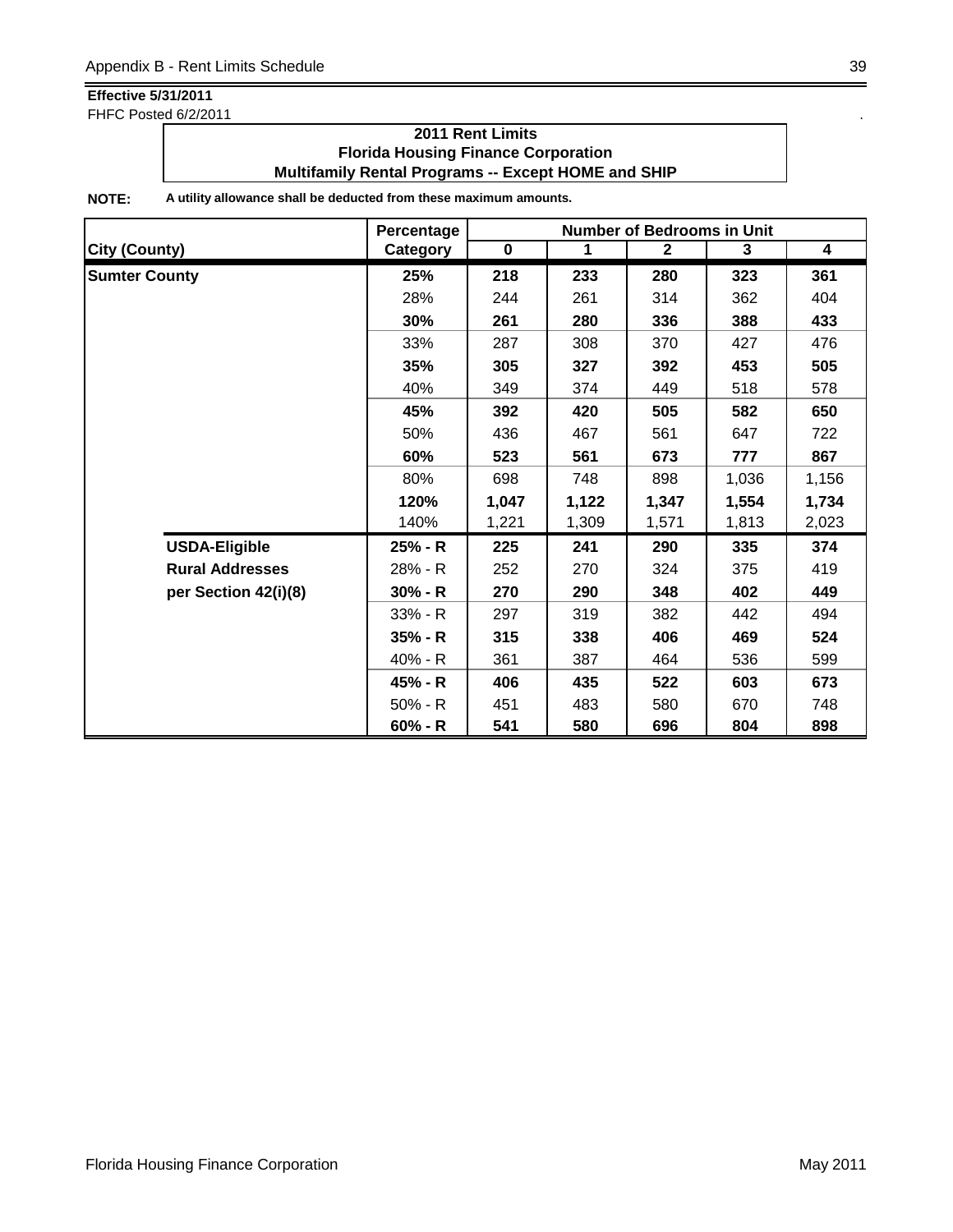FHFC Posted 6/2/2011 . The state of the state of the state of the state of the state of the state of the state of the state of the state of the state of the state of the state of the state of the state of the state of the

### **2011 Rent Limits Florida Housing Finance Corporation Multifamily Rental Programs -- Except HOME and SHIP**

|                            | Percentage | <b>Number of Bedrooms in Unit</b> |       |              |       |                         |
|----------------------------|------------|-----------------------------------|-------|--------------|-------|-------------------------|
| <b>City (County)</b>       | Category   | $\overline{\mathbf{0}}$           | 1     | $\mathbf{2}$ | 3     | $\overline{\mathbf{4}}$ |
| <b>Suwannee County</b>     | 25%        | 200                               | 214   | 256          | 296   | 330                     |
|                            | 28%        | 224                               | 239   | 287          | 332   | 370                     |
|                            | 30%        | 240                               | 256   | 308          | 355   | 396                     |
|                            | 33%        | 264                               | 282   | 339          | 391   | 436                     |
|                            | 35%        | 280                               | 299   | 359          | 415   | 462                     |
|                            | 40%        | 320                               | 342   | 411          | 474   | 529                     |
|                            | 45%        | 360                               | 385   | 462          | 533   | 595                     |
|                            | 50%        | 400                               | 428   | 513          | 593   | 661                     |
|                            | 60%        | 480                               | 513   | 616          | 711   | 793                     |
|                            | 80%        | 640                               | 685   | 822          | 949   | 1,058                   |
|                            | 120%       | 960                               | 1,027 | 1,233        | 1,423 | 1,587                   |
|                            | 140%       | 1,120                             | 1,198 | 1,438        | 1,660 | 1,851                   |
| <b>HERA Special Limits</b> | 25% - HS   | 211                               | 227   | 272          | 314   | 351                     |
| per Section 142(d)(2)(E)   | 28% - HS   | 237                               | 254   | 305          | 352   | 393                     |
| (est. 2009)                | 30% - HS   | 254                               | 272   | 327          | 377   | 421                     |
|                            | 33% - HS   | 279                               | 299   | 359          | 415   | 463                     |
|                            | 35% - HS   | 296                               | 318   | 381          | 440   | 491                     |
|                            | 40% - HS   | 339                               | 363   | 436          | 503   | 562                     |
|                            | 45% - HS   | 381                               | 408   | 490          | 566   | 632                     |
|                            | 50% - HS   | 423                               | 454   | 545          | 629   | 702                     |
|                            | 60% - HS   | 508                               | 545   | 654          | 755   | 843                     |
| <b>USDA-Eligible</b>       | 25% - R    | 225                               | 241   | 290          | 335   | 374                     |
| <b>Rural Addresses</b>     | 28% - R    | 252                               | 270   | 324          | 375   | 419                     |
| per Section 42(i)(8)       | $30% - R$  | 270                               | 290   | 348          | 402   | 449                     |
|                            | 33% - R    | 297                               | 319   | 382          | 442   | 494                     |
|                            | $35% - R$  | 315                               | 338   | 406          | 469   | 524                     |
|                            | 40% - R    | 361                               | 387   | 464          | 536   | 599                     |
|                            | 45% - R    | 406                               | 435   | 522          | 603   | 673                     |
|                            | $50% - R$  | 451                               | 483   | 580          | 670   | 748                     |
|                            | $60% - R$  | 541                               | 580   | 696          | 804   | 898                     |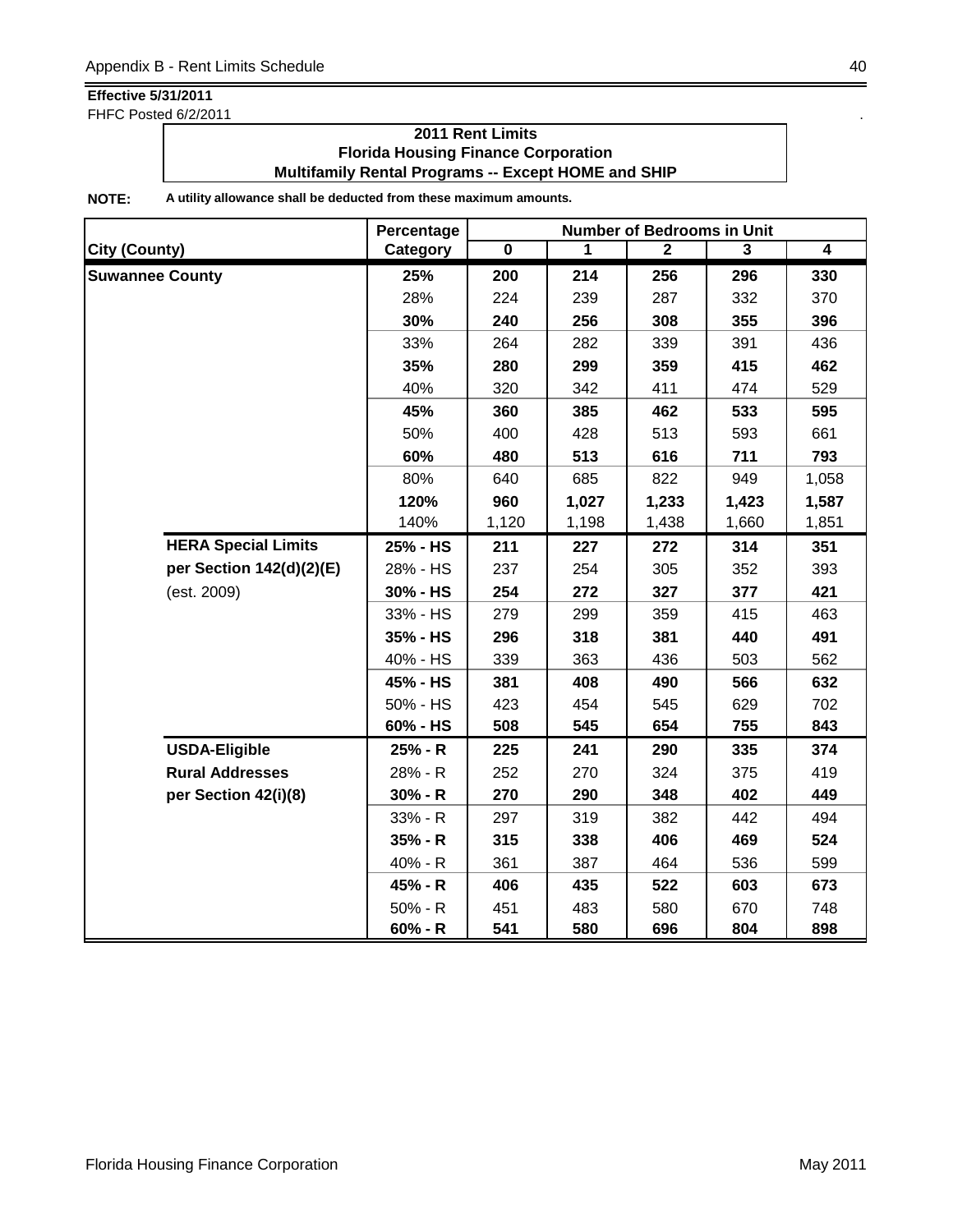FHFC Posted 6/2/2011 . The state of the state of the state of the state of the state of the state of the state of the state of the state of the state of the state of the state of the state of the state of the state of the

### **2011 Rent Limits Florida Housing Finance Corporation Multifamily Rental Programs -- Except HOME and SHIP**

|                      |                            | Percentage | <b>Number of Bedrooms in Unit</b> |       |                |                |                |
|----------------------|----------------------------|------------|-----------------------------------|-------|----------------|----------------|----------------|
| <b>City (County)</b> |                            | Category   | $\overline{\mathbf{0}}$           | 1     | $\overline{2}$ | $\overline{3}$ | $\overline{4}$ |
| <b>Taylor County</b> |                            | 25%        | 208                               | 222   | 267            | 308            | 344            |
|                      |                            | 28%        | 233                               | 249   | 299            | 345            | 385            |
|                      |                            | 30%        | 249                               | 267   | 321            | 370            | 413            |
|                      |                            | 33%        | 274                               | 294   | 353            | 407            | 454            |
|                      |                            | 35%        | 291                               | 311   | 374            | 432            | 482            |
|                      |                            | 40%        | 333                               | 356   | 428            | 494            | 551            |
|                      |                            | 45%        | 374                               | 401   | 481            | 555            | 619            |
|                      |                            | 50%        | 416                               | 445   | 535            | 617            | 688            |
|                      |                            | 60%        | 499                               | 534   | 642            | 741            | 826            |
|                      |                            | 80%        | 666                               | 713   | 856            | 988            | 1,102          |
|                      |                            | 120%       | 999                               | 1,069 | 1,284          | 1,482          | 1,653          |
|                      |                            | 140%       | 1,165                             | 1,247 | 1,498          | 1,729          | 1,928          |
|                      | <b>HERA Special Limits</b> | 25% - HS   | 218                               | 233   | 280            | 323            | 361            |
|                      | per Section 142(d)(2)(E)   | 28% - HS   | 244                               | 261   | 314            | 362            | 404            |
|                      | (est. 2009)                | 30% - HS   | 261                               | 280   | 336            | 388            | 433            |
|                      |                            | 33% - HS   | 287                               | 308   | 370            | 427            | 476            |
|                      |                            | 35% - HS   | 305                               | 327   | 392            | 453            | 505            |
|                      |                            | 40% - HS   | 349                               | 374   | 449            | 518            | 578            |
|                      |                            | 45% - HS   | 392                               | 420   | 505            | 582            | 650            |
|                      |                            | 50% - HS   | 436                               | 467   | 561            | 647            | 722            |
|                      |                            | 60% - HS   | 523                               | 561   | 673            | 777            | 867            |
|                      | <b>USDA-Eligible</b>       | 25% - R    | 225                               | 241   | 290            | 335            | 374            |
|                      | <b>Rural Addresses</b>     | 28% - R    | 252                               | 270   | 324            | 375            | 419            |
|                      | per Section 42(i)(8)       | $30% - R$  | 270                               | 290   | 348            | 402            | 449            |
|                      |                            | 33% - R    | 297                               | 319   | 382            | 442            | 494            |
|                      |                            | $35% - R$  | 315                               | 338   | 406            | 469            | 524            |
|                      |                            | 40% - R    | 361                               | 387   | 464            | 536            | 599            |
|                      |                            | 45% - R    | 406                               | 435   | 522            | 603            | 673            |
|                      |                            | $50% - R$  | 451                               | 483   | 580            | 670            | 748            |
|                      |                            | $60% - R$  | 541                               | 580   | 696            | 804            | 898            |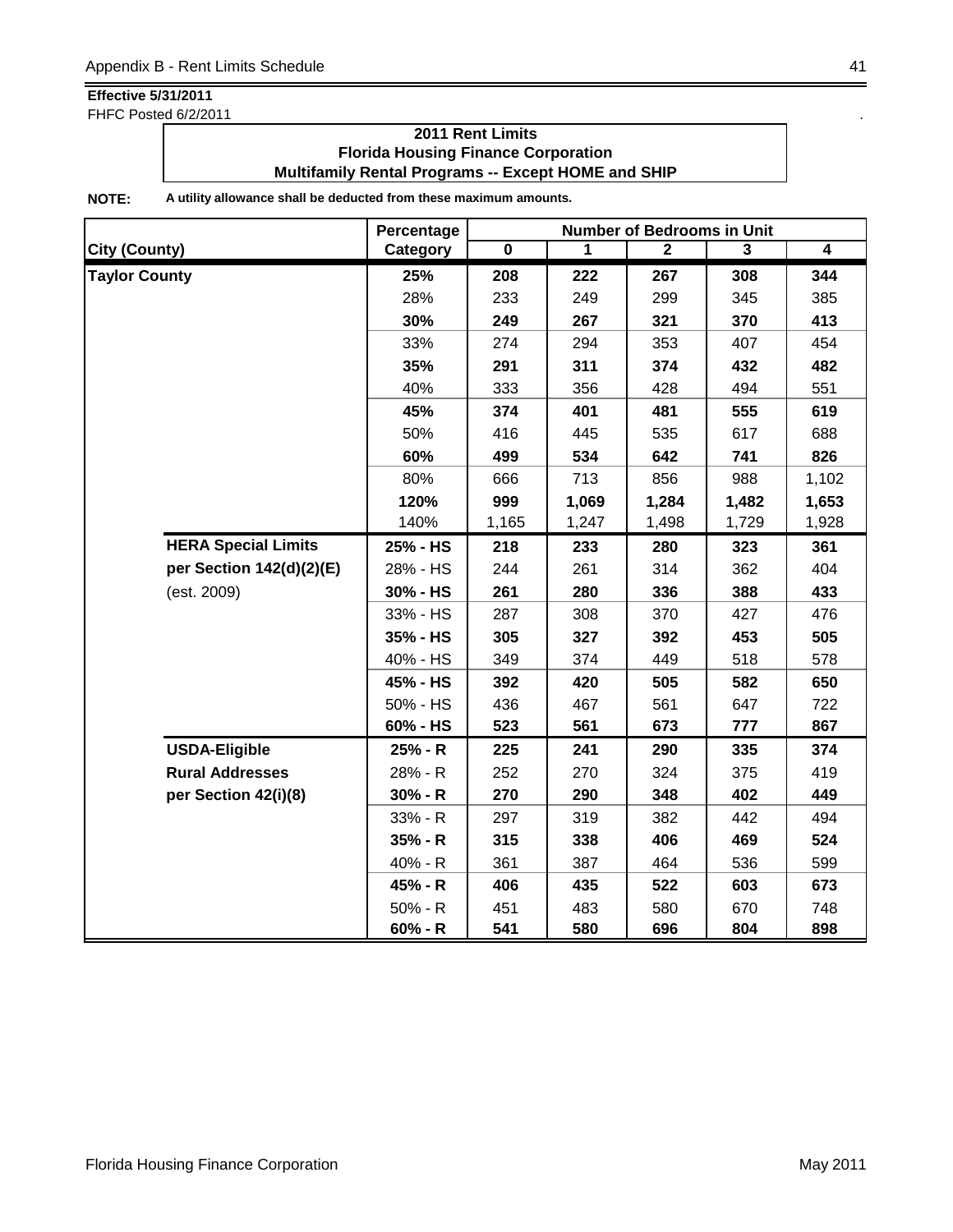FHFC Posted 6/2/2011 **.** The same state of the state of the state of the state of the state of the state of the state of the state of the state of the state of the state of the state of the state of the state of the state

### **2011 Rent Limits Florida Housing Finance Corporation Multifamily Rental Programs -- Except HOME and SHIP**

|                            | Percentage | <b>Number of Bedrooms in Unit</b> |       |                |                |                |
|----------------------------|------------|-----------------------------------|-------|----------------|----------------|----------------|
| <b>City (County)</b>       | Category   | $\overline{\mathbf{0}}$           | 1     | $\overline{2}$ | $\overline{3}$ | $\overline{4}$ |
| <b>Union County</b>        | 25%        | 225                               | 240   | 288            | 333            | 372            |
|                            | 28%        | 252                               | 269   | 323            | 373            | 417            |
|                            | 30%        | 270                               | 289   | 346            | 400            | 447            |
|                            | 33%        | 297                               | 318   | 381            | 440            | 491            |
|                            | 35%        | 315                               | 337   | 404            | 467            | 521            |
|                            | 40%        | 360                               | 385   | 462            | 534            | 596            |
|                            | 45%        | 405                               | 433   | 519            | 600            | 670            |
|                            | 50%        | 450                               | 481   | 577            | 667            | 745            |
|                            | 60%        | 540                               | 578   | 693            | 801            | 894            |
|                            | 80%        | 720                               | 771   | 924            | 1,068          | 1,192          |
|                            | 120%       | 1,080                             | 1,156 | 1,386          | 1,602          | 1,788          |
|                            | 140%       | 1,260                             | 1,349 | 1,617          | 1,869          | 2,086          |
| <b>HERA Special Limits</b> | 25% - HS   | 232                               | 249   | 298            | 345            | 385            |
| per Section 142(d)(2)(E)   | 28% - HS   | 260                               | 278   | 334            | 386            | 431            |
| (est. 2011)                | 30% - HS   | 279                               | 298   | 358            | 414            | 462            |
|                            | 33% - HS   | 306                               | 328   | 394            | 455            | 508            |
|                            | 35% - HS   | 325                               | 348   | 418            | 483            | 539            |
|                            | 40% - HS   | 372                               | 398   | 478            | 552            | 616            |
|                            | 45% - HS   | 418                               | 448   | 537            | 621            | 693            |
|                            | 50% - HS   | 465                               | 498   | 597            | 690            | 770            |
|                            | 60% - HS   | 558                               | 597   | 717            | 828            | 924            |
| <b>USDA-Eligible</b>       | 25% - R    | 225                               | 241   | 290            | 335            | 374            |
| <b>Rural Addresses</b>     | 28% - R    | 252                               | 270   | 324            | 375            | 419            |
| per Section 42(i)(8)       | $30% - R$  | 270                               | 290   | 348            | 402            | 449            |
|                            | 33% - R    | 297                               | 319   | 382            | 442            | 494            |
|                            | $35% - R$  | 315                               | 338   | 406            | 469            | 524            |
|                            | 40% - R    | 361                               | 387   | 464            | 536            | 599            |
|                            | 45% - R    | 406                               | 435   | 522            | 603            | 673            |
|                            | $50% - R$  | 451                               | 483   | 580            | 670            | 748            |
|                            | $60% - R$  | 541                               | 580   | 696            | 804            | 898            |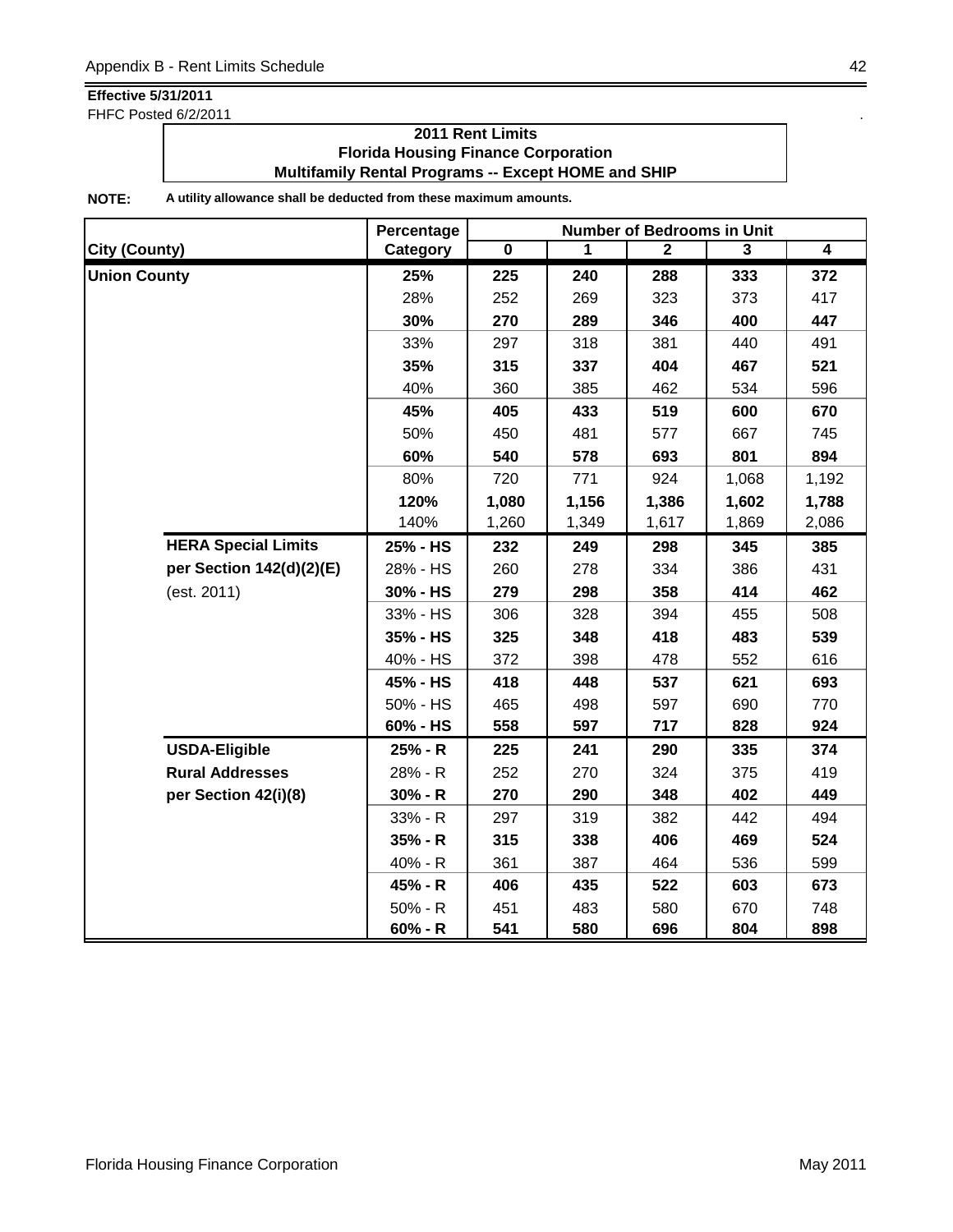FHFC Posted 6/2/2011 **.** The same state of the state of the state of the state of the state of the state of the state of the state of the state of the state of the state of the state of the state of the state of the state

### **2011 Rent Limits Florida Housing Finance Corporation Multifamily Rental Programs -- Except HOME and SHIP**

|                            | Percentage | <b>Number of Bedrooms in Unit</b> |       |              |       |                         |
|----------------------------|------------|-----------------------------------|-------|--------------|-------|-------------------------|
| <b>City (County)</b>       | Category   | $\mathbf 0$                       | 1     | $\mathbf{2}$ | 3     | $\overline{\mathbf{4}}$ |
| <b>Walton County</b>       | 25%        | 234                               | 250   | 301          | 347   | 388                     |
|                            | 28%        | 262                               | 281   | 337          | 389   | 434                     |
|                            | 30%        | 281                               | 301   | 361          | 417   | 465                     |
|                            | 33%        | 309                               | 331   | 397          | 459   | 512                     |
|                            | 35%        | 328                               | 351   | 421          | 486   | 543                     |
|                            | 40%        | 375                               | 401   | 482          | 556   | 621                     |
|                            | 45%        | 421                               | 451   | 542          | 626   | 698                     |
|                            | 50%        | 468                               | 501   | 602          | 695   | 776                     |
|                            | 60%        | 562                               | 602   | 723          | 834   | 931                     |
|                            | 80%        | 750                               | 803   | 964          | 1,113 | 1,242                   |
|                            | 120%       | 1,125                             | 1,204 | 1,446        | 1,669 | 1,863                   |
|                            | 140%       | 1,312                             | 1,405 | 1,687        | 1,947 | 2,173                   |
| <b>HERA Special Limits</b> | 25% - HS   | 256                               | 274   | 329          | 380   | 424                     |
| per Section 142(d)(2)(E)   | 28% - HS   | 287                               | 307   | 368          | 425   | 475                     |
|                            | 30% - HS   | 307                               | 329   | 395          | 456   | 509                     |
|                            | 33% - HS   | 338                               | 362   | 434          | 502   | 560                     |
|                            | $35% - HS$ | 358                               | 384   | 461          | 532   | 594                     |
|                            | 40% - HS   | 410                               | 439   | 527          | 608   | 679                     |
|                            | 45% - HS   | 461                               | 493   | 592          | 684   | 763                     |
|                            | 50% - HS   | 512                               | 548   | 658          | 760   | 848                     |
|                            | 60% - HS   | 615                               | 658   | 790          | 912   | 1,018                   |